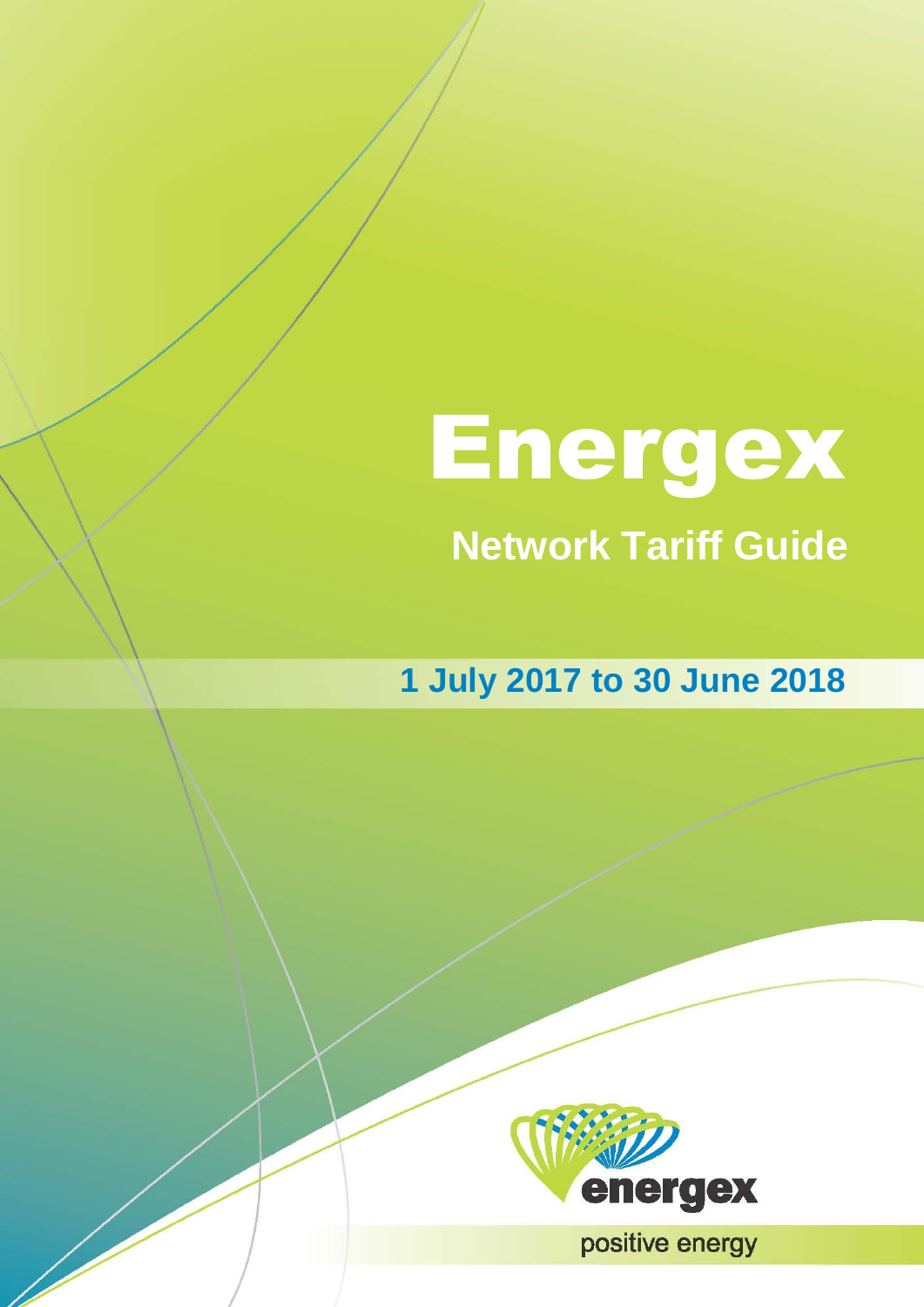#### **Version control**

| <b>Version</b> | <b>Date</b> | <b>Description</b>                                                                                                                                         |
|----------------|-------------|------------------------------------------------------------------------------------------------------------------------------------------------------------|
| 1.0            | 17/05/17    | Published version on Energex's website                                                                                                                     |
| 2.0            | 20/06/17    | Updated descriptions of ACS Pricing Code 320 and 324                                                                                                       |
|                |             | Updated Section 2.3.3 to include comments on the Queensland<br>Government's direction not to pass on the jurisdictional scheme<br>amount from 1 July 2017. |
|                |             |                                                                                                                                                            |

Energex Limited (Energex) is a subsidiary of Energy Queensland Limited, the holding company for both Energex and Ergon Energy Corporation. Energex is the Distribution Network Service Provider that builds, owns, operates and maintains the electricity distribution network in the growing region of South East Queensland. Energex provides distribution services to almost 1.4 million domestic and business connections, delivering electricity to a population base of around 3.4 million people.

Energex's key focus is distributing safe, reliable and affordable electricity in a commercially balanced way that provides value for its customers, manages risk and builds a sustainable future.

© Energex Limited, Australia

This work is copyright. Material contained in this document may be reproduced for personal, in-house or non-commercial use, without formal permission or charge, provided there is due acknowledgment of Energex Limited as the source.

Requests and enquiries concerning reproduction and rights for a purpose other than personal, in-house or non-commercial use should be addressed to:

General Manager Regulation and Pricing Energex GPO Box 1461 BRISBANE QLD 4001

**SAMILLA SAMZ**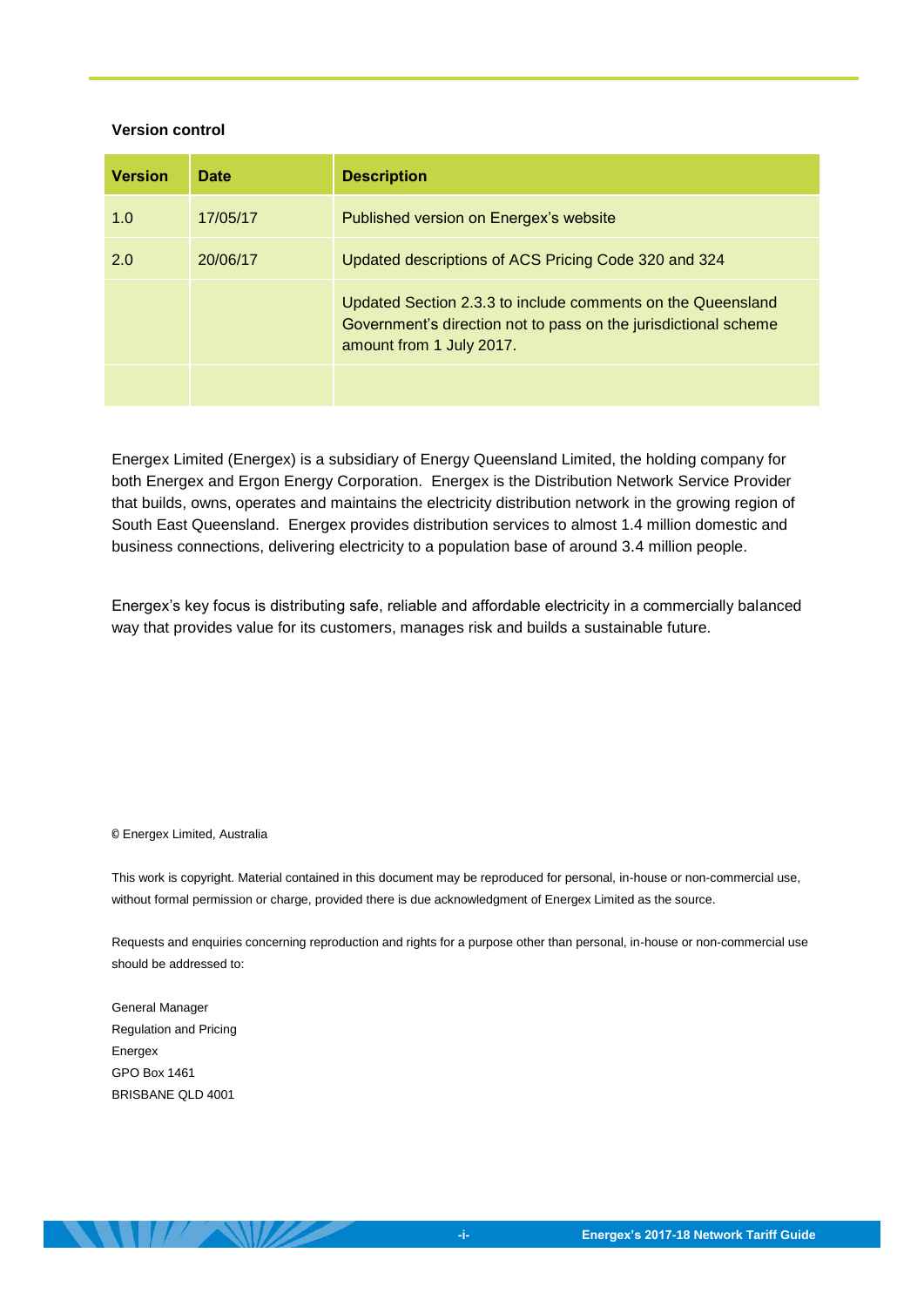# **Table of Contents**

| 1              |                                |                                                             |  |  |
|----------------|--------------------------------|-------------------------------------------------------------|--|--|
|                | 1.1                            |                                                             |  |  |
|                | 1.2                            |                                                             |  |  |
|                | 1.3                            |                                                             |  |  |
| $\overline{2}$ |                                |                                                             |  |  |
|                | 2.1                            |                                                             |  |  |
|                | 2.2                            |                                                             |  |  |
|                | 2.3<br>2.3.1<br>2.3.2<br>2.3.3 |                                                             |  |  |
|                | 2.4                            |                                                             |  |  |
| 3              |                                |                                                             |  |  |
|                | 3.1                            |                                                             |  |  |
|                | 3.2                            |                                                             |  |  |
|                | 3.3                            |                                                             |  |  |
|                | 3.4                            |                                                             |  |  |
|                | 3.5<br>3.5.1<br>3.5.2<br>3.5.3 |                                                             |  |  |
|                | 3.6                            |                                                             |  |  |
|                |                                |                                                             |  |  |
|                | 4.1                            |                                                             |  |  |
| 5              |                                | ASSIGNMENT AND RE-ASSIGNMENT OF CUSTOMERS TO TARIFF CLASSES |  |  |
|                |                                |                                                             |  |  |
|                |                                |                                                             |  |  |

 $\mathcal{L} \mathcal{L}$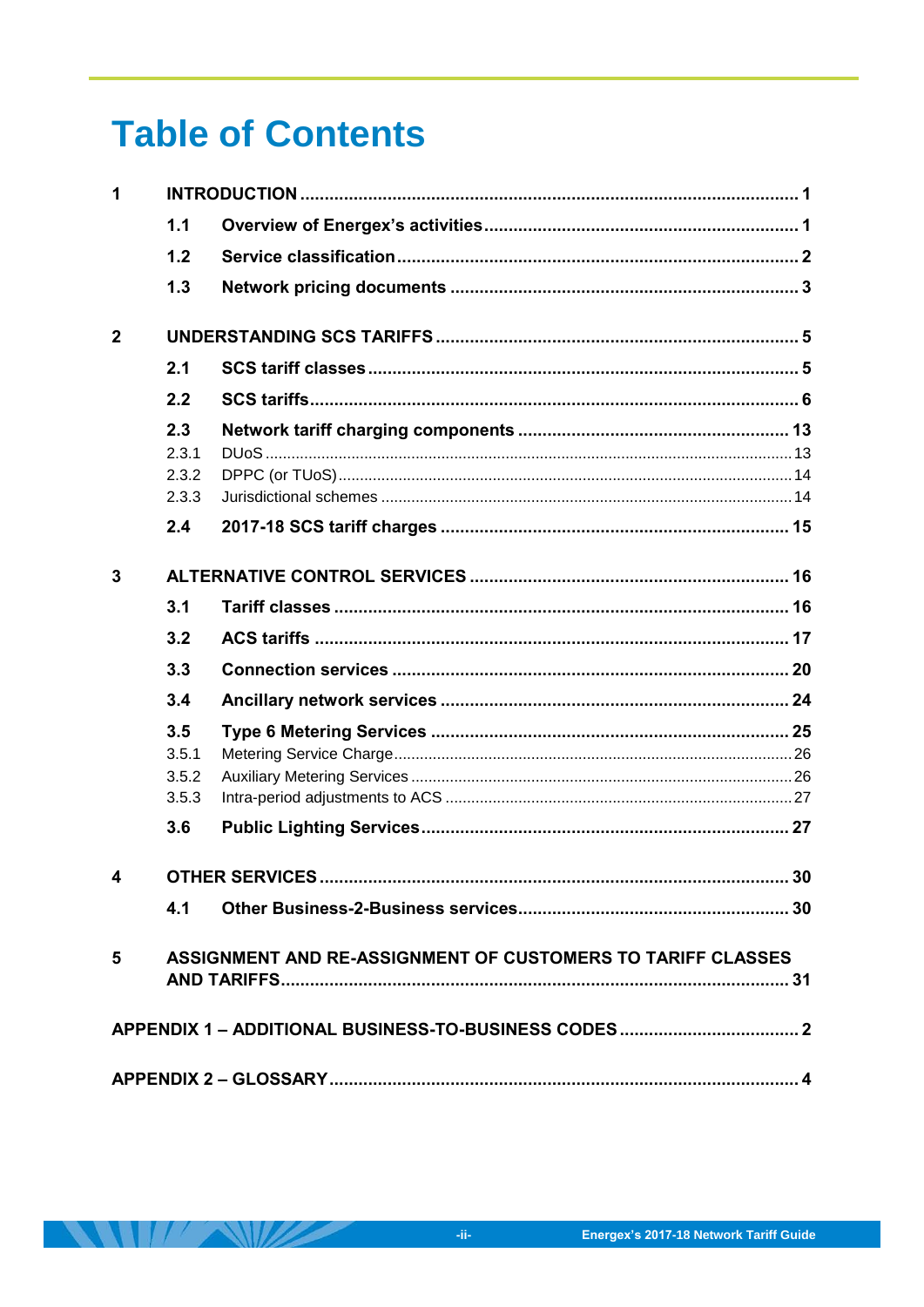# **List of tables**

 $\frac{1}{2}$ 

22

| Table 2.2 - SCS tariffs and tariff structures for customers connected at 33 kV and above 6    |
|-----------------------------------------------------------------------------------------------|
| Table 2.3 - SCS tariffs and tariff structures for customers connected at 11 kV                |
| Table 2.4 - SCS tariffs and tariff structures for LV customers with consumption greater than  |
| Table 2.5 - SCS tariffs and tariff structures for residential customers  10                   |
| Table 2.6 - SCS tariffs and tariff structures for LV business customers with consumption less |
|                                                                                               |
|                                                                                               |
|                                                                                               |
|                                                                                               |
|                                                                                               |
|                                                                                               |
|                                                                                               |
|                                                                                               |
|                                                                                               |
|                                                                                               |
|                                                                                               |
|                                                                                               |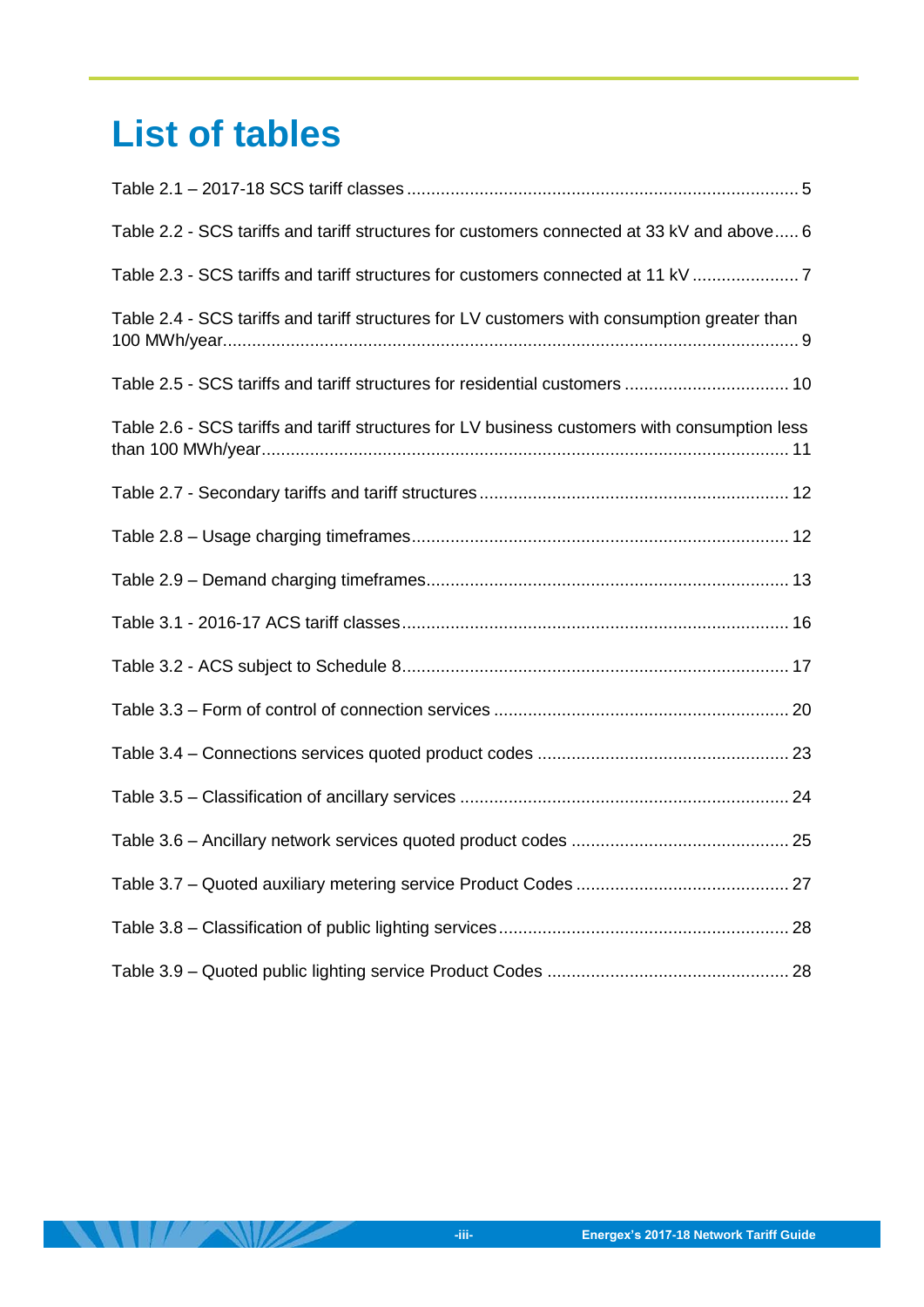# <span id="page-4-0"></span>**1 Introduction**

#### **RULE REQUIREMENT**

**Clause 6.18.9 Publication of information about tariffs and tariff classes** 

- **(a) A Distribution Network Service Provider must maintain on its website:**
	- **3. A statement of the provider's tariff classes and the tariffs applicable to each class.**

**(b) A Distribution Network Service Provider must publish on its website the information referred to in paragraph (a) within 5 business days from the date the AER publishes an approved pricing proposal under paragraphs 6.18.8(c2) or 6.18.8(c3) for that Distribution Network Service Provider** 

This document is Energex's Network Tariff Guide for 2017-18. It has been prepared to support Energex's 2017-18 Pricing Proposal and meets the requirements set out in Clause 6.18.9(a)(3) of the National Electricity Rules (the Rules).

The document provides Energex's tariff classes and tariffs for direct control services, comprising Standard Control Services (SCS) and Alternative Control Services (ACS), for the period from 1 July 2017 to 30 June 2018. The tariff classes and tariffs included in this document align with Energex's 2017-20 Tariff Structure Statement (TSS) and 2017-18 Pricing Proposal, both approved by the Australian Energy Regulator (AER). To assist customers and retailers, it also provides brief eligibility criteria for assigning customers to tariff classes and tariffs, product codes and Ellipse Codes and Peace charge codes for distribution services, and a list of services which are requested through the B2B communication channels for 2017-18.

### <span id="page-4-1"></span>**1.1 Overview of Energex's activities**

 $\mathbf{H}$ 

Energex is the Distribution Network Service Provider (DNSP) that builds, owns, operates and maintains the electricity distribution network in the growing region of South East Queensland. Energex provides distribution services to 1.4 million domestic and business connections, delivering electricity to a population base of around 3.4 million people.

Energex's network consists of property, plant and equipment assets valued at approximately \$12 billion. Energex's network is characterised by:

- Connection to Powerlink's high voltage transmission network at 27 connection points
- High density/central business district (CBD) areas such the Brisbane CBD, and Gold Coast and Sunshine Coast city areas which are typically supplied by 110/11kV, 110/33kv, 132/33kV or 132/11kV substations
- Urban and rural areas where 110/33kV or 132/33kV bulk supply substations are typically used to supply 33/11kV zone substations
- Urban suburban areas close to the CBD which have extensive meshed 33kV underground cable networks that supply zone substations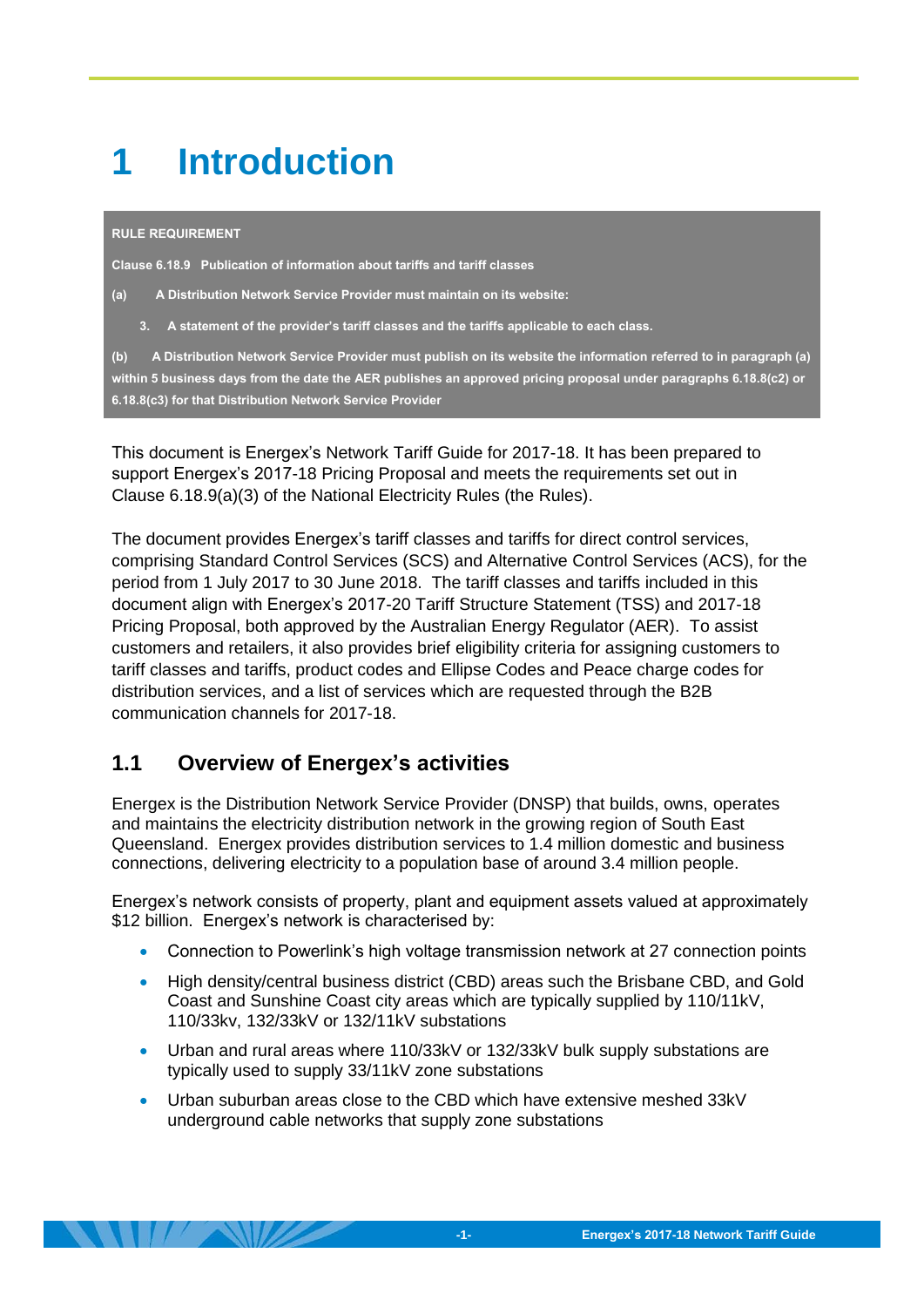- Outer suburb and growth areas to the north, south and west of Brisbane which are supplied via modern indoor substations of modular design that enable further modules to be readily added
- New subdivisions in urban areas which are supplied by underground networks with padmount substations.

### <span id="page-5-0"></span>**1.2 Service classification**

-

The AER determines how Energex's distribution services are classified and in turn the nature of economic regulation. This is important as it determines how prices will be set and how revenue is recovered from customers.

In the Framework and Approach and confirmed in the Final Decision, the AER classified Direct Control Services as Standard Control Services (SCS) or Alternative Control Services (ACS).<sup>1,2</sup> Direct Control Services are services for which the AER determines the prices (in the case ACS) or overall cap on the revenue that may be recovered from all the services (in the case of SCS).

<span id="page-5-1"></span>The classification of distribution services is illustrated in [Figure 1-1.](#page-5-1)



**Figure 1-1 Classification of Energex's distribution services**

Services classified as SCS relate to the access and supply of electricity using Energex's poles and wires (distribution system) to customers. Specifically, they include network services (e.g. construction, maintenance and repair of the distribution system), some

<sup>&</sup>lt;sup>1</sup> Australian Energy Regulator, Final Framework and approach for Energex and Ergon Energy Regulatory Control Period commencing 1 July 2015, April 2014.<br><sup>2</sup> Australian Energy Regulator, Final Desisi

Australian Energy Regulator, Final Decision Energex determination 2015-16 to 2019-20, October 2015.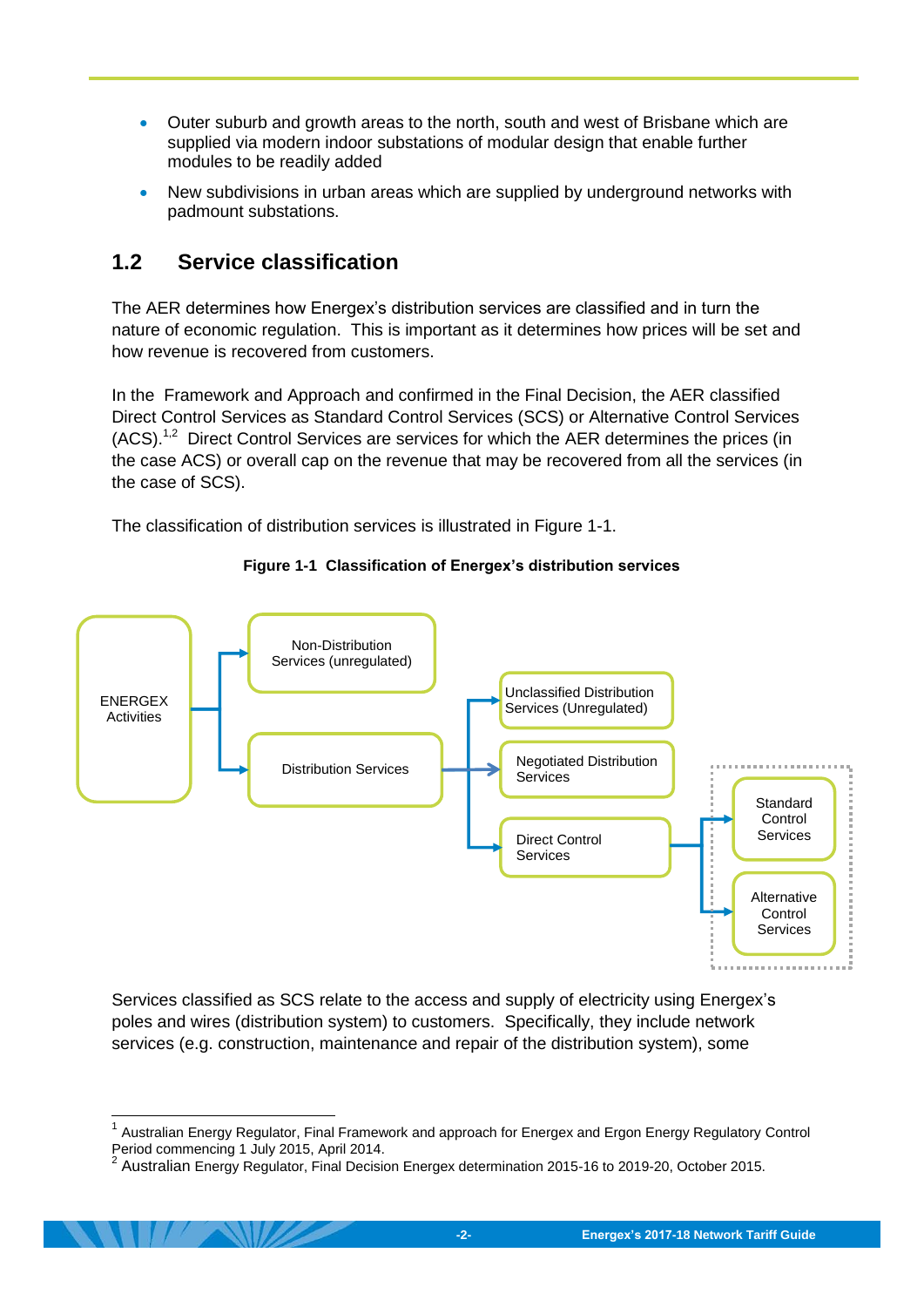connection services (e.g. small customer connections) and Type 7 metering services. $3$  The AER applies a revenue cap form of control to SCS.

ACS are services provided by Energex to specific customers mostly charged on a 'user pay' basis and, therefore, do not form part of the SCS or distribution use of system (DUoS) revenue allowance. ACS include services such as Type 6 metering services,<sup>4</sup> public lighting services,<sup>5</sup> an increasing number of connection services, and ancillary services.

ACS are comprised of:

- Fee based services One-off distribution services that Energex undertakes at the request of an identifiable customer, retailer or appropriate third-party. These services are priced on a fixed fee basis as the costs of providing the service (and therefore the price charged to customers) can be determined in advance.
- Quoted services These services are priced on application as the nature and scope of these services are variable and the cost of providing the service (and therefore the price charged to customers) is specific to the individual requestor's needs and cannot be determined in advance.
- Type 6 metering services These services relate to the provision, installation and on-going maintenance of Type 6 meters owned by Energex. Energex recovers its costs through daily meter services charges (MSC).
- Public lighting services These services relate to the provision, construction and maintenance of public lighting assets owned by Energex. Energex recovers its costs through a daily services charge.

With regards to Negotiated Distribution Services, the AER's role is limited to overlooking the negotiating process as it is assumed that customers in this category have sufficient market power to negotiate provision of services.<sup>6</sup>

Finally, Unclassified Services are not distribution services or are services that are contestable. The AER plays no role in relation to Unclassified Services.

This Network Tariff Guide discusses the tariff classes and tariffs for those distribution services classified as Direct Control Services comprising SCS and ACS.

### <span id="page-6-0"></span>**1.3 Network pricing documents**

In addition to this Network Tariff Guide, Energex publishes a suite of network pricing documents, some of which are intended to demonstrate Energex's compliance with regulatory obligations, others have been developed to assist network users, retailers and interested parties understand the development and application of Energex's network tariffs. These documents are listed in [Figure 1-2](#page-7-0) below.

 3 Type 7 metering refers to unmetered connections where usage is estimated (includes public lighting and traffic lights).

<sup>4</sup> Type 6 meters are manually read accumulative meters which only record total electricity usage.

<sup>&</sup>lt;sup>5</sup> The conveyance of electricity to street lights remains a SCS, while services relating to the prevision,

construction and maintenance of street lighting assets have been classified by the AER as ACS.<br><sup>6</sup> To date, Energex does not have any negotiated distribution services.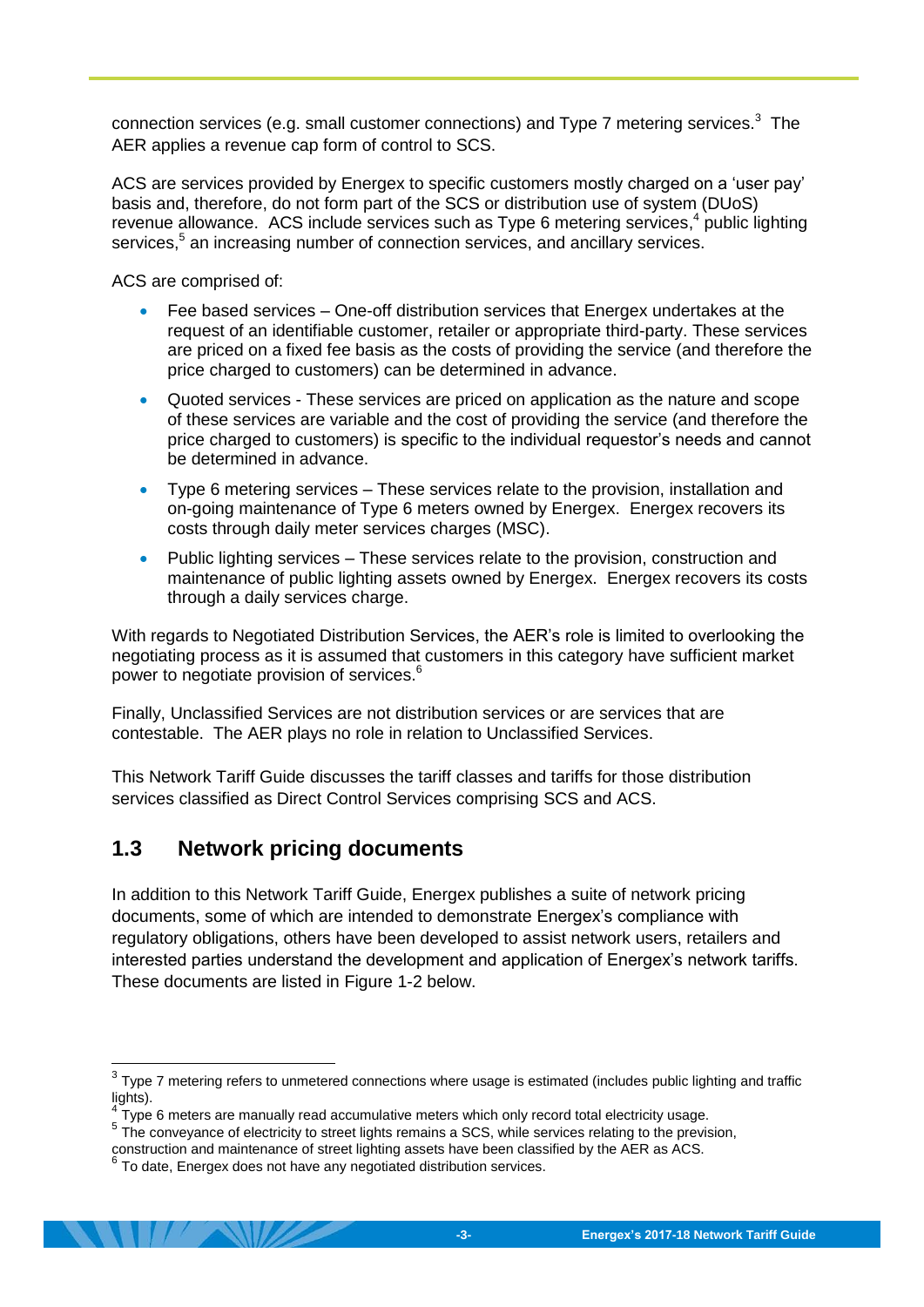<span id="page-7-0"></span>

|                                             | Figure 1-2 Supporting network pricing documentation                                                                                                                                                                                                                                                                                                                                                                                                                                                                    |
|---------------------------------------------|------------------------------------------------------------------------------------------------------------------------------------------------------------------------------------------------------------------------------------------------------------------------------------------------------------------------------------------------------------------------------------------------------------------------------------------------------------------------------------------------------------------------|
| <b>Tariff Structure</b><br><b>Statement</b> | • Sets out the proposed tariff classes, tariffs and tariff<br>structures for the 2017-20 period<br>• Details how the proposed tariff classes, tariffs and tariff<br>structures comply with the pricing principles<br>• Describes the tariff setting process for SCS and ACS<br>• Provides details on Energex's tariff assignment policy<br>• Provides indicative prices for the 2017-20 period for SCS<br>and ACS<br>• Approved by the AER in February 2017, following<br>stakeholder consultation.                    |
| <b>Annual Pricing</b><br><b>Proposal</b>    | • Sets out the proposed tariff classes, tariffs and charging<br>parameters developed under the TSS that will enable<br>Energex to recover its allowed revenue for 2017-18<br>•Demonstrates compliance with the regulatory<br>requirements<br>• Provides 2017-18 network charges for SCS and ACS<br>• Provides updated indicative price levels for each tariff and<br>for each of the remaining regulatory years (provided in a<br>separate Indicative Price Schedule)<br>• Submitted to the AER annually for approval. |
| <b>Information Guide</b>                    | • Sets out the basis upon which Energex's revenue cap for<br>SCS is recovered from various customer groups through<br>network tariffs<br>. Outlines Energex's tariffs and charges for SCS and ACS<br>for 2017-18<br>• Assists customers and retailers by providing eligibility<br>criteria for assigning customers to tariff classes and tariffs,<br>and product codes.                                                                                                                                                |
| <b>User Guides</b>                          | • Provide an introduction to the current nework tariffs for<br>each customer group<br>• Published annually and updated as required.                                                                                                                                                                                                                                                                                                                                                                                    |
| <b>Connection Policy</b>                    | • Sets out the circumstances in which a retail customer or<br>real estate developer may be required to pay a connection<br>charge for the provision of a connection service<br>• Details how Energex calculates the capital contributions to<br>be paid.                                                                                                                                                                                                                                                               |

**ANTIFACTURE AND ANTIFACTURE**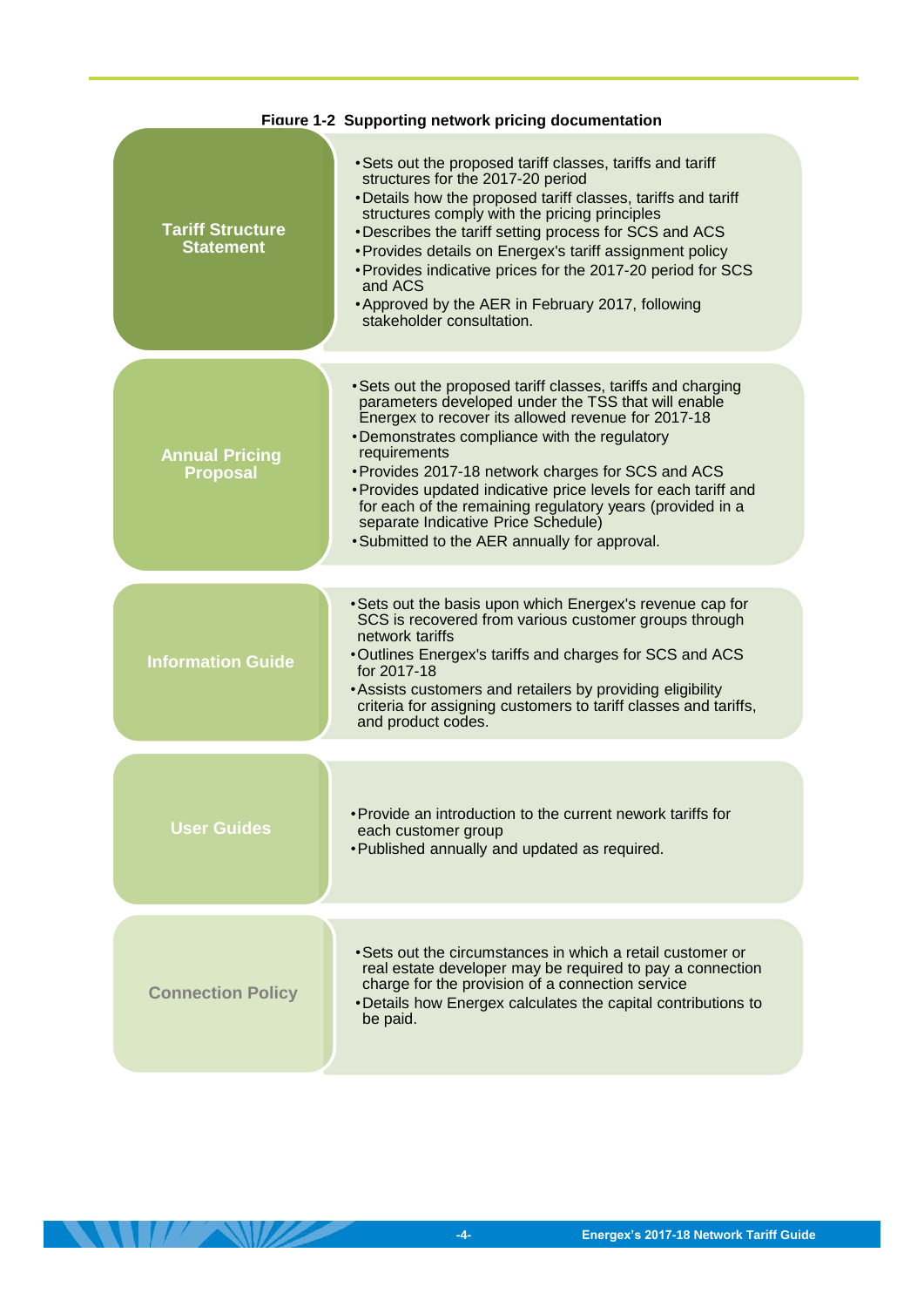# <span id="page-8-0"></span>**2 Understanding SCS tariffs**

Energex provides network services to a wide diversity of customers with varying sizes, locations and usage patterns. To minimise transaction costs, customers with similar characteristics are grouped together into tariff classes and tariffs.

This chapter details Energex's tariff classes, tariffs and tariff structures for SCS in alignment with the TSS.

# <span id="page-8-1"></span>**2.1 SCS tariff classes**

Energex's network tariff classes have been designed to group similar customers together according to voltage level, usage profiles, and nature of the connection in accordance with the requirements set out in the Rules. Energex has three tariff classes, namely:

- Individually Calculated Customers (ICC)
- Connection Asset Customers (CAC)
- Standard Asset Customers (SAC).

<span id="page-8-2"></span>Details of Energex's tariff classes are outlined in [Table 2.1.](#page-8-2)

| <b>Tariff class</b>                               | <b>Eligibility criteria</b>                                                                                                                                                       |
|---------------------------------------------------|-----------------------------------------------------------------------------------------------------------------------------------------------------------------------------------|
| <b>Individually Calculated</b><br>Customers (ICC) | Customers are assigned to the ICC tariff class if they are coupled<br>to the network at 110 kV or 33 kV.                                                                          |
|                                                   | Customers with a network coupling point at 11 kV may also be<br>assigned to the ICC tariff class if:                                                                              |
|                                                   | the customer's electricity consumption is greater than<br>$\bullet$<br>40 GWh per year at a single connection; and/or                                                             |
|                                                   | the customer's annual maximum demand is greater than or<br>$\bullet$<br>equal to 10 MVA; and/or                                                                                   |
|                                                   | the customer's circumstances mean that their average shared<br>$\bullet$<br>network charge becomes meaningless or distorted.                                                      |
|                                                   | ICC tariffs are based on:                                                                                                                                                         |
|                                                   | the actual dedicated connection assets utilised by the<br>customer; plus                                                                                                          |
|                                                   | the customer's specifically identified portion of the shared<br>$\bullet$<br>distribution network utilised for the electricity supply, including<br>common and non-system assets. |
| <b>Connection Asset</b>                           | Customers with a network coupling point at 11 kV who are not<br>allocated to the ICC tariff class are allocated to the CAC tariff                                                 |

#### **Table 2.1 – 2017-18 SCS tariff classes**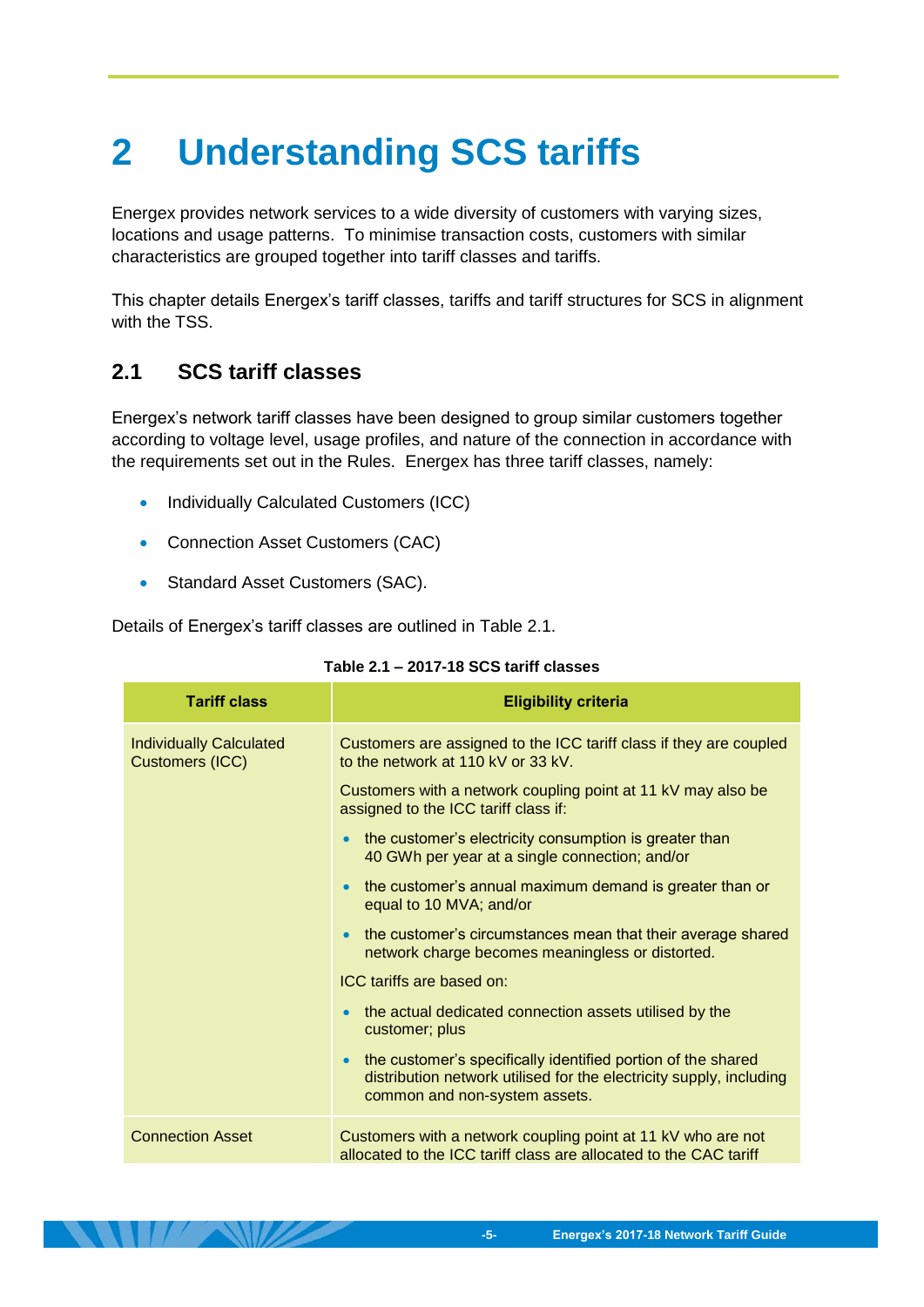| <b>Tariff class</b>                      | <b>Eligibility criteria</b>                                                                                                                                                                                                                           |
|------------------------------------------|-------------------------------------------------------------------------------------------------------------------------------------------------------------------------------------------------------------------------------------------------------|
| <b>Customers (CAC)</b>                   | class.<br>CAC tariffs are based on:<br>the actual dedicated connection assets utilised by the<br>customers; plus<br>average charges for use of the shared distribution network<br>$\bullet$<br>including common and non-system assets.                |
| <b>Standard Asset Customers</b><br>(SAC) | All customers connected at LV are classified as SACs.<br>SAC tariffs are based on:<br>average charges for dedicated connection assets; plus<br>average charges for use of the shared distribution network,<br>including common and non-system assets. |

### <span id="page-9-0"></span>**2.2 SCS tariffs**

Each tariff class consists of a number of individual tariffs that are established on the same basis as the tariff class.

Energex's tariffs and tariff structures for SCS for 2017-18 are provided in [Table 2.2](#page-9-1) to Table 2.7.

| <b>Tariff</b>           | <b>Tariff description</b>                                                   | <b>Tariff structure</b> | <b>Charging parameter</b>                                                                                                                         | Implementation  |
|-------------------------|-----------------------------------------------------------------------------|-------------------------|---------------------------------------------------------------------------------------------------------------------------------------------------|-----------------|
| <b>ICC</b><br>(NTC1000) | Customers in the<br><b>ICC tariff class are</b><br>assigned to this tariff. | Supply charge           | Unit: \$/day (these<br>charges vary for each<br>customer).                                                                                        | Default tariff. |
|                         |                                                                             | ToU usage<br>charge     | Unit: c/kWh<br>Peak and off-peak<br>timeframes defined in<br>Table 2.8.                                                                           |                 |
|                         |                                                                             | Demand charge           | Unit: \$/kVA/month<br><b>Quantity: Maximum</b><br>kVA demand<br>measured over a<br>30 minute period<br>during the billing<br>period. <sup>1</sup> |                 |
|                         |                                                                             | Capacity charge         | Unit: \$/kVA/month.                                                                                                                               |                 |
| $N = 1$                 |                                                                             |                         |                                                                                                                                                   |                 |

<span id="page-9-1"></span>**Table 2.2 - SCS tariffs and tariff structures for customers connected at 33 kV and above**

Note:

1. The average power used during the 30 minute period is used to calculate demand.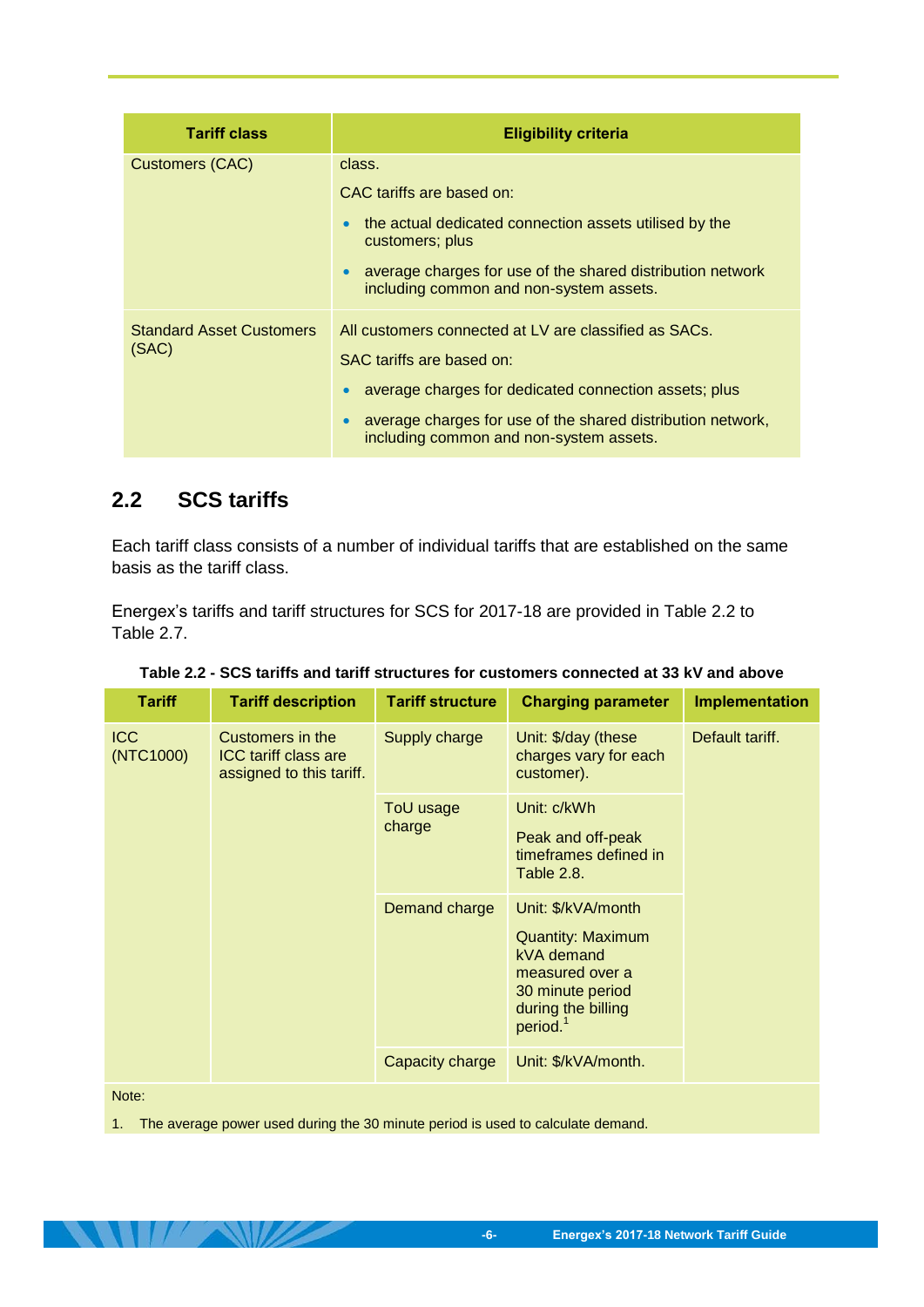<span id="page-10-0"></span>

| <b>Tariff</b>                 | <b>Tariff description</b>                                                                                                                                                                                                                                             | <b>Tariff structure</b> | <b>Charging parameter</b>                                                                                                                       | Implementation                                                 |
|-------------------------------|-----------------------------------------------------------------------------------------------------------------------------------------------------------------------------------------------------------------------------------------------------------------------|-------------------------|-------------------------------------------------------------------------------------------------------------------------------------------------|----------------------------------------------------------------|
| 11kV Bus<br>(NTC4000)         | Customers with a<br>network coupling<br>point at an 11 kV<br>zone substation bus<br>via a dedicated<br>11 kV feeder that is<br>not shared with any<br>customer.                                                                                                       | Supply charge           | Unit: \$/day (these<br>charges vary for each<br>customer).                                                                                      | Default for<br>customers with<br>an 11kV bus<br>configuration. |
|                               |                                                                                                                                                                                                                                                                       | Usage charge            | Unit: c/kWh<br>Quantity: Peak and off-<br>peak timeframes are<br>defined in Table 2.8.                                                          |                                                                |
|                               |                                                                                                                                                                                                                                                                       | Demand charge           | Unit: \$/kVA/month<br><b>Quantity: Maximum kVA</b><br>demand measured over<br>a 30 minute period<br>during the billing<br>period. <sup>1</sup>  |                                                                |
| 11kV Line<br>(NTC4500)        | Customers with a<br>network coupling<br>point at an 11 kV<br>feeder shared with<br>other customers.                                                                                                                                                                   | Supply charge           | Unit: \$/day (these<br>charges vary for each<br>customer).                                                                                      | Grandfathered<br>on 1 July 2017.                               |
|                               |                                                                                                                                                                                                                                                                       | Usage charge            | Unit: c/kWh.<br>Quantity: Peak and off-<br>peak timeframes defined<br>in Table 2.8.                                                             |                                                                |
|                               |                                                                                                                                                                                                                                                                       | Demand charge           | Unit: \$/kVA/month.<br><b>Quantity: Maximum kVA</b><br>demand measured over<br>a 30 minute period<br>during the billing<br>period. <sup>1</sup> |                                                                |
| <b>HV Demand</b><br>(NTC8000) | Previously, this tariff<br>was allocated to<br>11 kV customers with<br>energy less than                                                                                                                                                                               | Supply charge           | Unit: \$/day (these<br>charges vary for each<br>customer).                                                                                      | Grandfathered<br>since 1 July<br>2015.                         |
|                               | 4 GWh per year and<br>demand less than<br>1 MVA.<br>From 1 July 2017,<br>new customers with<br>these characteristics<br>are allocated to<br>either NTC7400 -<br>Demand ToU 11 kV<br>if they share an<br>11 kV feeder with<br>other customers or to<br>NTC4000 - 11 kV | Usage charge            | Unit: c/kWh.<br>Quantity: Peak and off-<br>peak timeframes defined<br>in Table 2.8.                                                             |                                                                |
|                               |                                                                                                                                                                                                                                                                       | Demand charge           | Unit: \$/kVA/month.<br>Quantity: Maximum kVA<br>demand measured over<br>a 30 minute period<br>during the billing<br>period. <sup>1</sup>        |                                                                |

#### **Table 2.3 - SCS tariffs and tariff structures for customers connected at 11 kV**

**THE REAL PROPERTY OF PERSONS**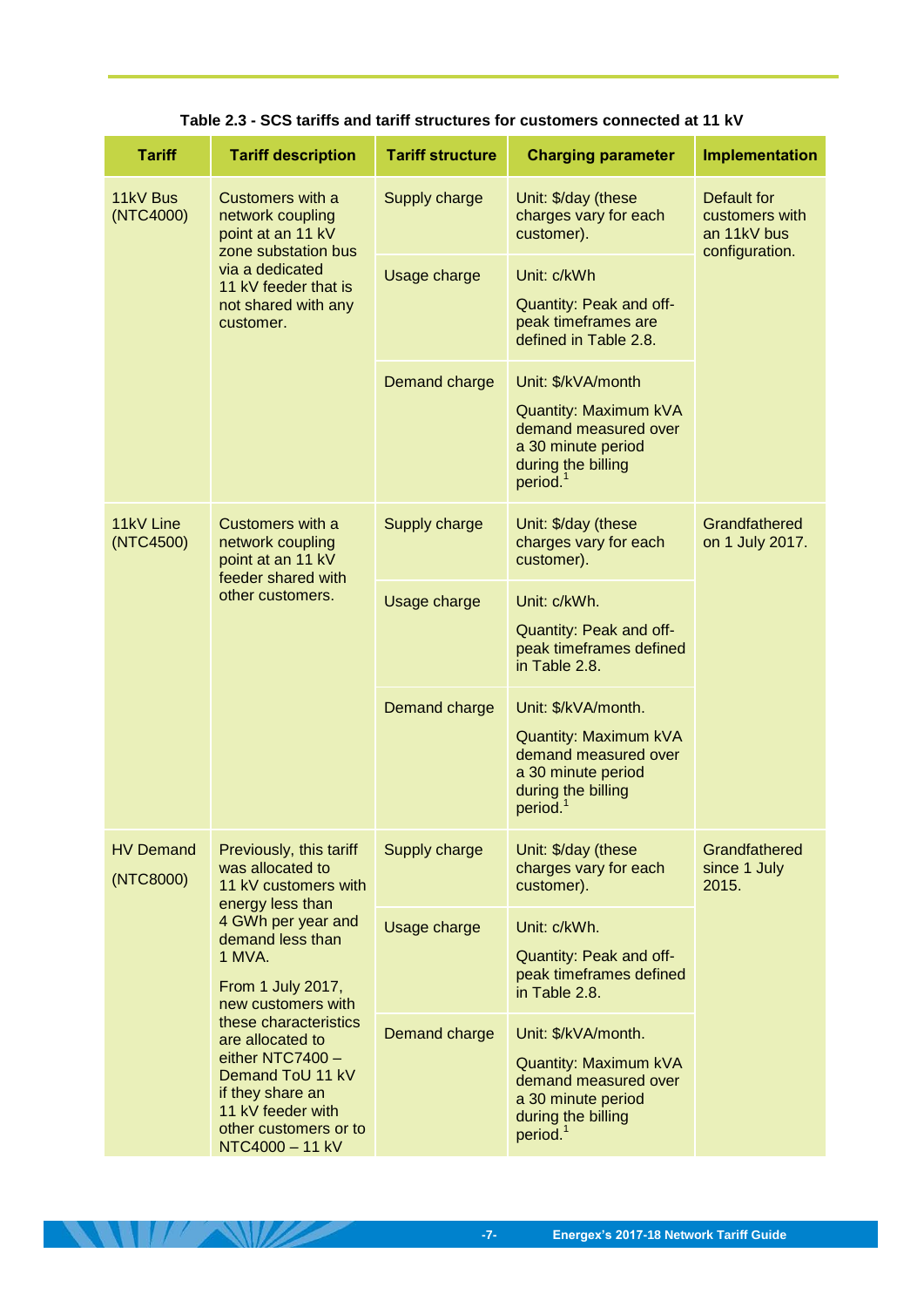| <b>Tariff</b>                       | <b>Tariff description</b>                                                                                                                                                                                                                          | <b>Tariff structure</b> | <b>Charging parameter</b>                                                                                                                                                                                                                                                                                                | Implementation                                                                                                                                                                                                                                                                                    |
|-------------------------------------|----------------------------------------------------------------------------------------------------------------------------------------------------------------------------------------------------------------------------------------------------|-------------------------|--------------------------------------------------------------------------------------------------------------------------------------------------------------------------------------------------------------------------------------------------------------------------------------------------------------------------|---------------------------------------------------------------------------------------------------------------------------------------------------------------------------------------------------------------------------------------------------------------------------------------------------|
|                                     | Bus if they have an<br>11 kV bus<br>configuration.                                                                                                                                                                                                 |                         |                                                                                                                                                                                                                                                                                                                          |                                                                                                                                                                                                                                                                                                   |
| $EG - 11kV$<br>(NTC3000)            | Previously, this tariff<br>was allocated to<br>customers who were                                                                                                                                                                                  | Supply charge           | Unit: \$/day (these<br>charges vary for each<br>customer).                                                                                                                                                                                                                                                               | Grandfathered<br>since 1 July<br>2015.                                                                                                                                                                                                                                                            |
|                                     | predominantly<br>generation<br>customers with a<br>generation capacity<br>greater than 30 kVA.<br>From 1 July 2017,                                                                                                                                | Usage charge            | Unit: c/kWh.<br>Quantity: Peak and off-<br>peak timeframes defined<br>in Table 2.8.                                                                                                                                                                                                                                      |                                                                                                                                                                                                                                                                                                   |
|                                     | new customers with<br>these characteristics<br>are allocated to<br>either NTC7400 -<br>Demand ToU 11 kV<br>if they share an<br>11 kV feeder with<br>other customers or to<br>NTC4000 - 11 kV<br>Bus if they have an<br>11 kV bus<br>configuration. | Demand charge           | Unit: \$/kVA/month<br><b>Quantity: Maximum kVA</b><br>demand measured over<br>a 30 minute period<br>during the billing<br>period. <sup>1</sup>                                                                                                                                                                           |                                                                                                                                                                                                                                                                                                   |
| Demand<br>ToU 11kV<br>$(NTC7400)^2$ | Cost reflective ToU<br>demand tariff for<br>customers with a<br>network coupling<br>point at 11 kV feeder<br>shared with other<br>customers.                                                                                                       | Supply charge           | Capital:<br>Unit: \$/day/\$M of non-<br>contributed asset value<br>(NCCAV).<br>Quantity: NCCAV (\$M)<br>and number of days in<br>billing period.<br><b>Operating and</b><br>maintenance:<br>Unit: \$/day/\$M<br>connection asset value<br>$(CAV)$ .<br>Quantity: NCCAV (\$M)<br>and number of days in<br>billing period. | <b>Tariff offered</b><br>from 1 July 2017<br>on a voluntary<br>basis for all<br>existing 11kV<br>Line customers<br>on legacy tariffs.<br>This tariff will<br>become the<br>default tariff<br>from 1 July 2017<br>for new<br>customers that<br>share an 11kV<br>feeder with<br>other<br>customers. |
|                                     |                                                                                                                                                                                                                                                    | Usage charge            | Unit: c/kWh.<br>Quantity: kWh in billing<br>period.                                                                                                                                                                                                                                                                      |                                                                                                                                                                                                                                                                                                   |
|                                     |                                                                                                                                                                                                                                                    |                         | <b>Peak Demand</b><br>charge                                                                                                                                                                                                                                                                                             | Unit: \$/kVA/month.<br><b>Quantity: Maximum</b><br>kilowatt demand<br>measured as a single                                                                                                                                                                                                        |

**ANTI AVEC 1999**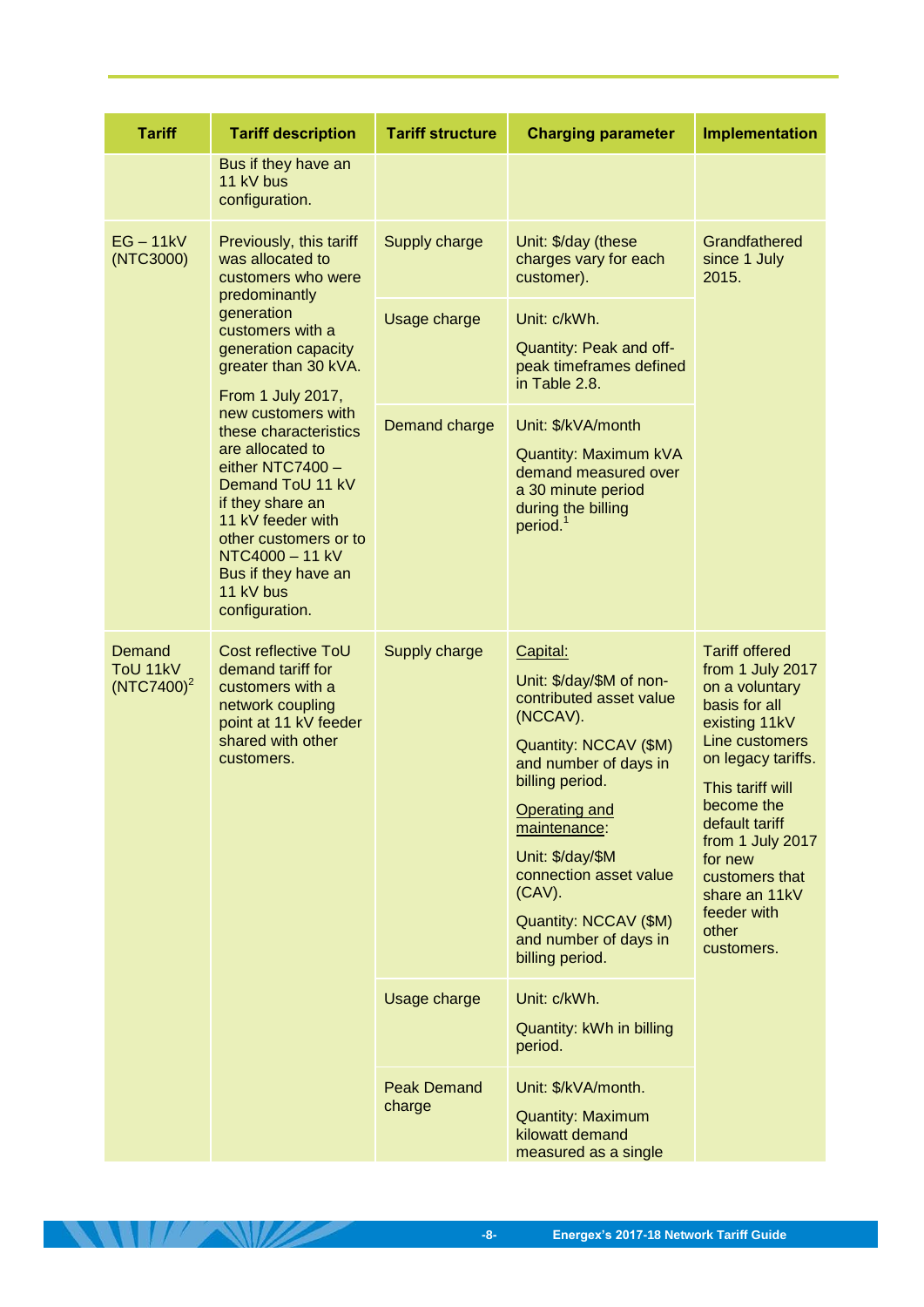| <b>Tariff</b> | <b>Tariff description</b> | <b>Tariff structure</b> | <b>Charging parameter</b>                                                                                                                                                                                                                                                                                                        | Implementation |
|---------------|---------------------------|-------------------------|----------------------------------------------------------------------------------------------------------------------------------------------------------------------------------------------------------------------------------------------------------------------------------------------------------------------------------|----------------|
|               |                           |                         | peak over a 30 minute<br>period during charging<br>window defined in Table<br>2.9.                                                                                                                                                                                                                                               |                |
|               |                           | Excess demand<br>charge | Unit: \$/kVA/month.<br>Quantity: The maximum<br>of:<br>Zero,<br>$\bullet$<br><b>Maximum kilowatt</b><br>$\bullet$<br>demand measured<br>as a single peak<br>over a 30 minute<br>period outside the<br>peak charging<br>windows defined in<br>Table 2.9, minus the<br>peak demand<br>quantity as<br>described above. <sup>1</sup> |                |

Notes:

1. The average power used during the 30 minute period is used to calculate demand.

<span id="page-12-0"></span>2. Proposed new tariff.

#### **Table 2.4 - SCS tariffs and tariff structures for LV customers with consumption greater than 100 MWh/year**

| <b>Tariff</b>                                                | <b>Tariff description</b>                                                                                                                                                                                                                                                                                     | <b>Tariff structure</b> | <b>Charging parameter</b>                                                                                                                       | <b>Implementation</b>                                       |
|--------------------------------------------------------------|---------------------------------------------------------------------------------------------------------------------------------------------------------------------------------------------------------------------------------------------------------------------------------------------------------------|-------------------------|-------------------------------------------------------------------------------------------------------------------------------------------------|-------------------------------------------------------------|
| Large<br>Demand<br>(NTC8100)<br>Small<br>Demand<br>(NTC8300) | Tariffs available to<br>LV customers with<br>consumption greater<br>than 100 MWh per<br>year.<br><b>Customers with</b><br>consumption less<br>than 100 MWh per<br>year may voluntarily<br>access these tariffs.<br><b>Customers must</b><br>have appropriate<br>Type 1-4 metering to<br>access these tariffs. | Supply charge           | Unit: \$/day.<br><b>Quantity: Days in billing</b><br>period.                                                                                    | NTC8100:<br>Optional tariff.<br>NTC8300:<br>Default tariff. |
|                                                              |                                                                                                                                                                                                                                                                                                               | Usage charge            | Unit: c/kWh.<br>Quantity: kWh in billing<br>period.                                                                                             |                                                             |
|                                                              |                                                                                                                                                                                                                                                                                                               | Demand charge           | Unit: \$/kVA/month.<br><b>Quantity: Maximum kVA</b><br>demand measured over<br>a 30 minute period<br>during the billing<br>period. <sup>1</sup> |                                                             |

Note:

**ANTIFANIZA** 

<span id="page-12-1"></span>1. The average power used during the 30 minute period is used to calculate demand.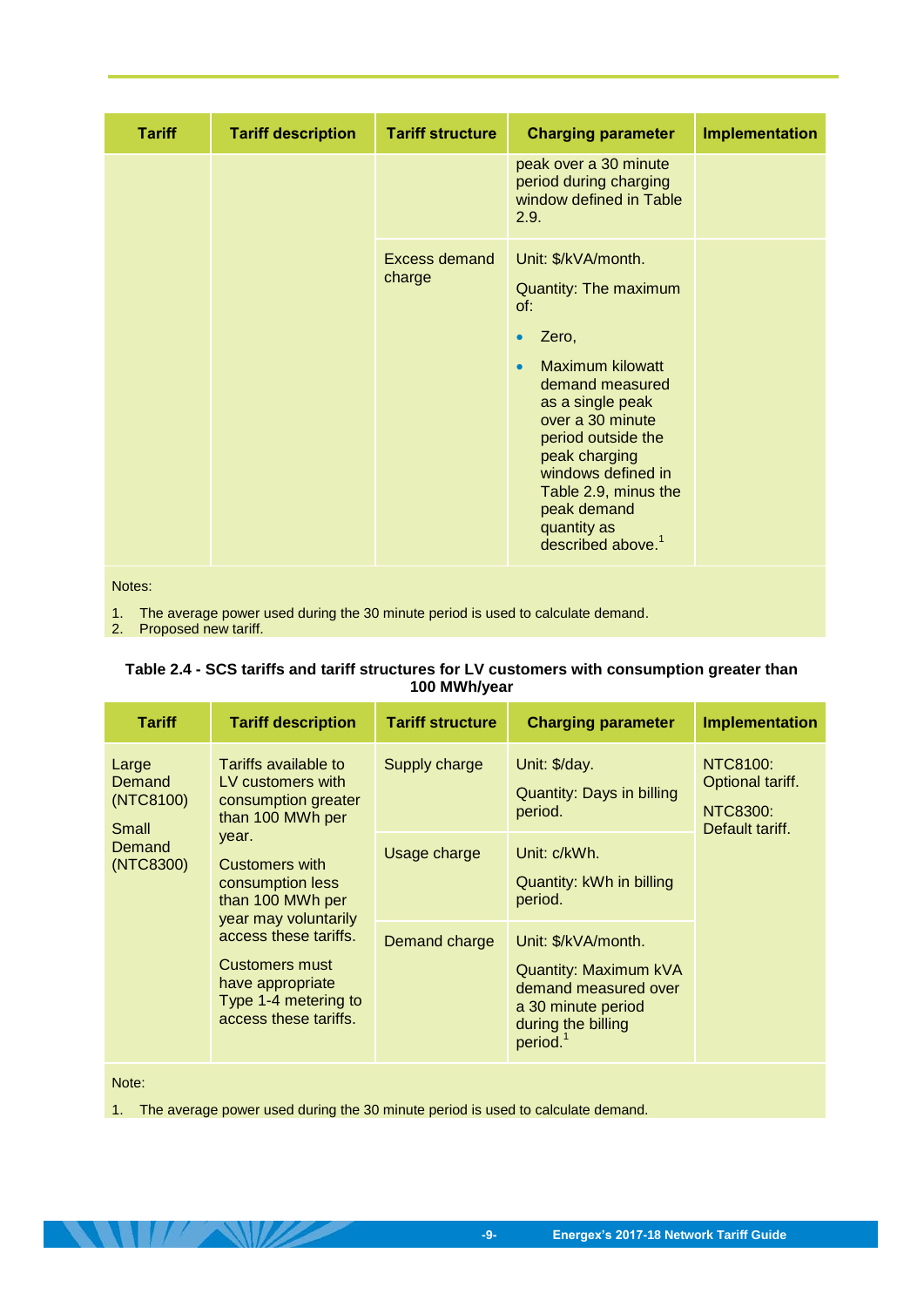**Table 2.5 - SCS tariffs and tariff structures for residential customers**

| <b>Tariff</b>                             | <b>Tariff description</b>                                                                                                                                                                 | <b>Tariff</b><br><b>structure</b> | <b>Charging parameter</b>                                                                                                                                                                                                                                                                                                                                                | <b>Implementation</b> |
|-------------------------------------------|-------------------------------------------------------------------------------------------------------------------------------------------------------------------------------------------|-----------------------------------|--------------------------------------------------------------------------------------------------------------------------------------------------------------------------------------------------------------------------------------------------------------------------------------------------------------------------------------------------------------------------|-----------------------|
| <b>Residential Flat</b><br>(NTC8400)      | This tariff is the<br>default tariff for<br>residential<br>customers                                                                                                                      | Supply charge                     | Unit: \$/day.<br><b>Quantity: Days in</b><br>billing period.                                                                                                                                                                                                                                                                                                             | Default tariff.       |
|                                           | regardless of their<br>size and cannot be<br>used in conjunction<br>with Residential<br>ToU (NTC8900).                                                                                    | Usage charge                      | Unit: c/kWh.<br>Quantity: kWh in billing<br>period.                                                                                                                                                                                                                                                                                                                      |                       |
| <b>Residential ToU</b><br>(NTC8900)       | This tariff is<br>available to<br>residential<br>customers                                                                                                                                | Supply charge                     | Unit: \$/day.<br><b>Quantity: Days in</b><br>billing period.                                                                                                                                                                                                                                                                                                             | Optional tariff.      |
|                                           | regardless of their<br>size and cannot be<br>used in conjunction<br>with Residential<br>Flat (NTC8400).<br><b>Customers must</b><br>have a ToU<br>capable meter to<br>access this tariff. | Usage charge                      | Unit: c/kWh.<br>Quantity: kWh in billing<br>period.<br>Peak, shoulder and<br>off-peak timeframes<br>defined in Table 2.8.                                                                                                                                                                                                                                                |                       |
| <b>Residential</b><br>Demand<br>(NTC7000) | This tariff is<br>available to<br>residential<br>customers<br>regardless of their<br>size and cannot be<br>used in conjunction<br>with Residential<br>Flat (NTC8400).                     | Supply charge                     | Unit: \$/day.<br><b>Quantity: Days in</b><br>billing period.                                                                                                                                                                                                                                                                                                             | Optional tariff.      |
|                                           |                                                                                                                                                                                           | Usage charge                      | Unit: c/kWh.<br>Quantity: kWh in billing<br>period.                                                                                                                                                                                                                                                                                                                      |                       |
|                                           | <b>Customers must</b><br>have appropriate<br>Type 1-4 metering<br>to access this tariff.                                                                                                  | Demand<br>charge                  | Unit: \$/kW/month.<br><b>Quantity: Maximum</b><br>kilowatt demand<br>measured as a single<br>peak over a 30 minute<br>period during peak<br>charging window<br>defined in Table 2.9. <sup>1</sup><br>For the first 12 months<br>on this tariff, eligible<br>customers' chargeable<br>demand will be<br>capped. Terms and<br>conditions are<br>provided in<br>Appendix 3. |                       |
| Note:                                     |                                                                                                                                                                                           |                                   |                                                                                                                                                                                                                                                                                                                                                                          |                       |

1. The average power used during the 30 minute period is used to calculate demand.

 $\frac{1}{2}$ 

**DATE**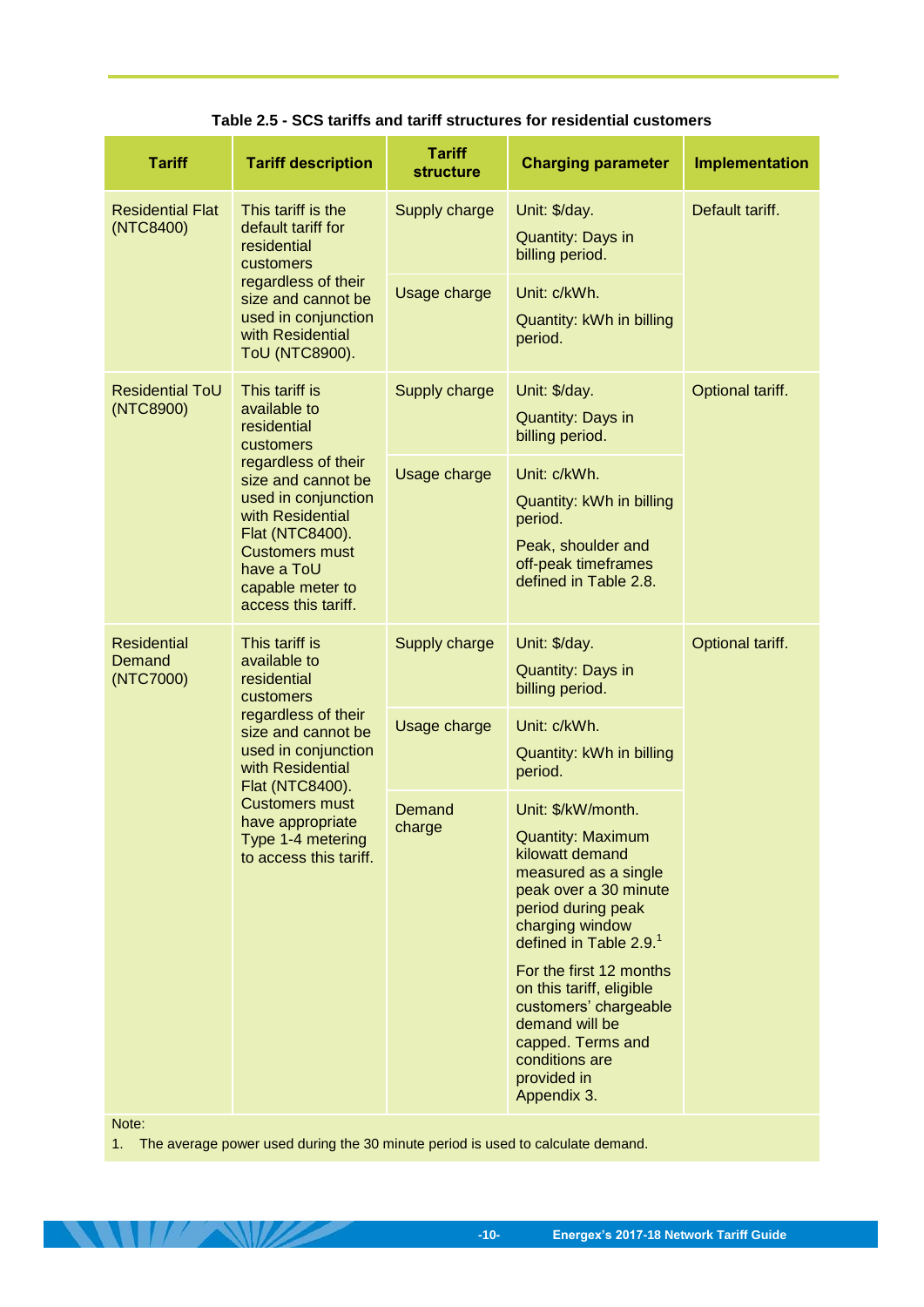| <b>Tariff</b>                                                                                                                       | <b>Tariff description</b>                                                                                                   | <b>Tariff</b><br><b>structure</b> | <b>Charging parameter</b>                                                                                                                                                                         | <b>Implementation</b>                                         |
|-------------------------------------------------------------------------------------------------------------------------------------|-----------------------------------------------------------------------------------------------------------------------------|-----------------------------------|---------------------------------------------------------------------------------------------------------------------------------------------------------------------------------------------------|---------------------------------------------------------------|
| <b>Business Flat</b><br>This tariff is the<br>default tariff for<br>(NTC8500)<br>with consumption<br>less than 100 MWh<br>per year. | business customers                                                                                                          | Supply charge                     | Unit: \$/day.<br><b>Quantity: Days in</b><br>billing period.                                                                                                                                      | Default tariff.                                               |
|                                                                                                                                     |                                                                                                                             | Usage charge                      | Unit: c/kWh.<br>Quantity: kWh in billing<br>period.                                                                                                                                               |                                                               |
| <b>Business ToU</b><br>(NTC8800)                                                                                                    | This tariff is<br>available to<br>business customers<br>with consumption                                                    |                                   | Unit: \$/day.<br>Quantity: Days in<br>billing period.                                                                                                                                             | Optional tariff.                                              |
|                                                                                                                                     | less than 100 MWh<br>per year.<br><b>Customers must</b><br>have ToU-capable<br>metering installed<br>to access this tariff. | Usage charge                      | Unit: c/kWh.<br>Quantity: kWh in billing<br>period.<br>Peak and off-peak<br>timeframes defined in<br><b>Table 2.8.</b>                                                                            |                                                               |
| <b>Business</b><br>Demand<br>$(NTC7100)^{1}$                                                                                        | This tariff is<br>available to<br>business customers<br>with consumption                                                    | Supply charge                     | Unit: \$/day.<br><b>Quantity: Days in</b><br>billing period.                                                                                                                                      | <b>Optional tariff</b><br>offered from 1<br><b>July 2017.</b> |
|                                                                                                                                     | less than 100<br>MWh/year and<br>cannot be used in<br>conjunction with<br><b>Business flat</b>                              | Usage charge                      | Unit: c/kWh.<br>Quantity: kWh in billing<br>period.                                                                                                                                               |                                                               |
|                                                                                                                                     | (NTC8500).<br><b>Customers must</b><br>have appropriate<br>Type 1-4 metering<br>to access this tariff.                      | Demand<br>charge                  | Unit: \$/kW/month.<br><b>Quantity: Maximum</b><br>kilowatt demand<br>measured as a single<br>peak over a 30 minute<br>period during peak<br>charging window<br>defined in Table 2.9. <sup>2</sup> |                                                               |

#### <span id="page-14-0"></span>**Table 2.6 - SCS tariffs and tariff structures for LV business customers with consumption less than 100 MWh/year**

Notes:

1. Proposed new tariff.

**THE REAL PROPERTY** 

<span id="page-14-1"></span>2. The average power used during the 30 minute period is used to calculate demand.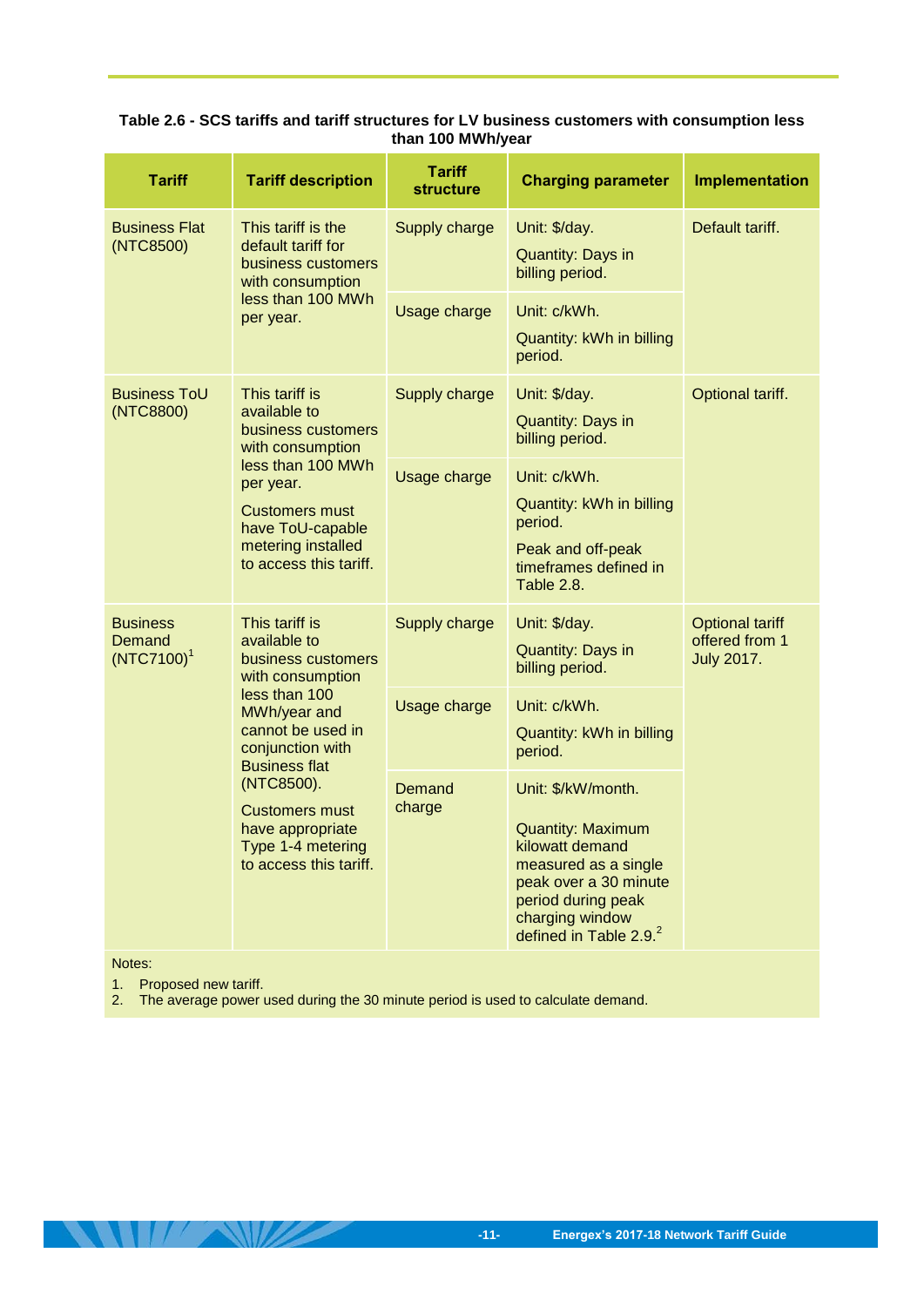| <b>Tariff</b>                                                              | <b>Tariff</b><br><b>structure</b> | <b>Charging parameter</b>                           | <b>Implementation</b>                                                                                                  |
|----------------------------------------------------------------------------|-----------------------------------|-----------------------------------------------------|------------------------------------------------------------------------------------------------------------------------|
| <b>Super Economy</b><br>$(NTC9000)^1$<br>Economy <sup>1</sup><br>(NTC9100) | Usage charge                      | Unit: c/kWh.<br>Quantity: kWh in billing<br>period. | Optional secondary tariff.                                                                                             |
| Smart Control <sup>2</sup><br>(NTC7300)                                    | Usage charge                      | Unit: c/kWh.<br>Quantity: kWh in billing<br>period. | Optional secondary tariff in<br>conjunction with the<br>residential demand tariff,<br>NTC7000 - Residential<br>Demand. |
| Notes:                                                                     |                                   |                                                     |                                                                                                                        |

#### **Table 2.7 - Secondary tariffs and tariff structures**

1. This tariff cannot be used in conjunction with NTC7000. 2. Proposed new tariff.

The terms and conditions for secondary tariffs can be found in Appendix 2 of the Energex 2017-18 Annual Pricing Proposal.<sup>7</sup>

<span id="page-15-0"></span>

| <b>Tariff</b>                                         | <b>Network Tariff</b><br>Code                      | <b>Charging</b><br>timeframes | Weekdays <sup>1</sup>        | <b>Weekends</b> |
|-------------------------------------------------------|----------------------------------------------------|-------------------------------|------------------------------|-----------------|
| <b>Residential ToU</b>                                | <b>NTC8900</b>                                     | Off-Peak                      | $10pm - 7am$                 | $10pm - 7am$    |
|                                                       |                                                    | <b>Shoulder</b>               | $7am - 4pm,$<br>$8pm - 10pm$ | $7am - 10pm$    |
|                                                       |                                                    | Peak                          | $4pm - 8pm$                  | No peak         |
| <b>Business ToU</b>                                   | <b>NTC8800</b>                                     | <b>Off-Peak</b>               | $9pm - 7am$                  | Anytime         |
|                                                       |                                                    | Peak                          | $7am - 9pm$                  | No peak         |
| ICC, CAC                                              | <b>NTC1000</b><br>NTC4000                          | Off-Peak                      | $11pm - 7am$                 | Anytime         |
|                                                       | <b>NTC4500</b><br><b>NTC8000</b><br><b>NTC3000</b> | Peak                          | $7am - 11pm$                 | No peak         |
| Note:                                                 |                                                    |                               |                              |                 |
| Include anyernment specified public holidays<br>$1 -$ |                                                    |                               |                              |                 |

#### **Table 2.8 – Usage charging timeframes**

<span id="page-15-1"></span>1. Include government specified public holidays.

<sup>-</sup> $7$  Energex website - Pricing Publications page for residential customers: [https://www.energex.com.au/home/our-services/pricing-And-tariffs/residential-customers/pricing](https://www.energex.com.au/home/our-services/pricing-And-tariffs/residential-customers/pricing-publications)[publications;](https://www.energex.com.au/home/our-services/pricing-And-tariffs/residential-customers/pricing-publications) or Pricing Publications page for business customers: [https://www.energex.com.au/home/our-services/pricing-And-tariffs/business-customers/pricing](https://www.energex.com.au/home/our-services/pricing-And-tariffs/business-customers/pricing-publications)[publications.](https://www.energex.com.au/home/our-services/pricing-And-tariffs/business-customers/pricing-publications)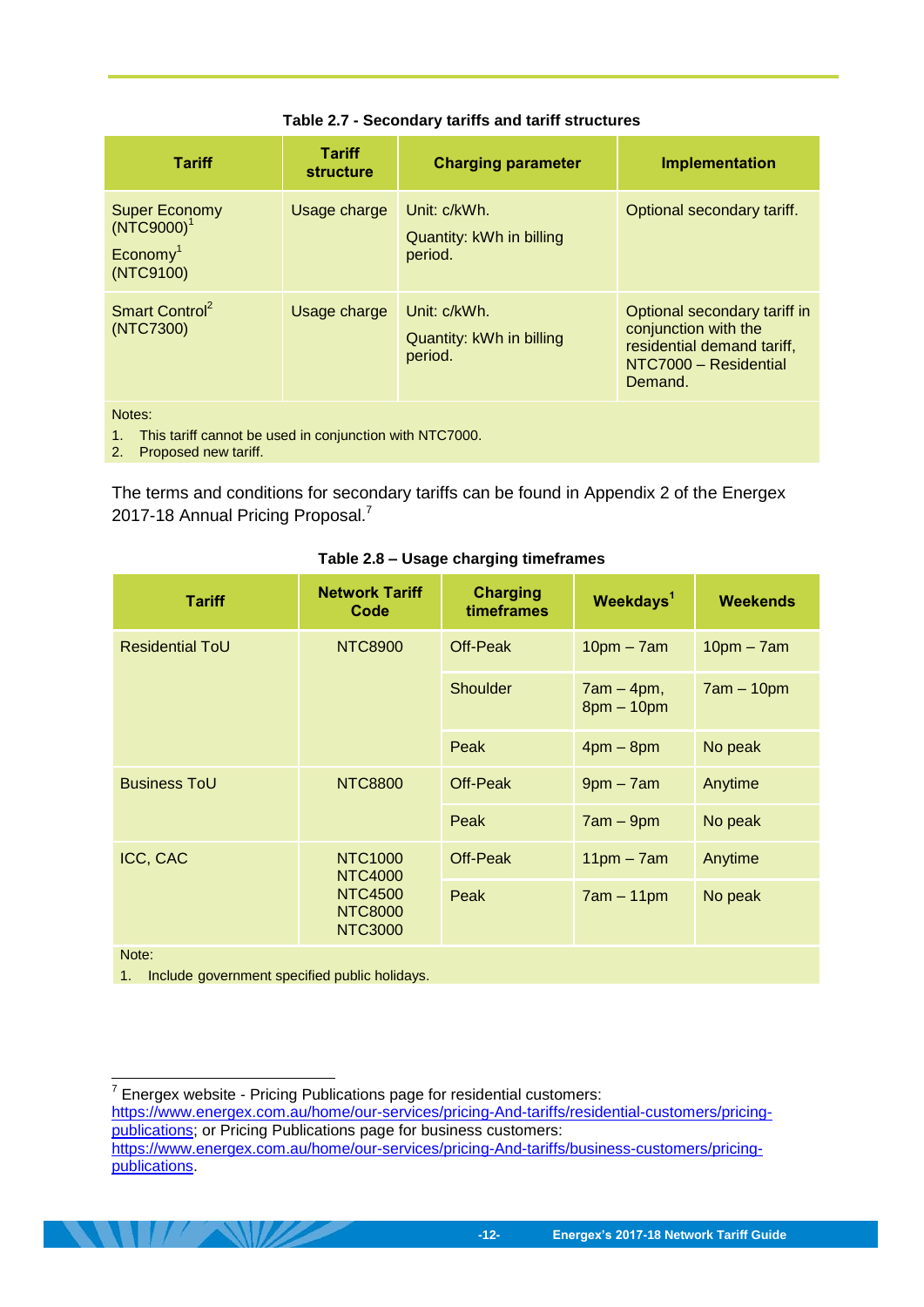| <b>Tariff</b>          | <b>Network Tariff</b><br>Code | <b>Charging</b><br>timeframes | Workdays <sup>1</sup> | <b>Weekends</b> |
|------------------------|-------------------------------|-------------------------------|-----------------------|-----------------|
| <b>Residential ToU</b> | <b>NTC7000</b>                | Off-Peak                      | $8pm - 4pm$           | Anytime         |
|                        |                               | Peak                          | $4pm - 8pm$           | No peak         |
| <b>Business ToU</b>    | NTC7100<br><b>NTC7400</b>     | Off-Peak                      | $9$ pm $-9$ am        | Anytime         |
|                        |                               | Peak                          | $9am - 9pm$           | No peak         |
| Note:                  |                               |                               |                       |                 |

#### **Table 2.9 – Demand charging timeframes**

Note:

1. Workdays are weekdays but exclude government specified public holidays.

### <span id="page-16-0"></span>**2.3 Network tariff charging components**

The total network charges customers are charged for their use of the distribution network are known as Network Use of System (NUoS) charges. NUoS charges are comprised of the following components:

- Distribution Use of System (DUoS) this charge refers to the network charge attributable to the use of the distribution network
- Designated Pricing Proposal Charge (DPPC) this charge refers to charges incurred for the use of the transmission network. It was previously referred to as Transmission Use of System (TUoS)
- Jurisdictional Scheme this charge refers to the amounts imposed on Energex through legislative obligations by the Queensland Government.

#### <span id="page-16-1"></span>**2.3.1 DUoS**

The DUoS charging component recovers costs associated with connection services and/or use of the distribution network for the conveyance of electricity (i.e. SCS).

Energex's SCS are regulated under a revenue cap form of price control. The revenue cap (or Total Annual Revenue) for any given year reflects Energex's smoothed revenue requirement determined by the AER, plus other revenue adjustments.<sup>8</sup> The AER's revenue determination is based on its assessment of Energex's efficient costs over the 2015-20 regulatory control period.<sup>9</sup>

<sup>————————————————————&</sup>lt;br><sup>8</sup> The revenue smoothing process is used by the AER by applying X factors to Energex's annual revenue to develop a smooth revenue path over the regulatory control period.<br>9 Augtralian Energy Regulator, Final Desision Energey determined

Australian Energy Regulator, Final Decision Energex determination 2015-16 to 2019-20, October 2015.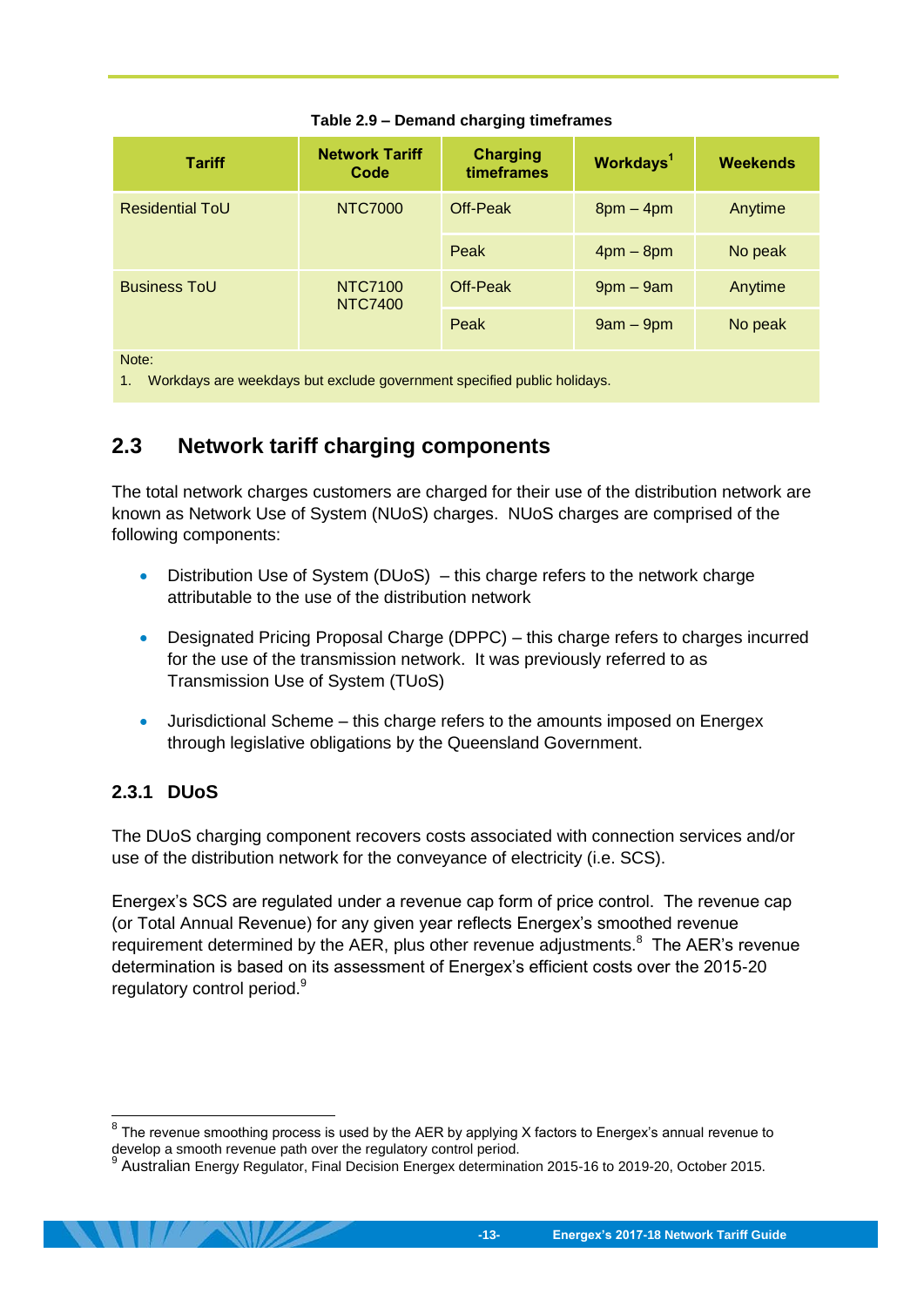The revenue cap is allocated to the tariff classes, network voltage levels and then to specific tariffs. Further details on the revenue allocation approach used by Energex in deriving prices are provided in the 2017-18 Information Guide available on the Energex website.<sup>10</sup>

### <span id="page-17-0"></span>**2.3.2 DPPC (or TUoS)**

Transmission-related costs recovered by Energex are comprised of:

- The use of Powerlink's transmission network to deliver high voltage electricity from generators to Energex's distribution network. The revenue to be recovered by Powerlink over the regulatory control period is determined by the AER. The DPPC amount to be recovered by Energex in 2017-18 is consistent with the AER's draft decision on Powerlink's 2017-22 revenue determination.<sup>11</sup>
- Avoided TUoS charges paid to eligible Embedded Generators (EG) This mechanism set out in the Rules recognises that the electricity supplied to Energex by EGs would have otherwise been supplied by Powerlink. Each year Energex is required to estimate the avoided costs of upstream transmission to be remitted to EGs in the form of a lump sum payment after 30 June.
- Payments made to other DNSPs for the supply of distribution services For Energex, these costs relate to the contingency supply by Essential Energy from its Terranora Substation to Energex's Kirra Zone substation.

Energex is able to recover DPPC amounts for its customers via a separate DPPC charge.

The allocation of DPPC to ICC customers is based on the direct pass-through of Powerlink advised charges. For CAC and SAC tariffs, the allocation is based on a combination of demand and volume proportions. Further details on the revenue allocation approach used by Energex in deriving prices are provided in the 2017-18 Information Guide available on the Energex website.<sup>12</sup>

#### <span id="page-17-1"></span>**2.3.3 Jurisdictional schemes**

 $\overline{1}$ 

Jurisdictional schemes are certain programs implemented by state governments that place legislative obligations on DNSPs. For Queensland, this includes:

 $10$  Energex website - Pricing Publications page for residential customers:

[https://www.energex.com.au/home/our-services/pricing-And-tariffs/residential-customers/pricing](https://www.energex.com.au/home/our-services/pricing-And-tariffs/residential-customers/pricing-publications)[publications;](https://www.energex.com.au/home/our-services/pricing-And-tariffs/residential-customers/pricing-publications) or Pricing Publications page for business customers:

[https://www.energex.com.au/home/our-services/pricing-And-tariffs/business-customers/pricing](https://www.energex.com.au/home/our-services/pricing-And-tariffs/business-customers/pricing-publications)[publications.](https://www.energex.com.au/home/our-services/pricing-And-tariffs/business-customers/pricing-publications)

Australian Energy Regulator, Draft Decision Powerlink's 2017-22 Revenue Determination.

<sup>&</sup>lt;sup>12</sup> Pricing Publications page for residential customers: [https://www.energex.com.au/home/our](https://www.energex.com.au/home/our-services/pricing-And-tariffs/residential-customers/pricing-publications)[services/pricing-And-tariffs/residential-customers/pricing-publications;](https://www.energex.com.au/home/our-services/pricing-And-tariffs/residential-customers/pricing-publications) or Pricing Publications page for business customers: [https://www.energex.com.au/home/our-services/pricing-And-tariffs/business](https://www.energex.com.au/home/our-services/pricing-And-tariffs/business-customers/pricing-publications)[customers/pricing-publications.](https://www.energex.com.au/home/our-services/pricing-And-tariffs/business-customers/pricing-publications)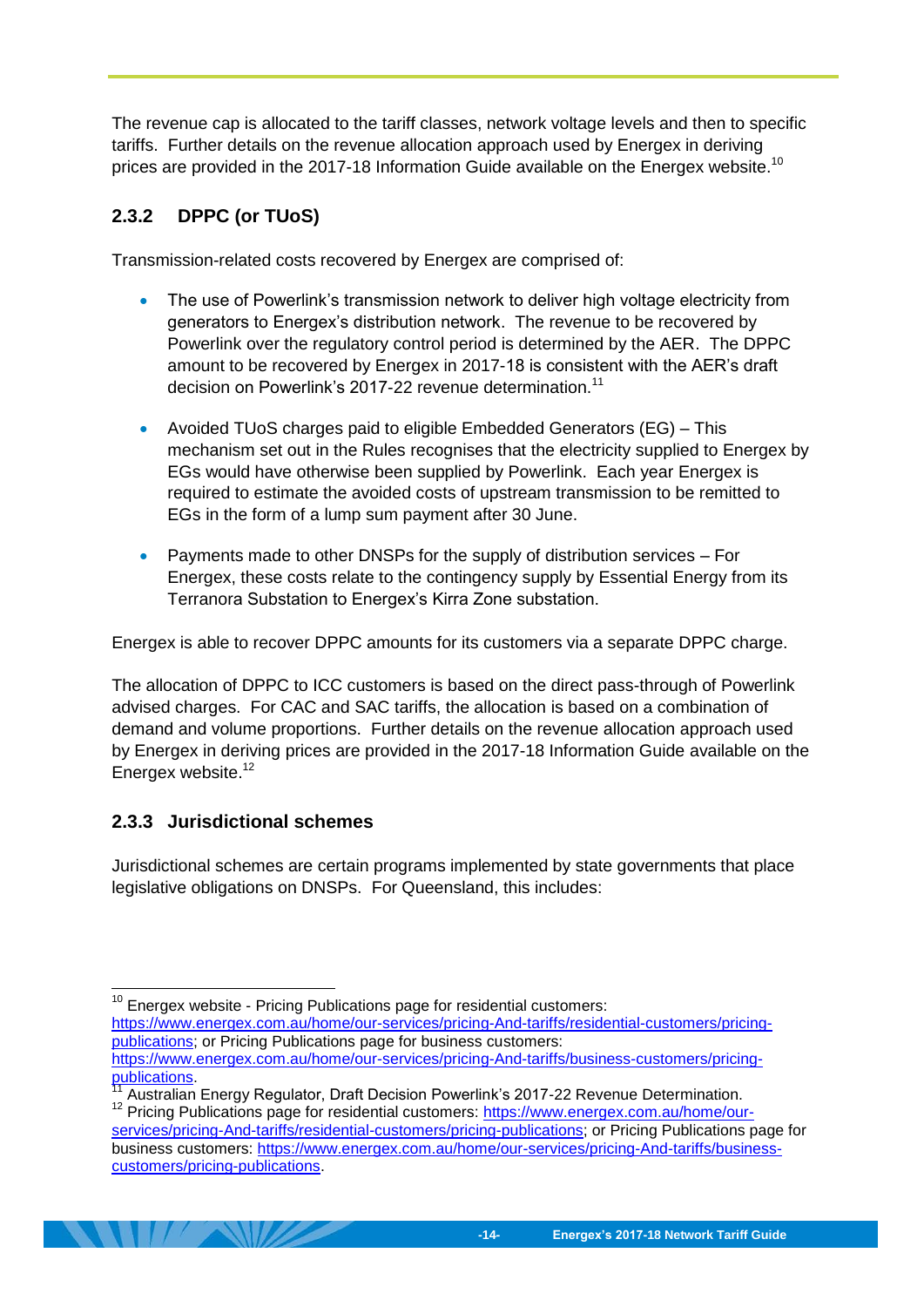- The Solar Bonus Scheme (SBS) this scheme obligates Energex to pay a feed-in tariff (FiT) for energy supplied into its distribution network from specific microembedded generators
- Energy Industry Levy Energex is obligated under its Distribution Authority to pay a proportion of the Queensland Government's funding commitments for the Australian Energy Market Commission's (AEMC's) workperformed under the National Energy Retail Law

Energex is able to recover jurisdictional scheme amount from customers via a separate Jurisdictional Scheme charge. However, on 31 May 2017 Energex received a direction from Queensland Government not to pass on AER-approved jurisdictional scheme charges to customers in our network tariffs. The Queensland Government will instead subsidise the cost of the scheme until at least 2020. Consequently, from 1 July 2017, the jurisdictional scheme rates in Energex's network tariffs will be set to zero.

# <span id="page-18-0"></span>**2.4 2017-18 SCS tariff charges**

-

The proposed tariff levels for SCS in 2017-18, including DUoS, DPPC, jurisdictional scheme payments and total NUoS, are provided in a separate document, 2017-18 Energex Network Prices, available on the Energex website.<sup>13</sup>

<sup>&</sup>lt;sup>13</sup> Pricing Publications page for residential customers: [https://www.energex.com.au/home/our](https://www.energex.com.au/home/our-services/pricing-And-tariffs/residential-customers/pricing-publications)[services/pricing-And-tariffs/residential-customers/pricing-publications;](https://www.energex.com.au/home/our-services/pricing-And-tariffs/residential-customers/pricing-publications) or Pricing Publications page for business customers: [https://www.energex.com.au/home/our-services/pricing-And-tariffs/business](https://www.energex.com.au/home/our-services/pricing-And-tariffs/business-customers/pricing-publications)[customers/pricing-publications.](https://www.energex.com.au/home/our-services/pricing-And-tariffs/business-customers/pricing-publications)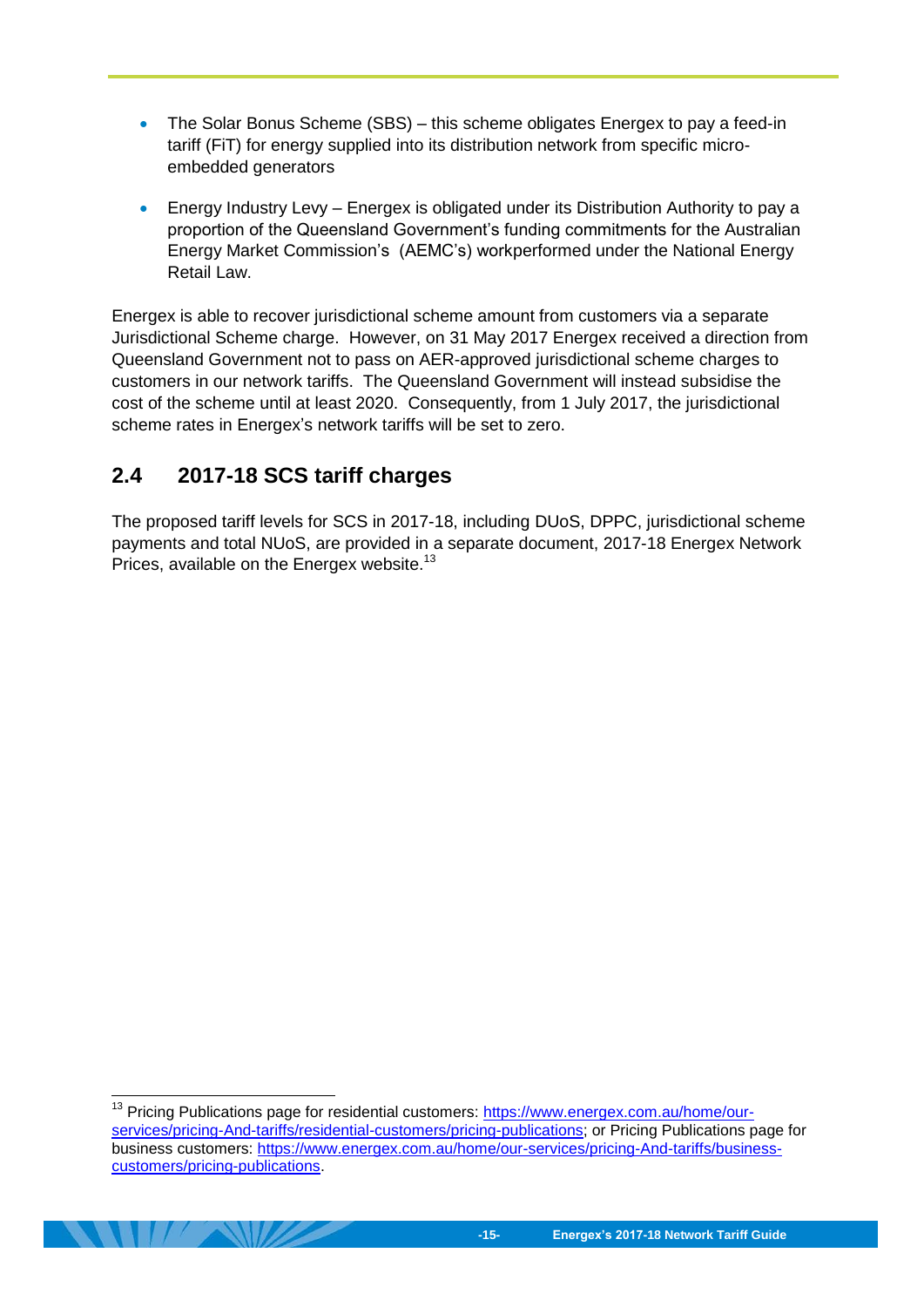# <span id="page-19-0"></span>**3 Alternative Control Services**

# <span id="page-19-1"></span>**3.1 Tariff classes**

Services provided under the ACS framework are customer specific and/or customer requested services. These services may also have potential for provision on a competitive basis rather than by a single DNSP. ACS are akin to a 'user-pays' system. The whole cost of the service is paid by those customers who benefit from the service, rather than recovered from all customers.

There are four ACS tariff classes that are based on the type of service a customer requires:

- Connection services
- **Ancillary network services**
- **•** Metering services
- Public lighting services.

<span id="page-19-2"></span>These services form the basis of tariff classes for ACS which are described in [Table 3.1.](#page-19-2)

| <b>Tariff class</b>        | <b>Activity</b>                                                                                                                                                                                                                                                                                                                                                                                                                                                                                                                              |
|----------------------------|----------------------------------------------------------------------------------------------------------------------------------------------------------------------------------------------------------------------------------------------------------------------------------------------------------------------------------------------------------------------------------------------------------------------------------------------------------------------------------------------------------------------------------------------|
| <b>Connection services</b> | <b>Pre-connection services</b><br>Pre-connection services are those services that relate to assessing a<br>connection application, making a connection offer and negotiating offer<br>acceptance and additional support services provided by the DNSP (on<br>request) during connection enquiry and connection application other than<br>general connection enquiry services and connection application services.<br>Generally relates to services which require a customised or site-specific<br>response and/or are available contestably. |
|                            | Unless otherwise specified, services or activities undertaken under this<br>service group relate to both small and large customers and real estate<br>development connections.                                                                                                                                                                                                                                                                                                                                                               |
|                            | <b>Connection services</b>                                                                                                                                                                                                                                                                                                                                                                                                                                                                                                                   |
|                            | Connection services include the design, construction, commissioning and<br>energisation of connection assets for large customers and for real estate<br>developments.                                                                                                                                                                                                                                                                                                                                                                        |
|                            | Also includes the augmentation of the network to remove a constraint<br>faced by an embedded generator. This does not include customers with<br>micro-generation facilities that connect under a SAC tariff class. Energex<br>considers that generators larger than 30 kVA but smaller than 1 MW<br>should be treated as embedded generators for the purpose of removing<br>network constraints.                                                                                                                                             |
|                            | Include temporary connections for short term supply (e.g. blood bank vans,<br>school fetes).                                                                                                                                                                                                                                                                                                                                                                                                                                                 |

#### **Table 3.1 - 2016-17 ACS tariff classes**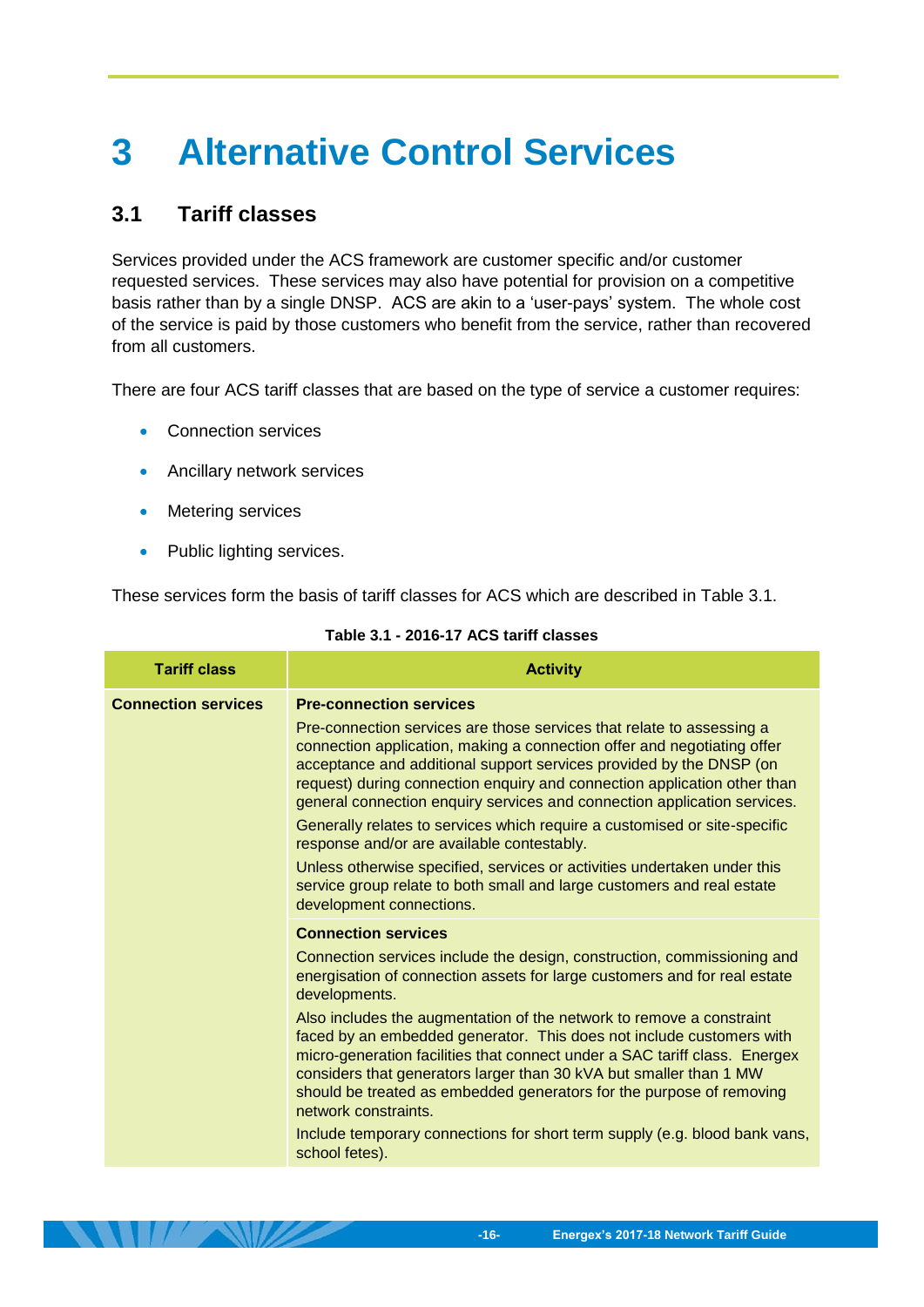| <b>Tariff class</b>                         | <b>Activity</b>                                                                                                                                                                                                                                                                                                  |
|---------------------------------------------|------------------------------------------------------------------------------------------------------------------------------------------------------------------------------------------------------------------------------------------------------------------------------------------------------------------|
|                                             | <b>Post-connection services</b><br>Post-connection services are those services initiated by a customer which<br>are specific to an existing connection point.                                                                                                                                                    |
|                                             | <b>Accreditation services</b><br>Accreditation of alternative service providers and approval of their designs,<br>works and materials.                                                                                                                                                                           |
| <b>Ancillary network</b><br><b>services</b> | Ancillary network services include services provided in relation to a<br>Retailer of Last Resort (ROLR) event and works initiated by a customer,<br>which are not covered by another service and are not required for the<br>efficient management of the network, or to satisfy DNSP purposes or<br>obligations. |
| <b>Metering services</b>                    | <b>Type 6 Metering</b><br>Metering services encompass the metering installation, provision,<br>maintenance, reading and data services of Type 6 metering.                                                                                                                                                        |
|                                             | <b>Auxiliary Metering Services</b>                                                                                                                                                                                                                                                                               |
|                                             | Includes work initiated by a customer which is specific to a metering point.                                                                                                                                                                                                                                     |
| <b>Public lighting</b>                      | Public lighting services relate to the provision, construction and<br>maintenance of public lighting assets owned by Energex (conveyance of<br>electricity to street lights remains an SCS). Includes energy efficient<br>retrofits and new public lighting technologies, including trials.                      |

# <span id="page-20-0"></span>**3.2 ACS tariffs**

**THE SHOP SHOP** 

ACS comprise a combination of fee based and quoted services. Quoted services are performed on a Price on Application (POA) basis.

Schedule 8 of the Electricity Regulation 2006 sets further price caps on a number of Energex's ACS. As the maximum fees in Schedule 8 are imposed through legislation, they take precedence over the maximum prices otherwise approved for these services by the AER.

The application of these lower prices means Energex incurs a revenue shortfall in providing some ACS. This revenue shortfall cannot be recovered from other customers or via other charges.

<span id="page-20-1"></span>

| <b>Service description</b>                                                                                                      | <b>Product</b><br>code | <b>Peace</b><br>charge code |  |
|---------------------------------------------------------------------------------------------------------------------------------|------------------------|-----------------------------|--|
| <b>Connection services - Large Customer Connections</b>                                                                         |                        |                             |  |
| Customer request a temporary connection for short term supply (includes metered and<br>unmetered) - simple                      |                        |                             |  |
| Customer requested temporary connection (short term) and recovery<br>of the temporary builders supply (business hours) - no CT. | NCT <sub>1</sub> MB    | 120                         |  |

**Table 3.2 - ACS subject to Schedule 8**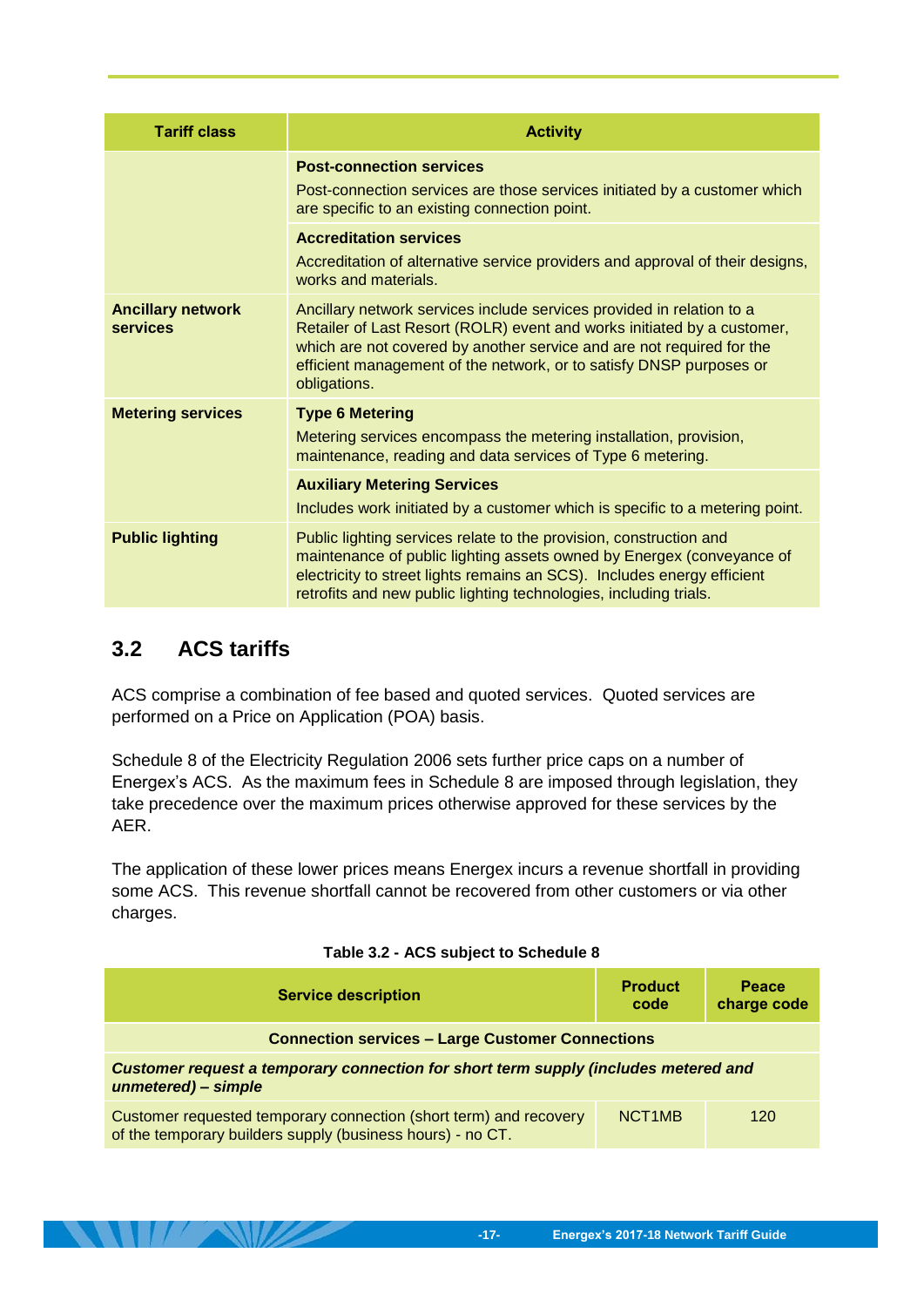| <b>Service description</b>                                                                                                                                | <b>Product</b><br>code | <b>Peace</b><br>charge code |
|-----------------------------------------------------------------------------------------------------------------------------------------------------------|------------------------|-----------------------------|
| Customer requested temporary connection (short term) and recovery<br>of the temporary builders supply (business hours) - CT. Includes<br>additional crew. | NCT <sub>2MB</sub>     | 122                         |
| Temporary connection of unmetered equipment to an existing LV<br>supply.                                                                                  | <b>TUMS</b>            | 1400                        |

**Post Connection Services – Connection Management Services – De-energisation**

*Retailer requested de-energisation of the customer's premises where the de-energisation can be performed (eg pole, pillar or meter isolation link)*

| Retailer requests de-energisation of the customer's premises where<br>the de-energisation can be performed at the premises by a method<br>other than main switch seal (i.e. at pillar box, pit or pole top) - no CT.                                                             | DNSD1MB    | 300 |
|----------------------------------------------------------------------------------------------------------------------------------------------------------------------------------------------------------------------------------------------------------------------------------|------------|-----|
| Retailer requests de-energisation of the customer's premises where<br>the de-energisation can be performed at the premises by a method<br>other than main switch seal (i.e. at pillar box, pit or pole top) - CT.                                                                | DNSD2MB    | 302 |
| Retailer requests de-energisation of the customer's premises where<br>the customer has not paid their electricity account and the de-<br>energisation can be performed at the premises by a method other<br>than main switch seal (i.e. at pillar box, pit or pole top) - no CT. | DN\$1MB    | 304 |
| Retailer requests de-energisation of the customer's premises where<br>the customer has not paid their electricity account and the de-<br>energisation can be performed at the premises by a method other<br>than main switch seal (i.e. at pillar box, pit or pole top) - CT.    | DN\$2MB    | 306 |
| <b>Retailer Requested De-energisation (Main Switch Seal)</b>                                                                                                                                                                                                                     |            |     |
| Retailer requests a de-energisation of the customer's premises,<br>carried out by way of main switch seal (other than for non-payment).                                                                                                                                          | <b>DNS</b> | 320 |
| Retailer requests a de-energisation of the customer's premises,<br>carried out by way of main switch seal (for non-payment)                                                                                                                                                      | DNS\$1MB   | 324 |
| <b>Post Connection Services - Connection Management Services - Re-energisation</b>                                                                                                                                                                                               |            |     |
| Re-energisation (non-payment) - no visual examination required                                                                                                                                                                                                                   |            |     |
| Retailer requests re-energisation of the customer's premises where<br>the customer has not paid their electricity account. No visual<br>required, no CT (business hours).                                                                                                        | RN\$1MB    | 200 |
|                                                                                                                                                                                                                                                                                  |            |     |
| Retailer requests re-energisation of the customer's premises where<br>the customer has not paid their electricity account. No visual<br>required, CT (business hours).                                                                                                           | RN\$2MB    | 202 |
| Retailer requests re-energisation of the customer's premises where<br>the customer has not paid their electricity account. No visual<br>required, no CT (after hours).                                                                                                           | RN\$1MA    | 204 |
| Retailer requests re-energisation of the customer's premises where<br>the customer has not paid their electricity account. No visual<br>required, CT (after hours).                                                                                                              | RN\$2MA    | 206 |

**ANTIFACTURE AND ANTIFACTURE**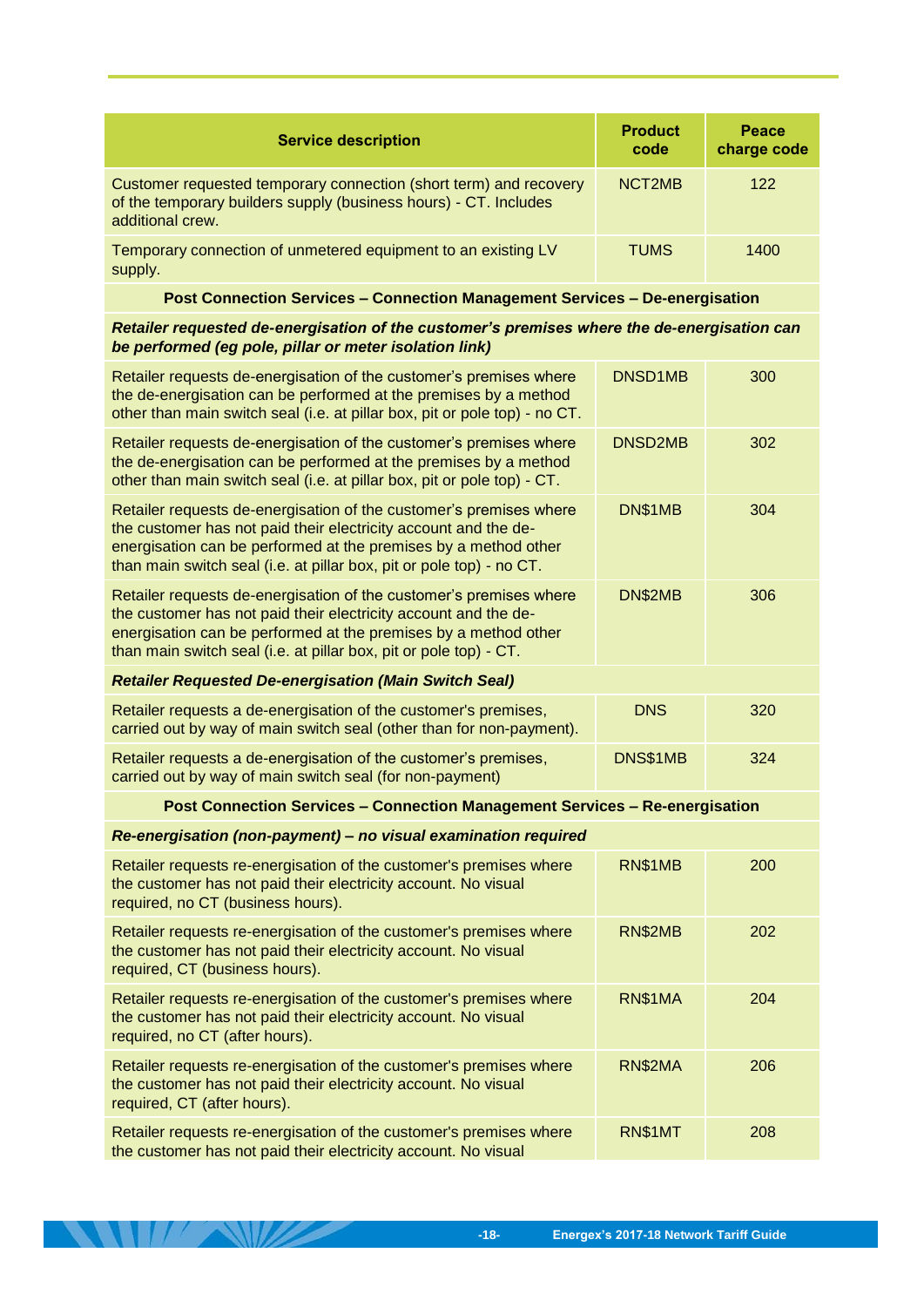| <b>Service description</b>                                                                                                                                                                                   | <b>Product</b><br>code | <b>Peace</b><br>charge code |  |
|--------------------------------------------------------------------------------------------------------------------------------------------------------------------------------------------------------------|------------------------|-----------------------------|--|
| required, no CT (any time).                                                                                                                                                                                  |                        |                             |  |
| Retailer requests re-energisation of the customer's premises where<br>the customer has not paid their electricity account. No visual<br>required, CT (any time).                                             | RN\$2MT                | 210                         |  |
| Re-energisation (Main Switch Seal) - no visual required                                                                                                                                                      |                        |                             |  |
| Retailer requests re-energisation for the customer's premises<br>following a main switch seal (no visual required) (business hours).                                                                         | <b>RNMSS</b>           | 406                         |  |
| Retailer requests re-energisation for the customer's premises<br>following a main switch seal (no visual required) (after hours).                                                                            | <b>RNMSSA</b>          | 408                         |  |
| Retailer requests re-energisation for the customer's premises<br>following a main switch seal (no visual required) (any time).                                                                               | <b>RNMSST</b>          | 410                         |  |
| Re-energisation (Main Switch Seal) - non-payment - no visual required                                                                                                                                        |                        |                             |  |
| Retailer requests re-energisation for the customer's premises<br>following a main switch seal due to non-payment of their electricity<br>account (no visual required) (business hours).                      | RNS\$1MB               | 412                         |  |
| Retailer requests re-energisation for the customer's premises<br>following a main switch seal due to non-payment of their electricity<br>account (no visual required) (after hours).                         | RNS\$1MA               | 416                         |  |
| Retailer requests re-energisation for the customer's premises<br>following a main switch seal due to non-payment of their electricity<br>account (no visual required) (any time).                            | RNS\$1MT               | 414                         |  |
| Re-energisation - visual examination required                                                                                                                                                                |                        |                             |  |
| Retailer requests a visual examination upon re-energisation of the<br>customer's premises - no CT (business hours).                                                                                          | RNV1MB                 | 224                         |  |
| Retailer requests a visual examination upon re-energisation of the<br>customer's premises - CT (business hours).                                                                                             | RNV2MB                 | 226                         |  |
| Retailer requests a visual examination upon re-energisation of the<br>customer's premises - no CT (after hours).                                                                                             | RNV1MA                 | 228                         |  |
| Retailer requests a visual examination upon re-energisation of the<br>customer's premises - CT (after hours).                                                                                                | RNV2MA                 | 230                         |  |
| Retailer requests a visual examination upon re-energisation of the<br>customer's premises - no CT (anytime).                                                                                                 | RNV1MT                 | 232                         |  |
| Retailer requests a visual examination upon re-energisation of the<br>customer's premises - CT (anytime).                                                                                                    | RNV2MT                 | 234                         |  |
| Re-energisation (non-payment) - visual examination required                                                                                                                                                  |                        |                             |  |
| Retailer requests a visual examination upon re-energisation of the<br>customer's premises where the customer has not paid their electricity<br>account. NMI de-energised > 30 days - no CT (business hours). | RN\$V1MB               | 212                         |  |
| Retailer requests a visual examination upon re-energisation of the<br>customer's premises where the customer has not paid their electricity<br>account. NMI de-energised > 30 days - CT (business hours).    | RN\$V2MB               | 214                         |  |

**THE REAL PROPERTY**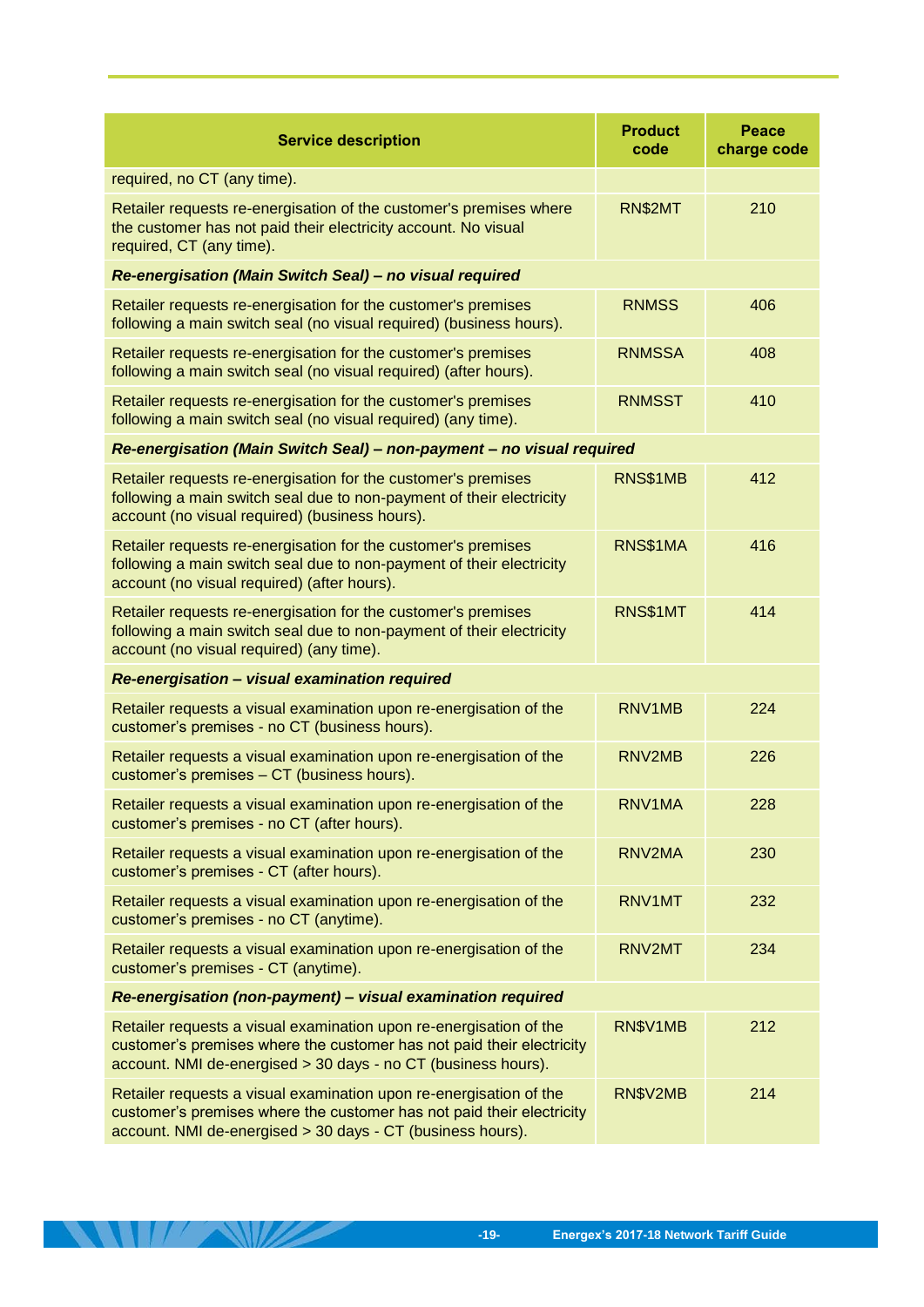| <b>Service description</b>                                                                                                                                                                                | <b>Product</b><br>code | Peace<br>charge code |
|-----------------------------------------------------------------------------------------------------------------------------------------------------------------------------------------------------------|------------------------|----------------------|
| Retailer requests a visual examination upon re-energisation of the<br>customer's premises where the customer has not paid their electricity<br>account. NMI de-energised > 30 days - no CT (after hours). | RN\$V1MA               | 216                  |
| Retailer requests a visual examination upon re-energisation of the<br>customer's premises where the customer has not paid their electricity<br>account. NMI de-energised > 30 days - CT (after hours).    | RN\$V2MA               | 218                  |
| Retailer requests a visual examination upon re-energisation of the<br>customer's premises where the customer has not paid their electricity<br>account. NMI de-energised > 30 days - no CT (anytime).     | RN\$V1MT               | 220                  |
| Retailer requests a visual examination upon re-energisation of the<br>customer's premises where the customer has not paid their electricity<br>account. NMI de-energised > 30 days - CT (anytime).        | RN\$V2MT               | 222                  |
| <b>Meter maintenance</b>                                                                                                                                                                                  |                        |                      |
| Meter accuracy - physical testing required                                                                                                                                                                |                        |                      |
| Testing for type 5 & 6 meters - customer requested meter accuracy<br>testing - no CT                                                                                                                      | MIMT1MB                | 704                  |
| Testing for type 5 & 6 meters - customer requested meter accuracy<br>$testing - CT$                                                                                                                       | MIMT2MB                | 706                  |
| <b>Meter reading</b>                                                                                                                                                                                      |                        |                      |
| Check read                                                                                                                                                                                                | <b>SRCR</b>            | 400                  |
| <b>Final read</b>                                                                                                                                                                                         | <b>SRFR</b>            | 402                  |
| <b>Transfer read</b>                                                                                                                                                                                      | <b>SRTR</b>            | 404                  |

### <span id="page-23-0"></span>**3.3 Connection services**

**THE REAL PROPERTY** 

All connection services, excluding small customer connections, operating and maintaining connection assets and general enquiry services for pre-connection are classified as ACS. These services can be broken down into pre-connection, connection, post-connection services and accreditation services. The classification of connection services is provided in [Table 3.3.](#page-23-1)

| Table 3.3 – Form of control of connection services |  |
|----------------------------------------------------|--|
|----------------------------------------------------|--|

<span id="page-23-1"></span>

| <b>Tariff classes and tariffs</b>                                                                                                                                                         | <b>Control</b><br>mechanism |
|-------------------------------------------------------------------------------------------------------------------------------------------------------------------------------------------|-----------------------------|
| Pre - connection services (connection application services)                                                                                                                               |                             |
| Application services to assess connection application and making of<br>compliant connection offer.                                                                                        | Quoted                      |
| Undertaking design for small customer or real estate development (sub-<br>division) connection offer (excludes detailed design undertaken after a<br>connection offer has been accepted). | Quoted                      |
| Carrying out planning studies and analysis relating to distribution                                                                                                                       | Quoted                      |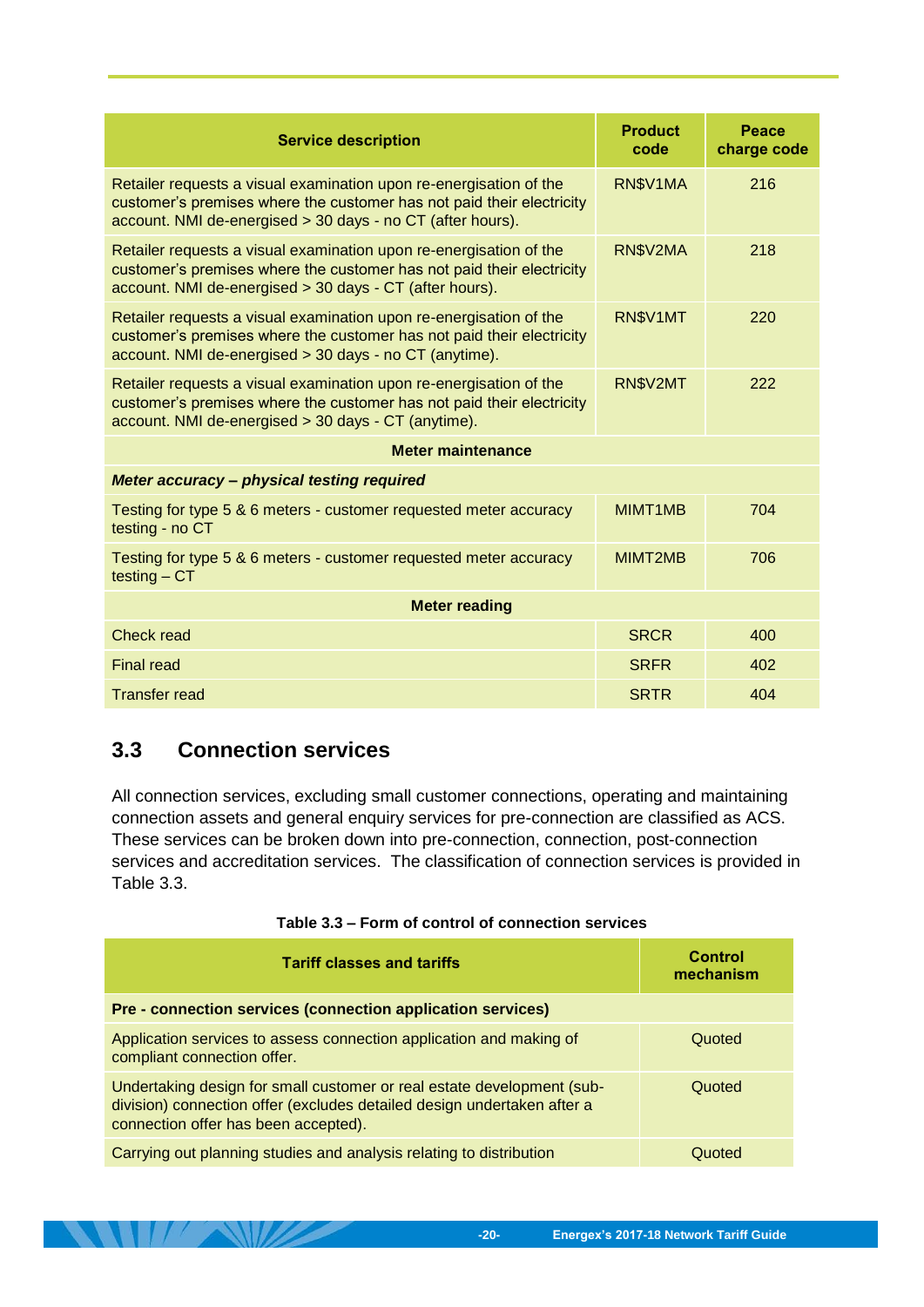| <b>Tariff classes and tariffs</b>                                                                                                         | <b>Control</b><br>mechanism |
|-------------------------------------------------------------------------------------------------------------------------------------------|-----------------------------|
| connection applications (including sub-transmission and dual function<br>assets).                                                         |                             |
| Feasibility and concept scoping, including planning and design, for large<br>customer connections.                                        | Quoted                      |
| Negotiation services involved in negotiating a connection agreement.                                                                      | Price cap / Quoted          |
| Protection and power quality assessment prior to connection.                                                                              | Price cap / Quoted          |
| Application assessment, design review and audit real estate development<br>(sub-division) connection services.                            | Price cap / Quoted          |
| Pre - connection services (consultation services)                                                                                         |                             |
| Site inspection in order to determine nature of connection.                                                                               | Price cap                   |
| Provision of site-specific connection information and advice for small or<br>large customer connections.                                  | Price cap                   |
| Preparation of preliminary designs and planning reports for small or large<br>customer connection, including project scope and estimates. | Quoted                      |
| <b>Connection services</b>                                                                                                                |                             |
| Design & construct of connection assets for large customers.                                                                              | Quoted                      |
| Commissioning and energisation of Large Customer Connection assets to<br>allow conveyance of electricity.                                 | Quoted                      |
| Commissioning and energisation of connection assets for real estate<br>development (sub-division)                                         | Quoted                      |
| Augmenting the network to remove a constraint faced by an embedded<br>generator                                                           | Quoted                      |
| Review, Inspection and Auditing of design and works carried out by an<br>alternative service provider prior to energisation.              | Quoted                      |
| Customer request a temporary connection for short term supply (includes<br>metered and unmetered)                                         | Price cap / Quoted          |
| <b>Post - connection services</b>                                                                                                         |                             |
| Supply abolishment                                                                                                                        | Price cap / Quoted          |
| Rearrange connection assets at customer's request                                                                                         | Price cap / Quoted          |
| Overhead service line replacement at customer's request (no material<br>change to load)                                                   | Price cap                   |
| Auditing services - auditing/re-inspection of connection assets after<br>energisation to network                                          | Price cap / Quoted          |
| Protection and power quality assessment                                                                                                   | Quoted                      |
| Customer requested works to allow customer or contractor to work close.                                                                   | Quoted                      |
| Temporary disconnections and reconnections (which may involve a line<br>drop)                                                             | Price cap / Quoted          |
| Customer initiated supply enhancement                                                                                                     | Price cap                   |

**EXAMPLE AND PROPERTY**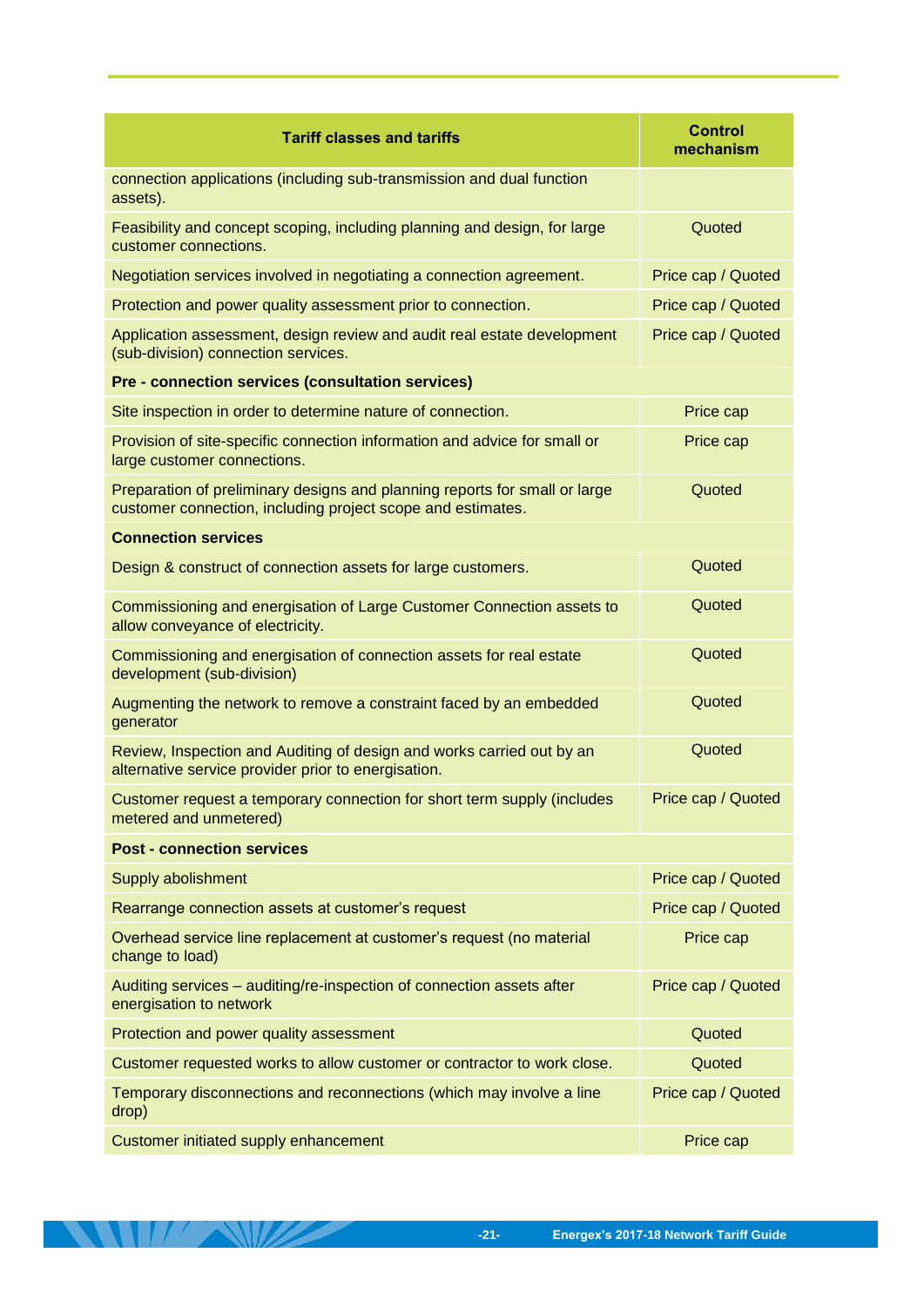| <b>Tariff classes and tariffs</b>                                                                                                   | <b>Control</b><br>mechanism |
|-------------------------------------------------------------------------------------------------------------------------------------|-----------------------------|
| Provision of connection services above minimum requirements.                                                                        | Quoted                      |
| Customer consultation or appointment.                                                                                               | Price cap                   |
| Rectification of illegal connections: Work undertaken as a consequence of<br>illegal connections resulting in damage to the network | Quoted                      |
| De-energisation                                                                                                                     | Price cap                   |
| Re-energisation                                                                                                                     | Price cap                   |
| Reading provided for an active site                                                                                                 | Price cap                   |
| Attending loss of supply (customer at fault)                                                                                        | Price cap                   |
| <b>Accreditation / certification</b>                                                                                                |                             |
| Accreditation of design consultants                                                                                                 | Price cap                   |
| Accreditation of alternative service providers (construction accreditation)                                                         | Price cap                   |
| Close out re-evaluation                                                                                                             | Quoted                      |
| <b>Management system re-Evaluation</b>                                                                                              | Price cap                   |
| Shared assets authority                                                                                                             | Price cap                   |
| Certification of non-approved materials to be used on the network                                                                   | Quoted                      |

#### **Price capped services**

-

Energex has established prices for connection price capped services in accordance with the control mechanism formula set out in the AER's Framework & Approach. These prices reflect efficient and prudent cost in providing these connection services based on existing and prospective service obligations.

The proposed prices for connection price capped services for 2017-18 are provided in a separate document, '2017-18 Energex Network Prices', available on the Energex website.<sup>14</sup>

<sup>&</sup>lt;sup>14</sup> Pricing Publications page for residential customers: [https://www.energex.com.au/home/our](https://www.energex.com.au/home/our-services/pricing-And-tariffs/residential-customers/pricing-publications)[services/pricing-And-tariffs/residential-customers/pricing-publications;](https://www.energex.com.au/home/our-services/pricing-And-tariffs/residential-customers/pricing-publications) or Pricing Publications page for business customers: [https://www.energex.com.au/home/our-services/pricing-And-tariffs/business](https://www.energex.com.au/home/our-services/pricing-And-tariffs/business-customers/pricing-publications)[customers/pricing-publications.](https://www.energex.com.au/home/our-services/pricing-And-tariffs/business-customers/pricing-publications)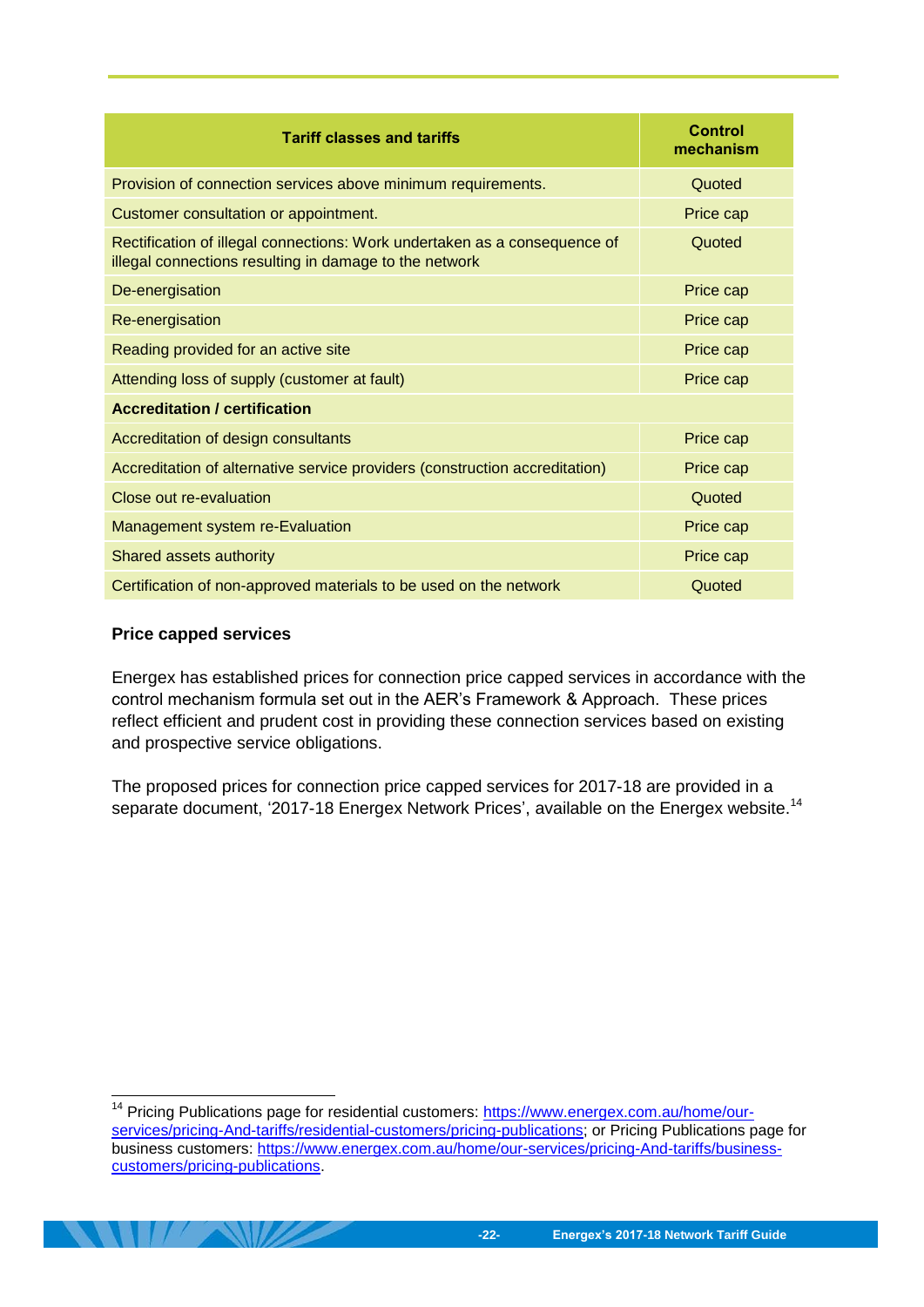#### **Quoted services**

**THE SHOP SHOP** 

Quoted services are services for which the nature and scope cannot be known in advance, irrespective of whether the service is customer-requested or an external event triggers the need for the service. The quoted product codes for connection services are included in [Table 3.4](#page-26-0) below.

<span id="page-26-0"></span>

| <b>Quoted connection services category</b>                                                                                                                                              | <b>Ellipse</b><br><b>Product Code</b> |
|-----------------------------------------------------------------------------------------------------------------------------------------------------------------------------------------|---------------------------------------|
| <b>Pre Connection Services - Connection Application Services</b>                                                                                                                        |                                       |
| Application services to assess connection application and making of compliant<br>connection offer (Large Customer Connection).                                                          | P088                                  |
| Undertaking design for small customer or real estate development (sub-division)<br>connection offer (excludes detailed design undertaken after a connection offer has<br>been accepted) | P006                                  |
| Carrying out planning studies and analysis relating to distribution connection<br>applications (including sub-transmission and dual function asset)                                     | <b>P088 LCC</b>                       |
| Feasibility and concept scoping, including planning and design, for large customer<br>connections.                                                                                      | P088                                  |
| Negotiation services involved in negotiating a connection agreement - complex                                                                                                           | <b>P088 LCC</b>                       |
| Protection and power quality assessment prior to connection - complex                                                                                                                   | <b>P088 LCC</b>                       |
| Application assessment, design review and audit real estate development (sub-<br>division) connection services.                                                                         | P006                                  |
| Pre - connection services (pre connection consultation services)                                                                                                                        |                                       |
| Preparation of preliminary designs and planning reports for large customer<br>connection, including project scope and estimates                                                         | <b>P088 LCC</b>                       |
| <b>Connection services - Large Customer Connections</b>                                                                                                                                 |                                       |
| Design & construct of connection assets for large customers.                                                                                                                            | P088                                  |
| Commissioning and energisation of large customer connection assets to allow<br>conveyance of electricity.                                                                               | P088                                  |
| Design, construction, commissioning and energisation of connection assets for real<br>estate development (sub-division)                                                                 | P006                                  |
| Augmenting the network to remove a constraint faced by an embedded generator                                                                                                            | P091/P100                             |
| Review, inspection and auditing of design and works carried out by an alternative<br>service provider prior to energisation.                                                            | P088                                  |
| Customer requests a temporary connection for short term supply (includes metered<br>and unmetered) - complex                                                                            | P090                                  |
| <b>Post - connection services</b>                                                                                                                                                       |                                       |
| Supply abolishment - complex                                                                                                                                                            | P092                                  |
| Rearrange connection assets at customers request - complex                                                                                                                              | P093                                  |

#### **Table 3.4 – Connections services quoted product codes**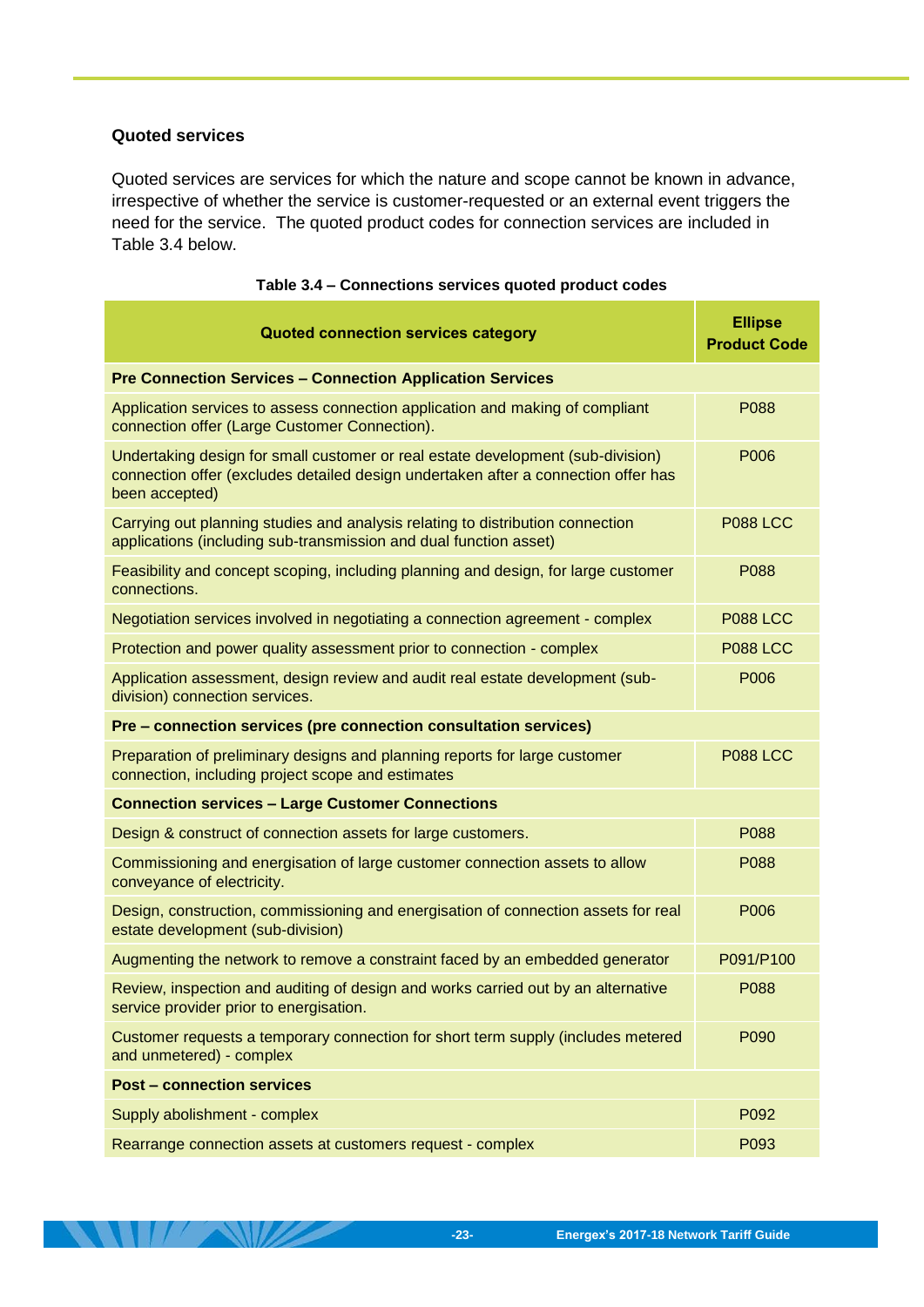| <b>Quoted connection services category</b>                                                                                                        | <b>Ellipse</b><br><b>Product Code</b> |
|---------------------------------------------------------------------------------------------------------------------------------------------------|---------------------------------------|
| Auditing services - auditing/re-inspection of connection assets after energisation to<br>network - complex                                        | P096                                  |
| Protection and power quality assessment                                                                                                           | P <sub>097</sub>                      |
| Customer requested work to allow the customer or contractor to work close                                                                         | P011                                  |
| Temporary disconnections/reconnections (which may involve a line drop) - HV                                                                       | P011                                  |
| Customer requested disconnection and reconnection of supply, coverage of LV<br>mains and/or switching to allow customer/contractor to work close. | P011                                  |
| Provision of connection services above minimum requirements                                                                                       | P <sub>094</sub>                      |
| Rectification of illegal connections: Work undertaken as a consequence of illegal<br>connections resulting in damage to the network               | P <sub>059</sub>                      |
| <b>Accreditation / certification</b>                                                                                                              |                                       |
| Close out re-evaluation                                                                                                                           | P088                                  |
| Certification of non-approved materials to be used on the network                                                                                 | P088                                  |

# <span id="page-27-0"></span>**3.4 Ancillary network services**

**ANTA AND** 

The AER has created a group of services called ancillary network services to capture nonroutine services provided to customers on an 'as needs' basis. [Table 3.5](#page-27-1) below sets out Energex's classification of ancillary network services by price cap or quoted depending on whether the scope of work is pre-defined or subject to variability.

#### **Table 3.5 – Classification of ancillary services**

<span id="page-27-1"></span>

| <b>Service group</b>                                                                                                                 | Price cap /<br><b>Quoted services</b> |
|--------------------------------------------------------------------------------------------------------------------------------------|---------------------------------------|
| Services provided in relation to the retailer of last resort                                                                         | Quoted                                |
| Other recoverable works:                                                                                                             |                                       |
| Customer requests provision of electricity network data requiring customised<br>investigation, analysis or technical input           | Quoted                                |
| Bundling (conversion) of cables carried out at the request of another party                                                          | Quoted                                |
| Provision of services to extend /augment the network, to make supply available<br>for the connection of approved unmetered equipment | Quoted                                |
| Customer requested appointments                                                                                                      | Price cap                             |
| Rearrangement of network assets (other than connection assets)                                                                       | Quoted                                |
| Assessment of parallel generator applications                                                                                        | Quoted                                |
| Attendance at customer's premises to perform a statutory right where access is<br>prevented                                          | Price cap                             |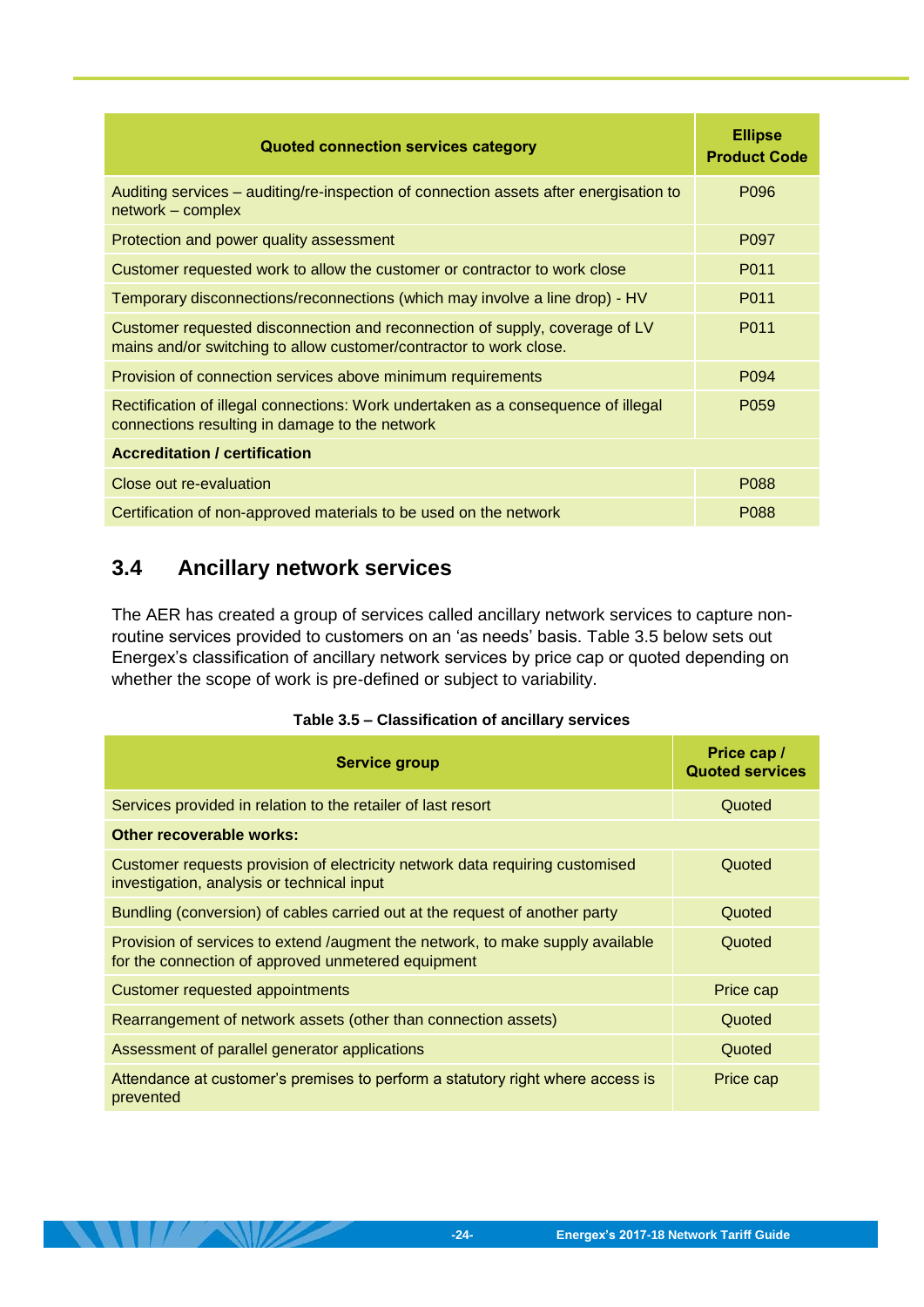#### **Prices for price capped services**

Energex has developed prices which reflect efficient and prudent costs in providing ancillary network services based on existing and prospective services. The proposed prices for ancillary price capped services for 2017-18 are provided in a separate document, '2017-18 Energex Network Prices', available on the Energex website.<sup>15</sup>

#### **Quoted services**

<span id="page-28-1"></span>The quoted product codes for ancillary network services are included in [Table 3.6](#page-28-1) below.

| Quoted ancillary network services category                                                                                                                                                                                                                             | <b>Ellipse</b><br><b>Product Code</b> |
|------------------------------------------------------------------------------------------------------------------------------------------------------------------------------------------------------------------------------------------------------------------------|---------------------------------------|
| Services provided in relation to a retailer of last resort (ROLR) event                                                                                                                                                                                                |                                       |
| Retailer of last resort event                                                                                                                                                                                                                                          | P061                                  |
| Other recoverable works                                                                                                                                                                                                                                                |                                       |
| Customer requested provision of electricity network data requiring customised<br>investigation, analysis or technical input                                                                                                                                            | P044                                  |
| Bundling (conversion) of cables carried out at the request of another party                                                                                                                                                                                            | P065                                  |
| Provision of services to extend / augment the network, to make supply available for<br>the connection of approved unmetered equipment, e.g. public telephones,<br>streetlights, extension to the network to provide a point of supply for a billboard &<br>city cycle. | P054                                  |
| Rearrangement of assets                                                                                                                                                                                                                                                | P051                                  |
| Customer requested disconnection and reconnection of supply, coverage of LV<br>mains and/or switching to allow customer/contractor to work close (other than in<br>relation to connection assets)                                                                      | P011                                  |
| Assessment of parallel generator applications                                                                                                                                                                                                                          | P <sub>100</sub>                      |
| <b>Witness testing</b>                                                                                                                                                                                                                                                 | N/A                                   |
| Overhead service connection – non-standard installation                                                                                                                                                                                                                | P <sub>098</sub>                      |

|  | Table 3.6 - Ancillary network services quoted product codes |  |  |  |  |  |  |
|--|-------------------------------------------------------------|--|--|--|--|--|--|
|--|-------------------------------------------------------------|--|--|--|--|--|--|

# <span id="page-28-0"></span>**3.5 Type 6 Metering Services**

-

Since 1 July 2015, Type 6 metering installations incur a metering services charge (MSC) that incorporates the ongoing maintenance, meter reading and meter data services. In addition auxiliary metering services are customer requested non routine metering services and are provided to individual customers on a user pays basis.

<sup>&</sup>lt;sup>15</sup> Pricing Publications page for residential customers: [https://www.energex.com.au/home/our](https://www.energex.com.au/home/our-services/pricing-And-tariffs/residential-customers/pricing-publications)[services/pricing-And-tariffs/residential-customers/pricing-publications;](https://www.energex.com.au/home/our-services/pricing-And-tariffs/residential-customers/pricing-publications) or Pricing Publications page for business customers: [https://www.energex.com.au/home/our-services/pricing-And-tariffs/business](https://www.energex.com.au/home/our-services/pricing-And-tariffs/business-customers/pricing-publications)[customers/pricing-publications.](https://www.energex.com.au/home/our-services/pricing-And-tariffs/business-customers/pricing-publications)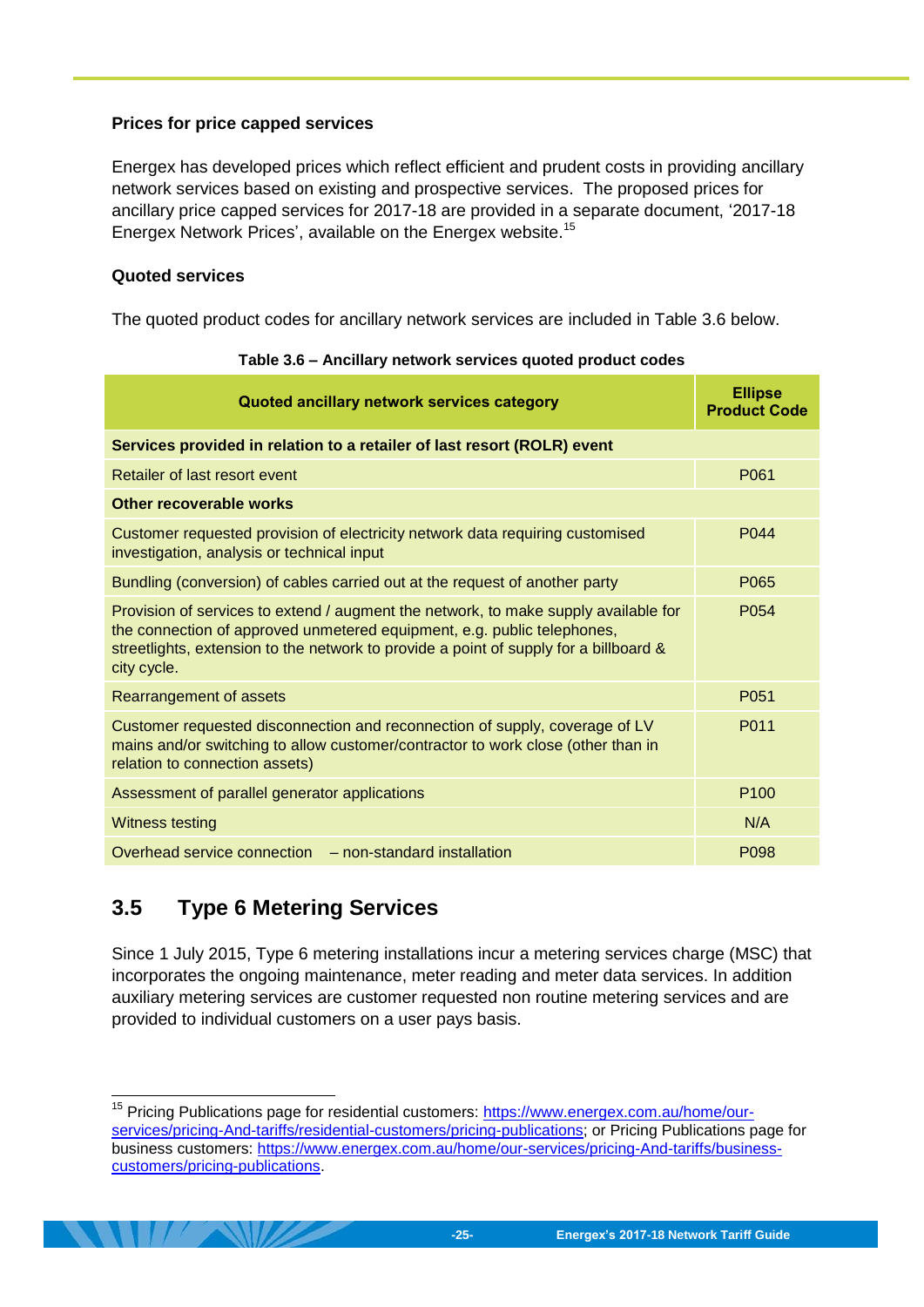#### <span id="page-29-0"></span>**3.5.1 Metering Service Charge**

Energex's revenue requirement for the MSC has been set out by the AER in the Final Decision. The MSC applicable to existing and new Type 6 metering customers is dependent on:

- The number of applicable tariffs which approximates the number of meters/complexity of the metering installation.
- The extent to which the customer contributed to the MAB.
- Whether the customer's metering connection existed before 1 July 2015.
- Whether the customer has churned to an alternative meter service provider.

The AER's Final Decision provides that existing Type 6 metering services (before 1 July 2015) will attract an annual charge comprising of the following components:

- Capital component MAB recovery and tax
- Non-capital component operating expenditure.

The MSC is applied per SAC non-demand tariff with rates being developed with reference to primary and secondary meter services. Secondary services may include services such as off-peak hot water or solar PV metering. Those customers with multiple tariffs will face relatively higher metering services charges reflecting the number of meters and/or complexity of metering installation.

The daily metering services charges for 2017-18 are provided in a separate document, '2017-18 Energex Network Prices', available on the Energex website.<sup>16</sup>

#### <span id="page-29-1"></span>**3.5.2 Auxiliary Metering Services**

-

In addition to the ongoing metering service charge, Energex will continue to perform one off metering services at the request of customers, including meter installation, metering alterations, special meter reads, meter tests and instrument transformer tests. Energex's price schedule for auxiliary metering price capped services for 2017-18 is provided in a separate document, '2017-18 Energex Network Prices', available on the Energex website.<sup>17</sup>

<sup>&</sup>lt;sup>16</sup> Pricing Publications page for residential customers: [https://www.energex.com.au/home/our](https://www.energex.com.au/home/our-services/pricing-And-tariffs/residential-customers/pricing-publications)[services/pricing-And-tariffs/residential-customers/pricing-publications;](https://www.energex.com.au/home/our-services/pricing-And-tariffs/residential-customers/pricing-publications) or Pricing Publications page for business customers: [https://www.energex.com.au/home/our-services/pricing-And-tariffs/business](https://www.energex.com.au/home/our-services/pricing-And-tariffs/business-customers/pricing-publications)[customers/pricing-publications.](https://www.energex.com.au/home/our-services/pricing-And-tariffs/business-customers/pricing-publications)

Pricing Publications page for residential customers: [https://www.energex.com.au/home/our](https://www.energex.com.au/home/our-services/pricing-And-tariffs/residential-customers/pricing-publications)[services/pricing-And-tariffs/residential-customers/pricing-publications;](https://www.energex.com.au/home/our-services/pricing-And-tariffs/residential-customers/pricing-publications) or Pricing Publications page for business customers: [https://www.energex.com.au/home/our-services/pricing-And-tariffs/business](https://www.energex.com.au/home/our-services/pricing-And-tariffs/business-customers/pricing-publications)[customers/pricing-publications.](https://www.energex.com.au/home/our-services/pricing-And-tariffs/business-customers/pricing-publications)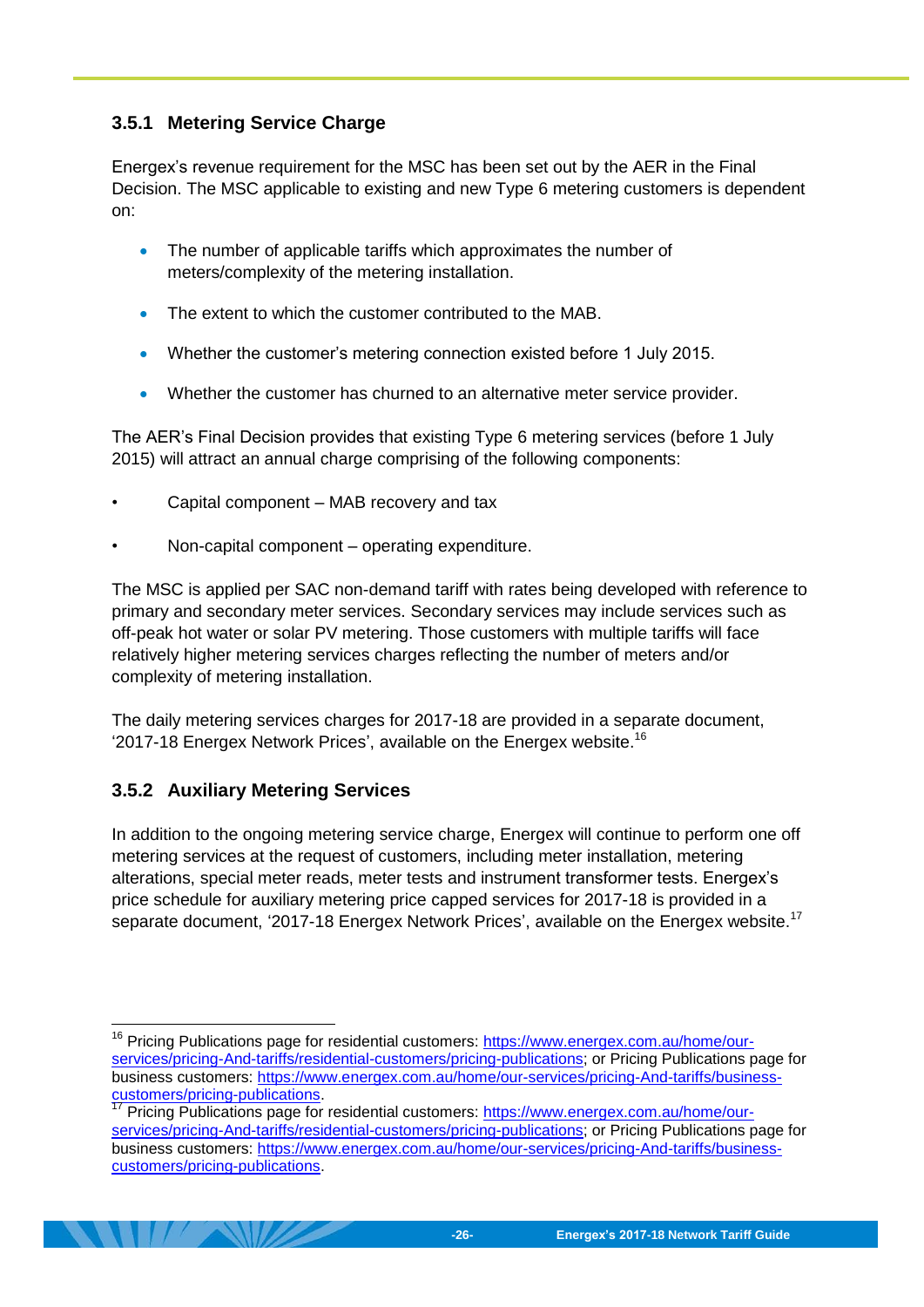<span id="page-30-2"></span>The quoted product codes for auxiliary metering services are provided in [Table 3.7](#page-30-2) below.

| Quoted auxiliary metering services category                                                                                                                                                                    | <b>Ellipse Product</b><br>Code |  |  |
|----------------------------------------------------------------------------------------------------------------------------------------------------------------------------------------------------------------|--------------------------------|--|--|
| Meter maintenance                                                                                                                                                                                              |                                |  |  |
| Replacement or removal or Type 5 or 6 meter instigated by a customer<br>switching to a Non-Type 5 or 6 meter that is not covered by any other fee                                                              | P <sub>0</sub> 81              |  |  |
| Meter data services                                                                                                                                                                                            |                                |  |  |
| Type 5-7 non standard metering data services                                                                                                                                                                   | P <sub>053</sub>               |  |  |
| <b>Metering load control</b>                                                                                                                                                                                   |                                |  |  |
| e.g. Install metering related load control (C3585)                                                                                                                                                             | C <sub>000</sub>               |  |  |
| e.g. Remove local control relay or time clock                                                                                                                                                                  | P066                           |  |  |
| e.g. Change load control relay channel at retailer, customer or other third part<br>request, that is not a part of initial load control installation, nor part of standard<br>asset maintenance or replacement | P071                           |  |  |

#### **Table 3.7 – Quoted auxiliary metering service Product Codes**

#### <span id="page-30-0"></span>**3.5.3 Intra-period adjustments to ACS**

On 1 December 2017, the AEMC's recommendations in the Power of Choice review will be implemented in Queensland. Under these new arrangements Energex will no longer be responsible for providing metering installations as they will become subject to contestability and will only provide metering services to existing regulated meters as long as they are in operation. As a result, in December 2017, a number of ACS services will be discontinued or have the metering provision component stripped out of the service with the remaining service components covering the services still performed by Energex. The revised ACS charges will be less than those approved by the AER as part of the pricing proposal process.

The amendments will be made and published prior to their commencement.

### <span id="page-30-1"></span>**3.6 Public Lighting Services**

The provision, construction and maintenance of public lighting assets, as well as emerging public lighting technologies and other public lighting services, are classified as a direct control services and further as an ACS under a price cap form of control.

The basis of the control mechanism for:

- Standard non-contributed and contributed public lighting services is a limited building block approach to determine the efficient costs of providing both non-contributed and contributed public lighting services under the price cap control mechanism for the regulatory control period.
- Other (non-standard) and emerging public lighting services are a cost build up approach (for both price cap and quoted service).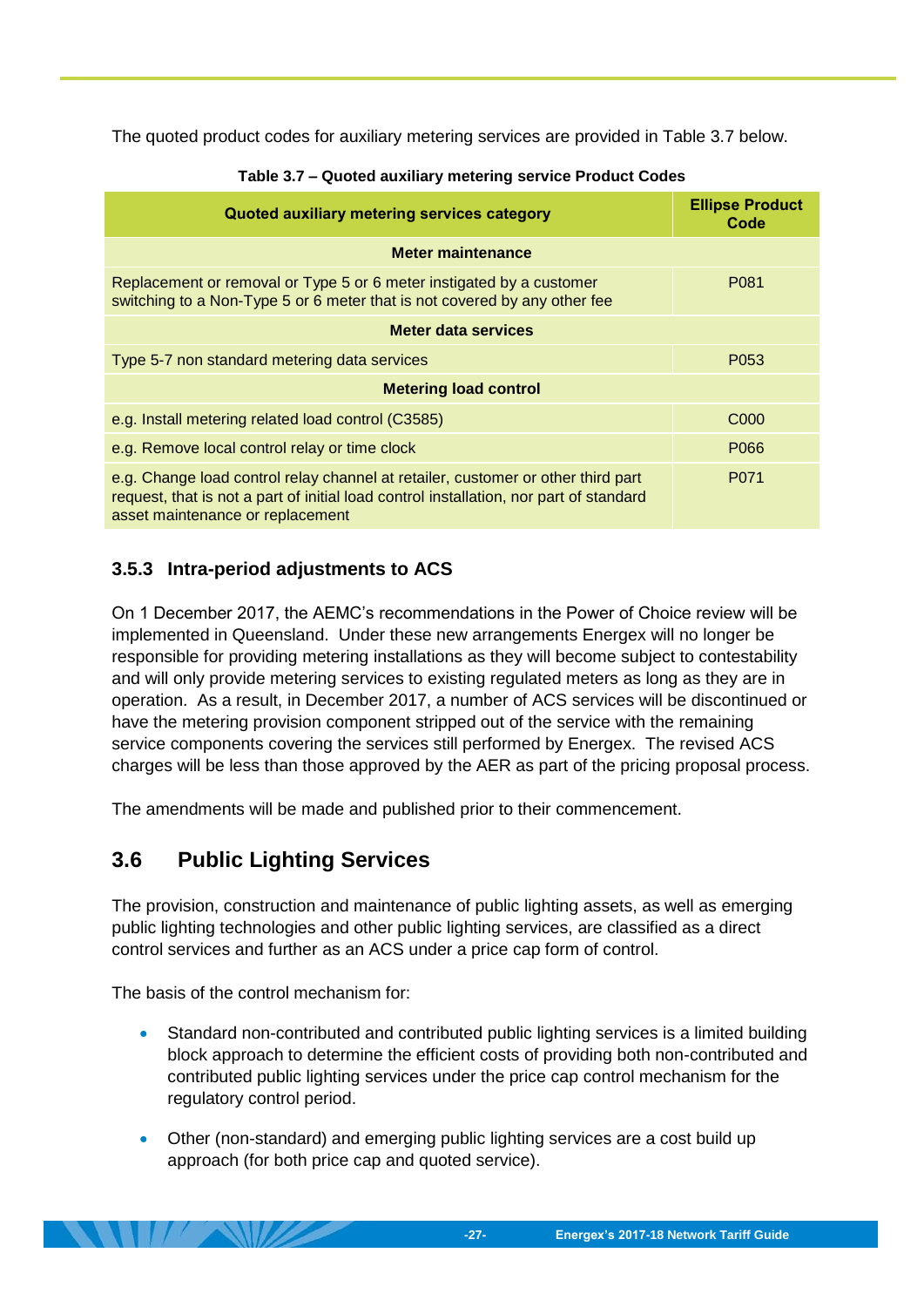Energex also performs ad hoc public lighting services at the request of customers, including provision of glare shield, vandal guards, luminaire replacement with aero screens and application assessment, design and audit. The classification of public lighting services is provided in [Table 3.8.](#page-31-0)

<span id="page-31-0"></span>

| <b>Service group</b>                                                                                                                                                    | <b>Price cap / Quoted</b><br><b>services</b> |
|-------------------------------------------------------------------------------------------------------------------------------------------------------------------------|----------------------------------------------|
| Provision, construction & maintenance of public lighting services                                                                                                       |                                              |
| Provision of glare shields, vandal guards, luminaire replacement with<br>aero screens                                                                                   | Price cap / Quoted                           |
| Application assessment, design review and audit                                                                                                                         | Price cap / Quoted                           |
| Provision, construction and maintenance of new street lighting<br>services                                                                                              | Quoted                                       |
| Alteration, relocation, rearrangement or removal of existing street light<br>assets and energy efficient retrofit                                                       | Quoted                                       |
| A fee for the residual asset value of non-contributed public lights when<br>removed from service before the end of their useful life at the request<br>of the customer. | Quoted                                       |

The price schedule for public lighting price capped services for 2017-18 is provided in a separate document, '2017-18 Energex Network Prices', available on the Energex website.<sup>18</sup>

#### **Quoted services**

-

<span id="page-31-1"></span>The quoted product codes for public lighting services are included in [Table 3.9](#page-31-1) below.

| <b>Quoted public lighting services</b>                                                                                                      | <b>Ellipse Product</b><br>Code |
|---------------------------------------------------------------------------------------------------------------------------------------------|--------------------------------|
| Provision, construction and maintenance of public lighting                                                                                  |                                |
| Provision of glare shields, vandal guards, luminaire replacement<br>with aero screens                                                       | P074                           |
| Application assessment, design review and audit                                                                                             | P006                           |
| Construction of new street lighting services (contributed)                                                                                  | P <sub>0</sub> 39              |
| Alteration, repair, relocation, rearrangement or removal of existing<br>street light assets and energy efficient retrofit                   | P <sub>0</sub> 79              |
| A fee for the residual asset value of non-contributed public lights<br>when removed from service before the end of their useful life at the | P <sub>052</sub>               |

#### **Table 3.9 – Quoted public lighting service Product Codes**

<sup>&</sup>lt;sup>18</sup> Pricing Publications page for residential customers: [https://www.energex.com.au/home/our](https://www.energex.com.au/home/our-services/pricing-And-tariffs/residential-customers/pricing-publications)[services/pricing-And-tariffs/residential-customers/pricing-publications;](https://www.energex.com.au/home/our-services/pricing-And-tariffs/residential-customers/pricing-publications) or Pricing Publications page for business customers: [https://www.energex.com.au/home/our-services/pricing-And-tariffs/business](https://www.energex.com.au/home/our-services/pricing-And-tariffs/business-customers/pricing-publications)[customers/pricing-publications.](https://www.energex.com.au/home/our-services/pricing-And-tariffs/business-customers/pricing-publications)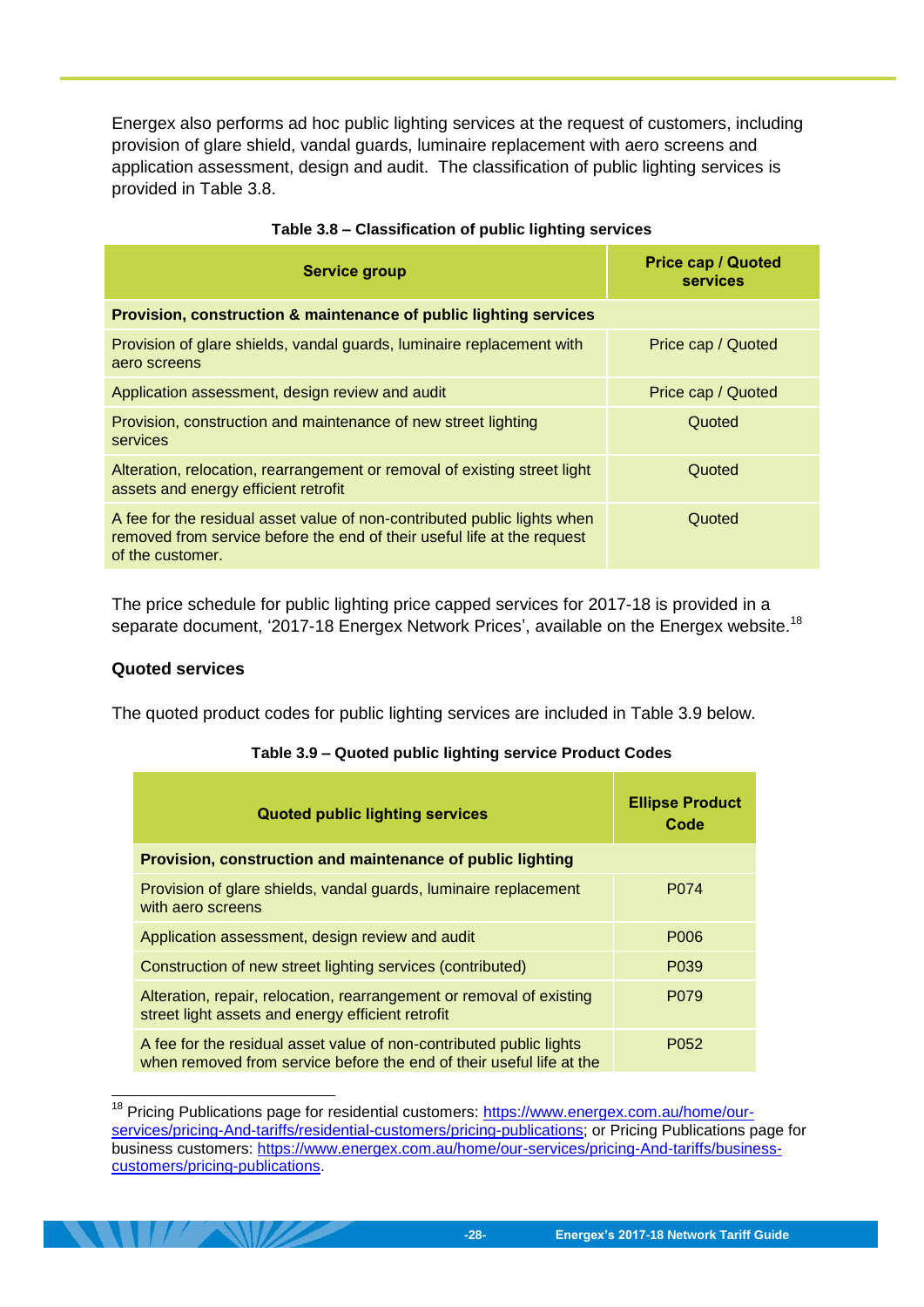| request of the customer                            |                   |  |
|----------------------------------------------------|-------------------|--|
| <b>Emerging public lighting technology</b>         |                   |  |
| New public lighting technologies, including trials | P <sub>0</sub> 79 |  |

**THE REAL PROPERTY**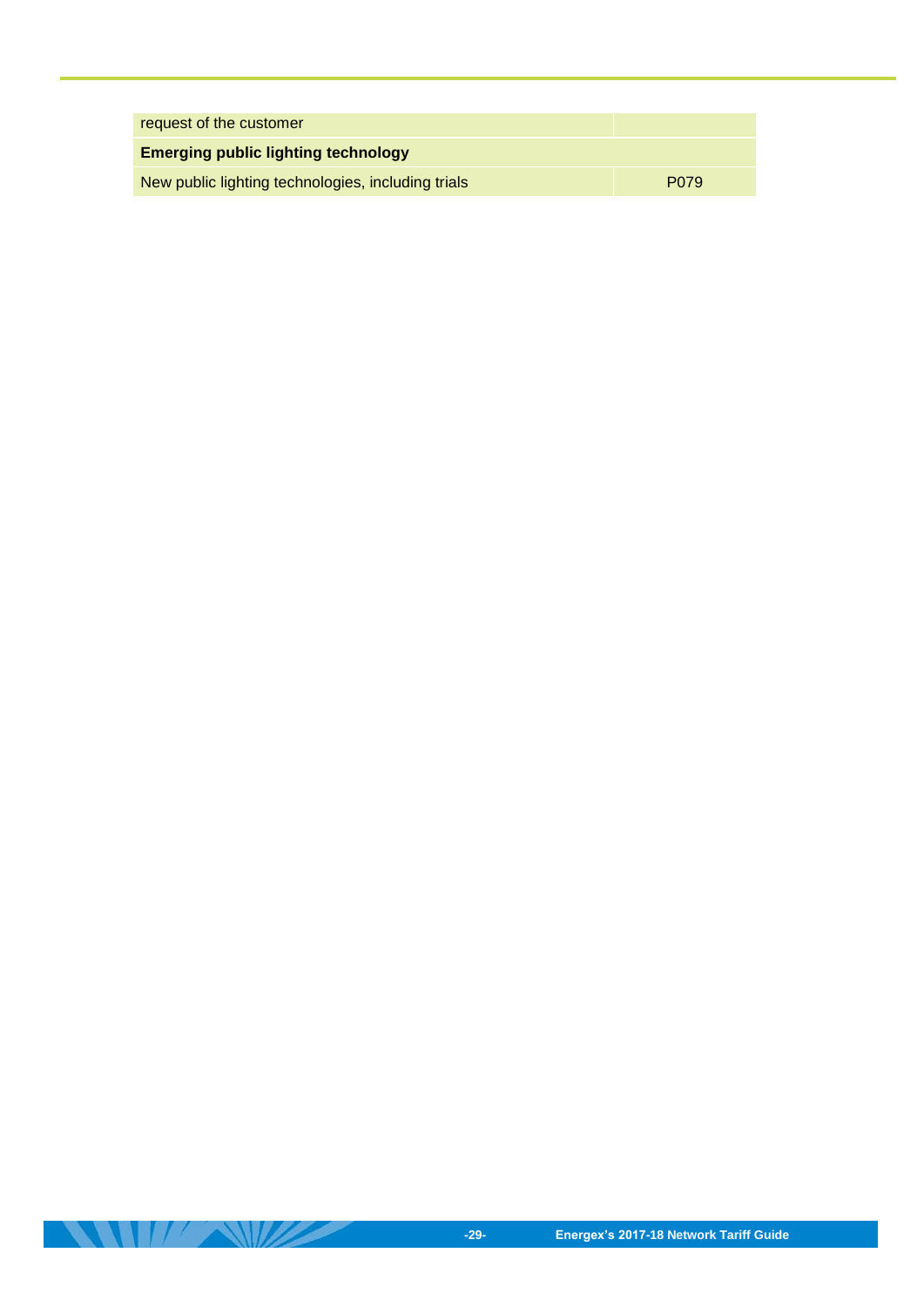# <span id="page-33-0"></span>**4 Other services**

### <span id="page-33-1"></span>**4.1 Other Business-2-Business services**

Energex provides a number of services that have no upfront cost as the costs are incorporated in the building blocks for DUoS (as an SCS) and the metering service charge (as an ACS). These services are requested through the usual B2B communication channels.

A list of services with full descriptions and product codes is included in Appendix 1.

 $\blacksquare$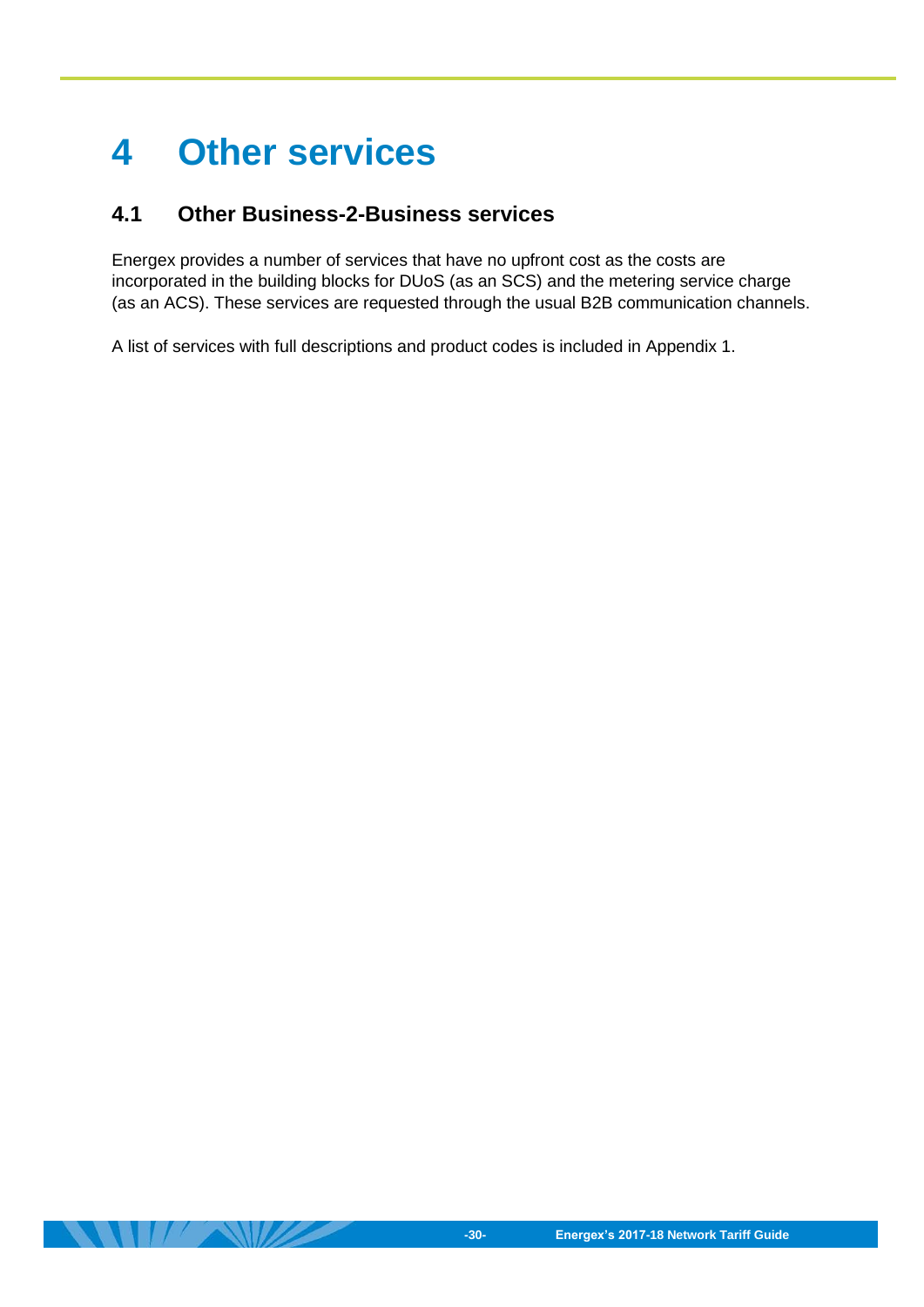# <span id="page-34-0"></span>**5 Assignment and re-assignment of customers to tariff classes and tariffs**

If a customer's retailer does not specify its preferred network tariff in a New Connection B2B, or at any time thereafter, Energex will default the network tariff to what it considers to be the most appropriate tariff.

Energex assigns network tariffs/tariff class on the basis of one or more of the following factors:

i. The nature and extent of their usage

-

- ii. The nature of their connection to the network
- iii. Whether remotely-read interval metering or other similar metering technology has been installed at the customer's premises based on a customer's classification (business or residential) and annual consumption (which may be estimated for new connections).

The full conditions associated with the application assignment or reassignment of Energex's tariffs and tariff classes can be found in the TSS available on Energex's website.<sup>19</sup>

Pricing Publications page for residential customers: [https://www.energex.com.au/home/our](https://www.energex.com.au/home/our-services/pricing-And-tariffs/residential-customers/pricing-publications)[services/pricing-And-tariffs/residential-customers/pricing-publications;](https://www.energex.com.au/home/our-services/pricing-And-tariffs/residential-customers/pricing-publications) or Pricing Publications page for business customers: [https://www.energex.com.au/home/our-services/pricing-And-tariffs/business](https://www.energex.com.au/home/our-services/pricing-And-tariffs/business-customers/pricing-publications)[customers/pricing-publications.](https://www.energex.com.au/home/our-services/pricing-And-tariffs/business-customers/pricing-publications)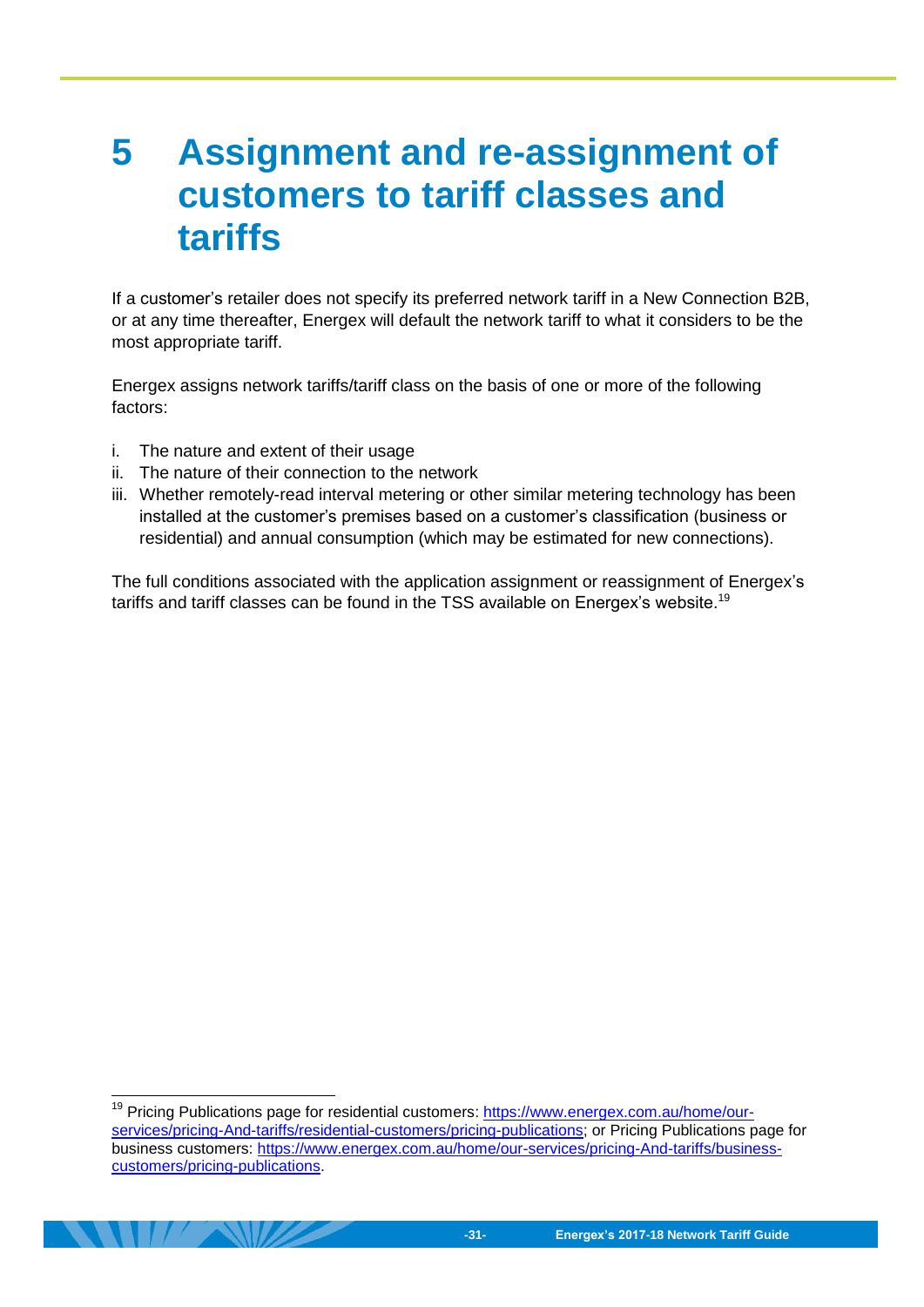

 $\frac{1}{2}$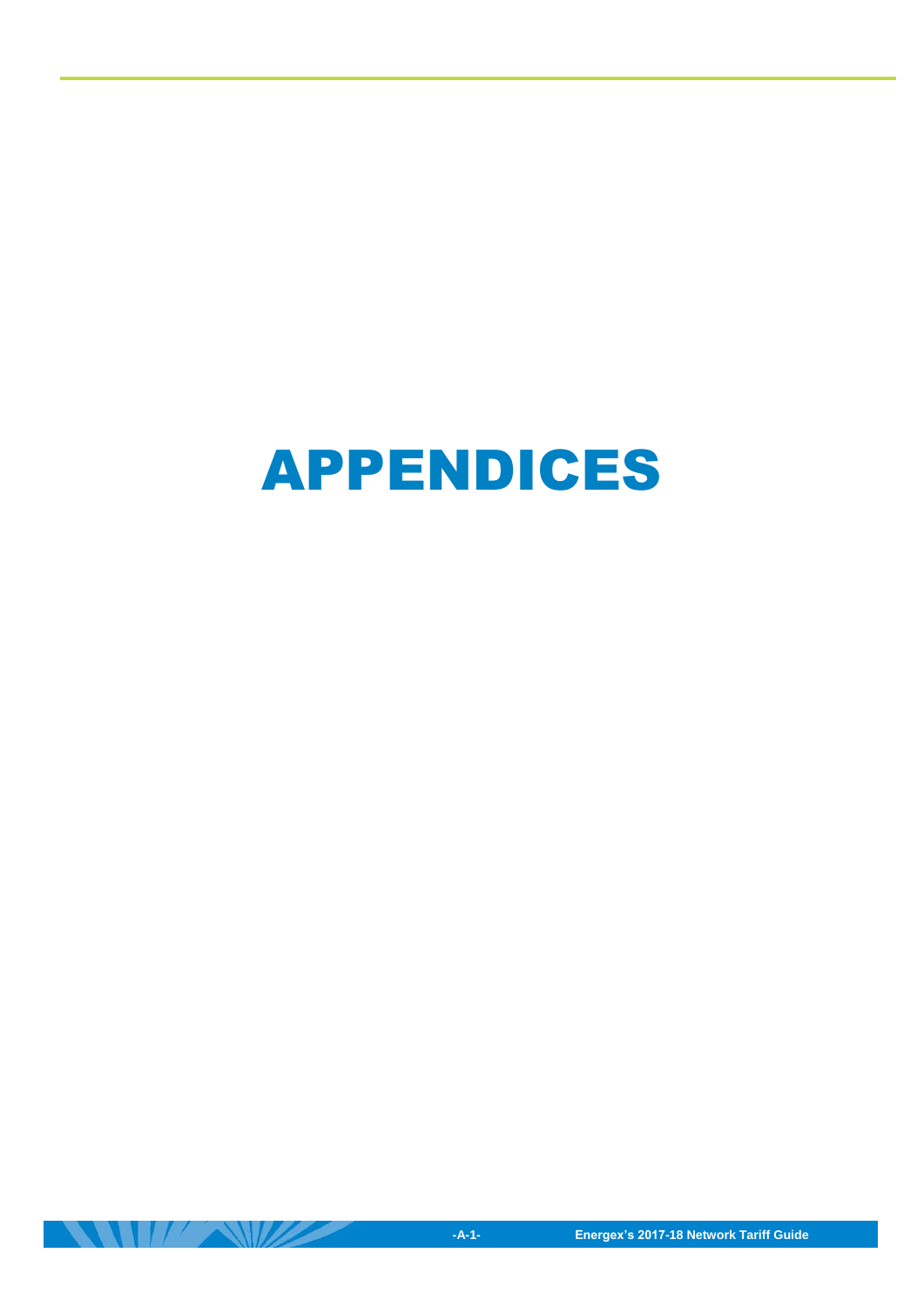# **Appendix 1 – Additional Business-to-Business codes**

Energex provides a number of DUoS services which are requested through the usual B2B communication channels. A list of services with full description and product code is provided in the additional product code listing in [Table A 1.](#page-36-1)

<span id="page-36-1"></span><span id="page-36-0"></span>

| <b>Category</b>        | <b>Description</b>                 | <b>Product</b><br>Code | <b>Full description</b>                        | <b>Peace</b><br>charge code |
|------------------------|------------------------------------|------------------------|------------------------------------------------|-----------------------------|
| <b>New Connections</b> | U/G Perm Supply - CT BH            | NCUP2MB                | New underground connection. CT. BH.            | 100                         |
|                        | U/G Perm Supply - No CT BH         | NCUP1MB                | New underground connection. No CT. BH.         | 158                         |
|                        | U/G Perm Supply - CT AH            | NCUP2MA                | New underground connection. CT. AH.            | 106                         |
|                        | U/G Perm Supply - No CT AH         | NCUP1MA                | New underground connection. No CT. AH.         | 156                         |
|                        | U/G Perm Supply - CT<br>Anytime    | NCUP2MT                | New underground connection. CT. Anytime.       | 118                         |
|                        | U/G Perm Supply - No CT<br>Anytime | NCUP1MT                | New underground connection. No CT. Anytime.    | 116                         |
|                        | O/H Perm Supply - CT BH            | NCOP2MB                | New overhead connection. CT. BH.               | 104                         |
|                        | O/H Perm Supply - No CT BH         | NCOP1MB                | New overhead connection. No CT. BH.            | 102                         |
|                        | O/H Perm Supply - CT AH            | NCOP2MA                | New overhead connection, CT, AH.               | 110                         |
|                        | O/H Perm Supply - No CT AH         | NCOP1MA                | New overhead connection. No CT. AH.            | 108                         |
|                        | O/H Perm Supply - CT<br>Anytime    | NCOP2MT                | New overhead connection. CT. Anytime.          | 114                         |
|                        | O/H Perm Supply - No CT<br>Anytime | NCOP1MT                | New overhead connection. No CT. Anytime.       | 112                         |
|                        | Temp/Perm - CT BH                  | NCTP2MB                | New temporary connection in permanent. CT. BH. | 150                         |

**Table A 1 – Additional DUoS service B2B Product Codes**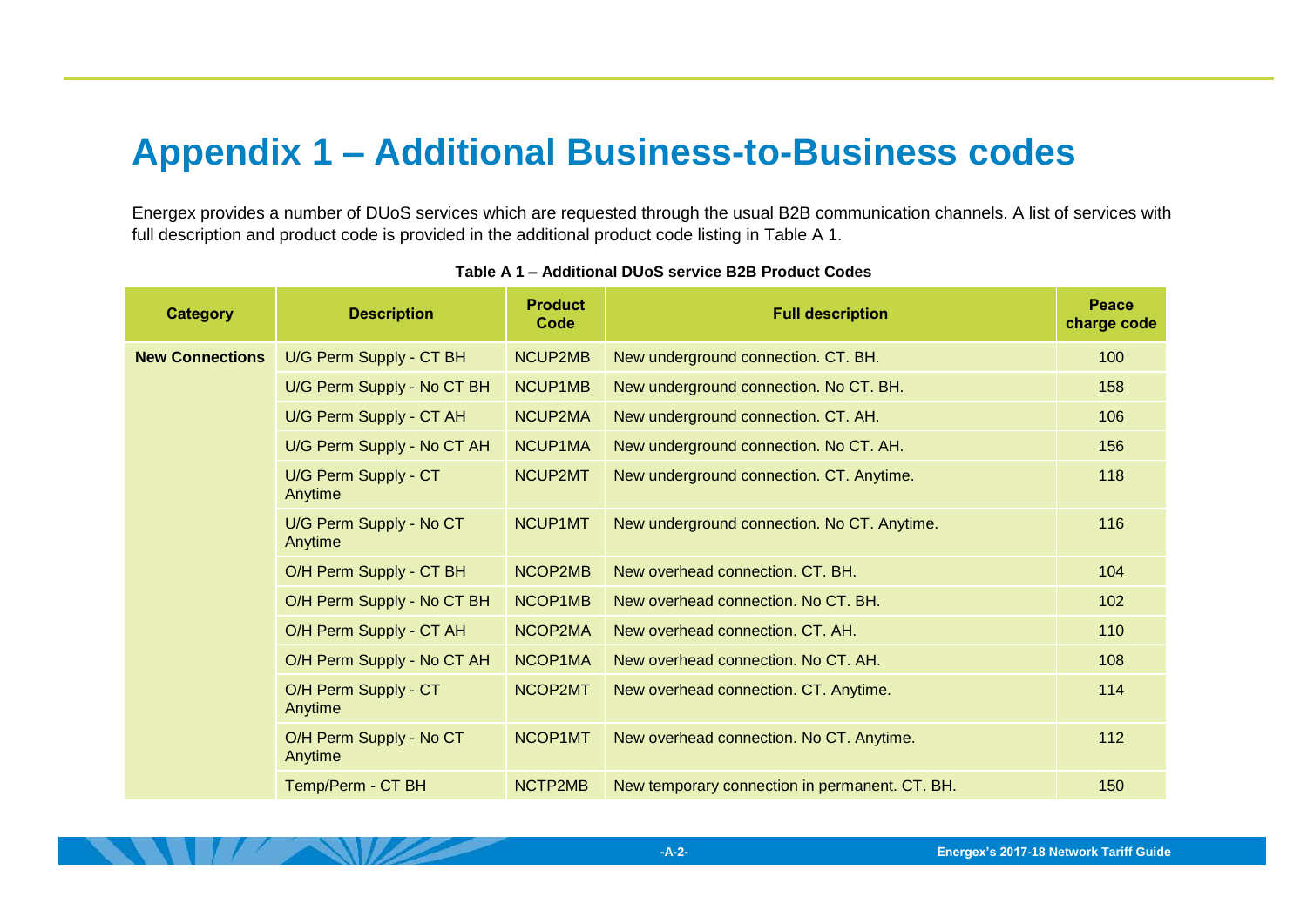| Category                          | <b>Description</b>                           | <b>Product</b><br>Code | <b>Full description</b>                                            | <b>Peace</b><br>charge code |
|-----------------------------------|----------------------------------------------|------------------------|--------------------------------------------------------------------|-----------------------------|
|                                   | Temp/Perm - No CT BH                         | NCTP1MB                | New temporary connection in permanent. No CT. BH.                  | 148                         |
|                                   | Temp/Perm - CT AH                            | NCTP2MA                | New temporary connection in permanent. CT. AH.                     | 134                         |
|                                   | Temp/Perm - No CT AH                         | NCTP1MA                | New temporary connection in permanent. No CT. AH.                  | 132                         |
|                                   | Temp/Perm - CT Anytime                       | NCTP2MT                | New temporary connection in permanent. CT. Anytime.                | 138                         |
|                                   | Temp/Perm - No CT Anytime                    | NCTP1MT                | New temporary connection in permanent. No CT. Anytime.             | 136                         |
| <b>Unmetered</b><br><b>Supply</b> | <b>UMS Connection Point</b><br>Available     | <b>NCUMSC</b>          | New unmetered connection where connection point is<br>available.   | 152                         |
|                                   | <b>UMS Connection Point Not</b><br>Available | <b>NCUMSCN</b>         | New unmetered connection where connection point is<br>unavailable. | 153                         |
| <b>No Charge</b>                  | No Charge                                    | No Charge              | No Charge                                                          | 9999                        |

In addition to ACS provided on a fee-for-service basis, Energex provides a number of services which are part of the Metering Services Charge (MSC) which are requested through the usual B2B communication channels. A list of services with full description and product code is provided in the additional product code listing in [Table A 2.](#page-37-0)

#### **Table A 2 – Additional MSC services Product Codes**

<span id="page-37-0"></span>

| Category                       | <b>Description</b>       | <b>Product</b><br>Code | <b>Full description</b>                     | <b>Peace</b><br>charge code |
|--------------------------------|--------------------------|------------------------|---------------------------------------------|-----------------------------|
| <b>Additions &amp;</b>         | <b>Remove Meter - CT</b> | AARM2M                 | Adds & Alts: Remove meter. CT. BH           | 526                         |
| <b>Alterations</b>             | Remove Meter - No CT     | AARM1M                 | Adds & Alts: Remove meter. No CT. BH.       | 524                         |
| <b>Meter</b><br>investigations | Tamper - CT B/H Only     | MIT2MB                 | Investigate meter for tampering. CT. BH.    | 710                         |
|                                | Tamper - No CT B/H Only  | MIT <sub>1</sub> MB    | Investigate meter for tampering. No CT. BH. | 708                         |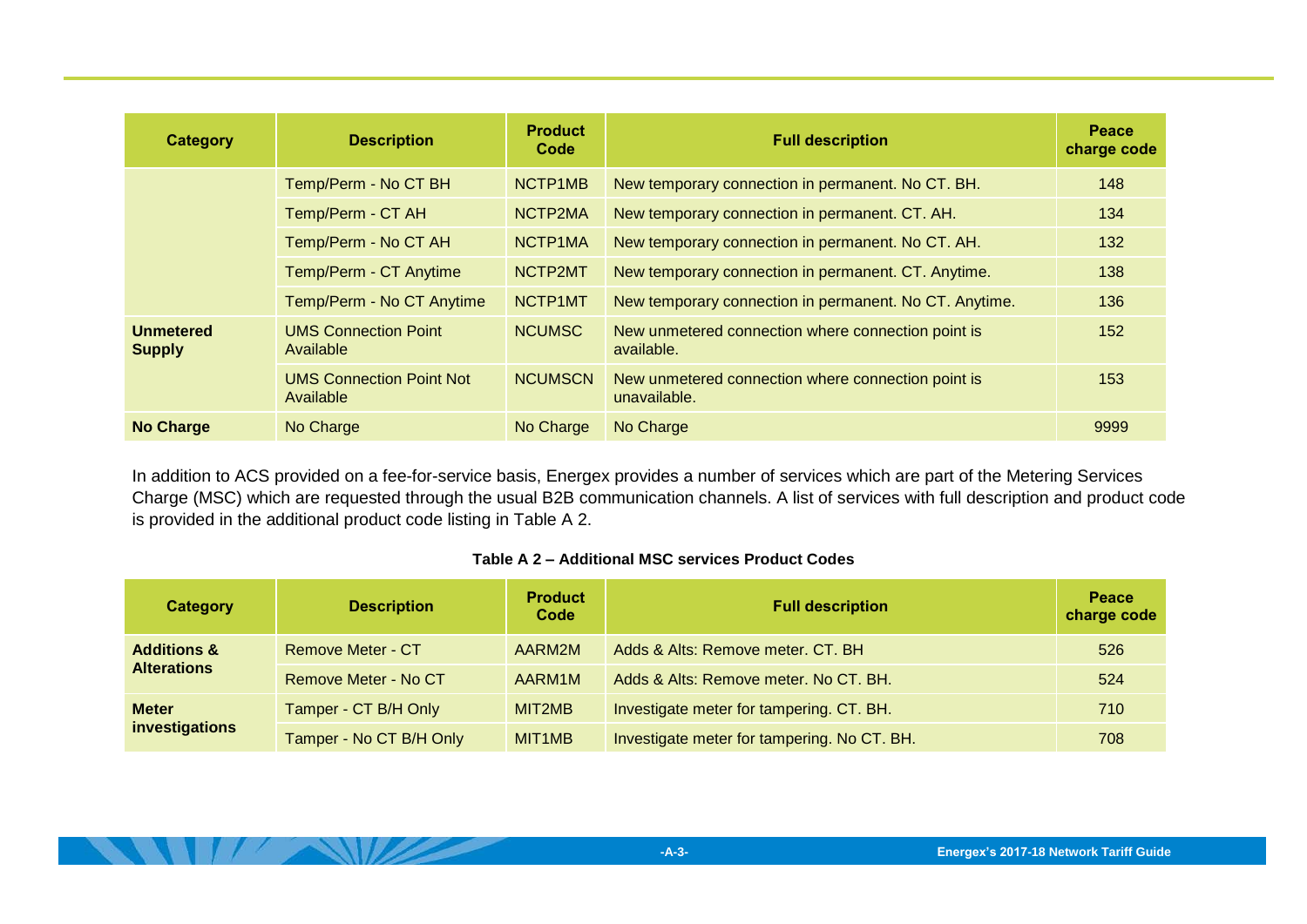# <span id="page-38-0"></span>**Appendix 2 – Glossary**

#### **Table A 3 – Acronyms and abbreviations**

| <b>Abbreviation</b>    | <b>Description</b>                                                 |
|------------------------|--------------------------------------------------------------------|
| <b>ACS</b>             | <b>Alternative Control Service</b>                                 |
| <b>AER</b>             | <b>Australian Energy Regulator</b>                                 |
| <b>AH</b>              | <b>After Hours</b>                                                 |
| <b>BH</b>              | <b>Business Hours</b>                                              |
| <b>CAC</b>             | <b>Connection Asset Customers</b>                                  |
| Capex                  | <b>Capital Expenditure</b>                                         |
| <b>CT</b>              | <b>Current transformer</b>                                         |
| <b>DNSP</b>            | <b>Distribution Network Service Provider</b>                       |
| <b>DPPC</b>            | Designated Pricing Proposal Charges (previously known as TUoS)     |
| <b>DU<sub>o</sub>S</b> | <b>Distribution Use of System</b>                                  |
| EG                     | <b>Embedded Generators</b>                                         |
| <b>ENA</b>             | <b>Energy Network Australia</b>                                    |
| <b>EOO</b>             | Luminaires owned and operated by Energex                           |
| FiT.                   | Feed-in Tariff (Solar FiT) under the Queensland Solar Bonus Scheme |
| GOO                    | Luminaires gifted to Energex by a council and operated by Energex  |
| <b>HV</b>              | <b>High Voltage</b>                                                |
| <b>ICC</b>             | <b>Individually Calculated Customers</b>                           |
| <b>LCC</b>             | <b>Large Customer Connection</b>                                   |
| LV                     | <b>Low Voltage</b>                                                 |
| <b>MAB</b>             | <b>Metering Asset Base</b>                                         |
| <b>NEM</b>             | <b>National Electricity Market</b>                                 |
| <b>NER</b>             | <b>National Electricity Rules (or Rules)</b>                       |
| <b>NMI</b>             | <b>National Meter Identifier</b>                                   |
| <b>NTC</b>             | <b>Network Tariff Code</b>                                         |
| <b>NUoS</b>            | <b>Network Use of System</b>                                       |
| Opex                   | <b>Operating and Maintenance Expenditure</b>                       |
| <b>PV</b>              | Photovoltaic (Solar PV)                                            |
| <b>Rules</b>           | <b>National Electricity Rules (or NER)</b>                         |
| <b>SAC</b>             | <b>Standard Asset Customers</b>                                    |
| <b>SBS FiT</b>         | Queensland Government Solar Bonus Scheme                           |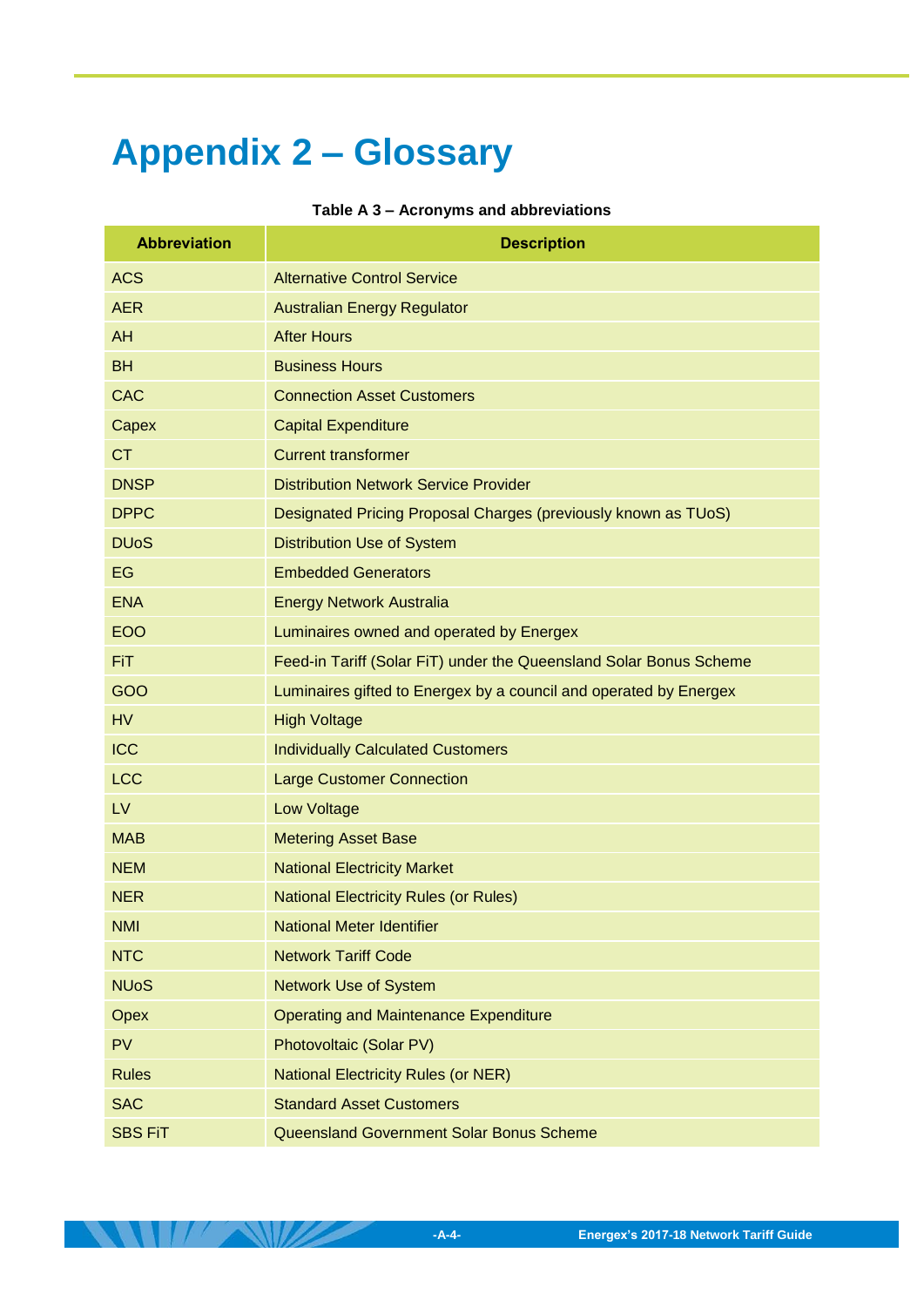| <b>Abbreviation</b> | <b>Description</b>              |
|---------------------|---------------------------------|
| <b>SCS</b>          | <b>Standard Control Service</b> |
| Solar PV            | <b>Solar Photovoltaic</b>       |
| ToU                 | Time of Use                     |

#### **Table A 4 – Units of measurement used throughout this document**

| <b>Base Unit</b> | Unit name   | <b>Multiples used in this document</b> |
|------------------|-------------|----------------------------------------|
| h                | hour        | GWh, kWh, MWh                          |
| V                | volt        | kV, kVA, MVA                           |
| VA               | volt-ampere | kVA, MVA                               |
| W                | watt        | W, kW, kWh, MW                         |

#### **Table A 5 – Units of measurement used throughout this document**

| <b>Prefix symbol</b> | <b>Prefix name</b> | <b>Prefix multiples by</b><br>unit | <b>Prefixes used in this</b><br>document |
|----------------------|--------------------|------------------------------------|------------------------------------------|
| G                    | giga               | 10 <sup>9</sup>                    | GWh                                      |
| M                    | mega               | 1 million or $10^6$                | MW, MWh, MVA                             |
|                      | kilo               | 1 thousand or $10^3$               | kV, kVA, kW, kWh                         |

#### **Table A 6 – Definitions of terminology throughout this document**

| Term                                                            | Abbreviation/<br><b>Acronym</b> | <b>Definition</b>                                                                                                                                                                                                                                                     |
|-----------------------------------------------------------------|---------------------------------|-----------------------------------------------------------------------------------------------------------------------------------------------------------------------------------------------------------------------------------------------------------------------|
| <b>After Hours</b>                                              | <b>AH</b>                       | Any time outside business hours.                                                                                                                                                                                                                                      |
| <b>Alternative Control</b><br><b>Service</b>                    | <b>ACS</b>                      | Customer specific or customer requested services.<br>These services may also have potential for provision on<br>a competitive basis rather than by the local DNSP.                                                                                                    |
| <b>Australian Energy</b><br>Regulator                           | <b>AER</b>                      | The economic regulator of the NEM established under<br>section 44AE of the Competition and Consumer Act<br>2010 (Commonwealth).                                                                                                                                       |
| <b>Business hours</b>                                           | <b>BH</b>                       | 8 am to 5 pm, Monday to Friday.                                                                                                                                                                                                                                       |
| Capital expenditure                                             | Capex                           | Expenditure typically resulting in an asset (or the<br>amount Energex has spent on assets).                                                                                                                                                                           |
| <b>Charging parameter</b>                                       |                                 | The charges comprising a tariff. Parameters include<br>demand, capacity, fixed and volume (flat or ToU)<br>charges.                                                                                                                                                   |
| <b>Connection asset</b><br>(Contributed or non-<br>contributed) |                                 | Related to building connection assets at a customer's<br>premises as well as the connection of these assets to<br>the distribution network. Connection assets can be<br>contributed (customer funded, then gifted to Energex)<br>or non-contributed (Energex funded). |
| <b>Connection point</b>                                         |                                 | The agreed point of supply established between a                                                                                                                                                                                                                      |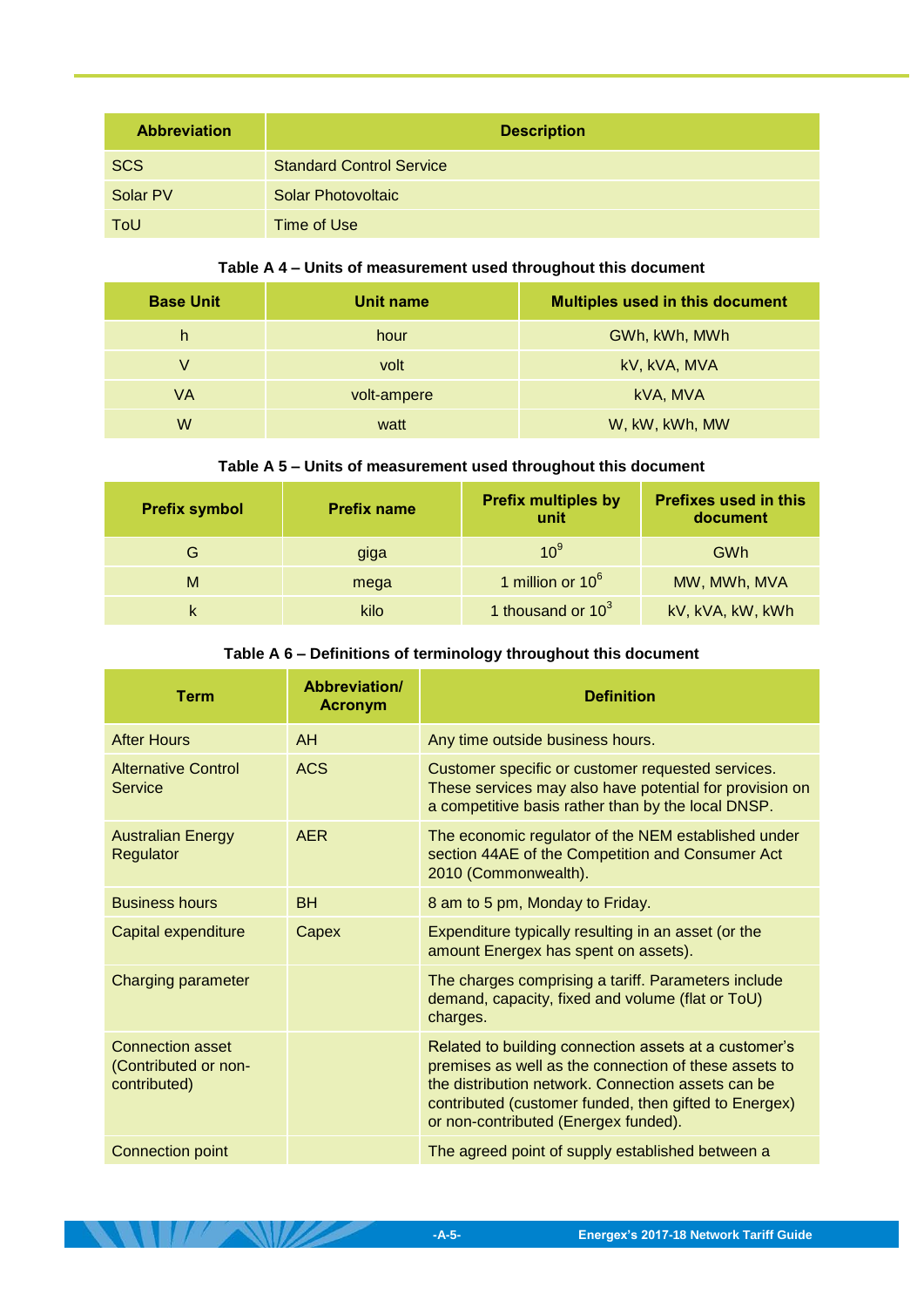| <b>Term</b>                                         | Abbreviation/<br><b>Acronym</b> | <b>Definition</b>                                                                                                                                                                                                                                                                                                                   |
|-----------------------------------------------------|---------------------------------|-------------------------------------------------------------------------------------------------------------------------------------------------------------------------------------------------------------------------------------------------------------------------------------------------------------------------------------|
|                                                     |                                 | <b>Network Service Provider and another Registered</b><br>Participant, Non-Registered Customer or franchise<br>customer. The meter is installed as close as possible to<br>this location.                                                                                                                                           |
| <b>Customer</b>                                     |                                 | Refer to chapter 10 of the Rules.                                                                                                                                                                                                                                                                                                   |
| Demand                                              |                                 | The amount of electricity energy being consumed at a<br>given time measured in either kilowatts (kW) or kilovolt<br>amperes (kVA). The ratio between the two is the power<br>factor.                                                                                                                                                |
| Demand charge                                       |                                 | This part of the tariff accounts for the actual demand a<br>customer places on the electricity network. The actual<br>demand levied for billing purposes is the metered<br>monthly maximum demand. The charge is applied as:<br>• a fixed dollar price per kW per month or kVA per<br>month for DPPC charges, and                   |
|                                                     |                                 | • a fixed dollar price per kVA per month for DUoS<br>charges (ICC, CAC and SAC demand based<br>customers).                                                                                                                                                                                                                          |
| <b>Distribution Use of</b><br><b>System</b>         | <b>DU<sub>o</sub>S</b>          | This refers to the network charges for the use of the<br>distribution network.                                                                                                                                                                                                                                                      |
| <b>Designated Pricing</b><br><b>Proposal Charge</b> | <b>DPPC</b>                     | Refers to the charges incurred for use of the<br>transmission network; previously referred to as<br>Transmission Use of System (TUoS).                                                                                                                                                                                              |
| <b>Embedded Generator</b>                           | EG                              | In line with the ENA classification, EGs are generally<br>those generators with an installed capacity as follows:<br>Medium: 1-5 MVA (LV or HV) or $<$ 1 MVA (HV)<br>Large: $> 5$ MVA                                                                                                                                               |
| Energy (or usage)                                   |                                 | Refer to the definition of Usage below                                                                                                                                                                                                                                                                                              |
| <b>Feed-in Tariff</b>                               | <b>FiT</b>                      | The rate that is to be paid for the excess energy<br>generated by customers and fed back into the electricity<br>grid under the Queensland Solar Bonus Scheme. The<br>FiT rate is determined by the Queensland Government<br>and is paid by the purchaser of the excess energy.                                                     |
| <b>Final Determination</b>                          |                                 | A distribution Determination document published by the<br>AER in its role as Energex's economic regulator that<br>provides for distribution charges to increase during<br>Energex's Regulatory Control Period. In this Tariff<br>Schedule, reference to the Final Determination refers to<br>the 2015-2020 AER Final Determination. |
| <b>Fixed Charge</b>                                 |                                 | For large customers, reflects the incremental costs that<br>arise from the connection and management of the<br>customer. For small customers, reflects the average<br>capacity set aside on the shared network for a typical<br>customer using the tariff.                                                                          |
| <b>High Voltage</b>                                 | <b>HV</b>                       | Refers to the network at 11 kV or above.                                                                                                                                                                                                                                                                                            |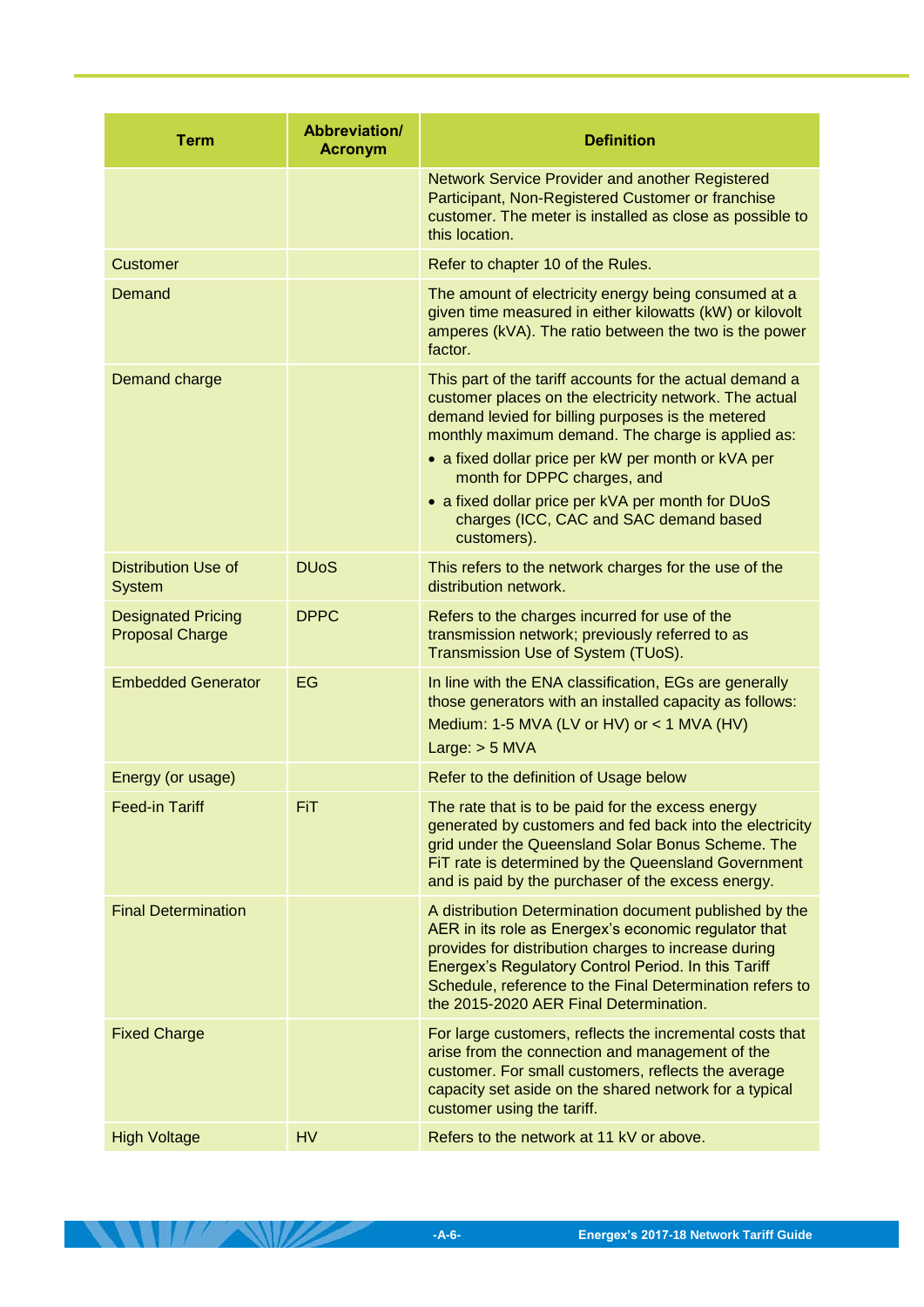| <b>Term</b>                                   | Abbreviation/<br><b>Acronym</b> | <b>Definition</b>                                                                                                                                                                                                                                                                                                                                                           |
|-----------------------------------------------|---------------------------------|-----------------------------------------------------------------------------------------------------------------------------------------------------------------------------------------------------------------------------------------------------------------------------------------------------------------------------------------------------------------------------|
| Large customer<br>classification              |                                 | As per tariff class assignment process for customers<br>with consumption greater than 100 MWh per year.                                                                                                                                                                                                                                                                     |
| Large customer<br>connection                  | <b>LCC</b>                      | New or upgraded connections of greater than 1 MVA or<br>4 GWh per year, or where the uniqueness of the<br>connection assets would result in distortion of the SAC<br>pricing.                                                                                                                                                                                               |
| <b>Low Voltage</b>                            | <b>LV</b>                       | Refers to the sub-11 kV network                                                                                                                                                                                                                                                                                                                                             |
| <b>Maximum demand</b>                         |                                 | The maximum demand recorded at a customer's<br>individual meter or the maximum demand placed on the<br>electrical distribution network system at any time or at a<br>specific time or within a specific time period, such as a<br>month. Maximum demand is an indication of the<br>capacity required for a customer's connection or the<br>electrical distribution network. |
| <b>Micro Generator</b>                        |                                 | AS4777-compliant generators with an installation size<br>of less than 10 kW (single phase) or 30 kW (three<br>phase) connected to the LV network.                                                                                                                                                                                                                           |
| <b>National Electricity</b><br><b>Market</b>  | <b>NEM</b>                      | The interconnected electricity grid covering<br>Queensland, New South Wales, Victoria, Tasmania,<br>South Australia and the Australian Capital Territory.                                                                                                                                                                                                                   |
| <b>National Electricity</b><br><b>Rules</b>   | NER (the Rules)                 | The legal provisions (enforced by the AER) that<br>regulate the operation of the NEM and the national<br>electricity systems, the activities of market participants<br>and the provision of connection services to retail<br>customers                                                                                                                                      |
| <b>National Metering</b><br><b>Identifier</b> | <b>NMI</b>                      | A unique number assigned to each metering<br>installation.                                                                                                                                                                                                                                                                                                                  |
| <b>Network Tariff Code</b>                    | <b>NTC</b>                      | Energex's nominated code that represents the network<br>tariff being charged to customers for network services.                                                                                                                                                                                                                                                             |
| <b>Network Use of System</b>                  | <b>NUoS</b>                     | The tariff for use of the distribution and transmission<br>networks. It is the sum of both Distribution Use of<br>System (DUoS) and Designated Pricing Proposal<br>Charge (DPPC).                                                                                                                                                                                           |
| Non-Standard                                  |                                 | Where specialist resources or extensive man-hours for<br>a small customer connection are required to assess the<br>applicants proposed changes to connection<br>agreements or standard methods of connection to the<br><b>DNSP's network.</b>                                                                                                                               |
| Off-peak period                               |                                 | All hours which are outside Peak and Shoulder periods.                                                                                                                                                                                                                                                                                                                      |
| Power factor                                  |                                 | Power factor is the ratio of kW to kVA, and is a useful<br>measure of the efficiency in the use of the network<br>infrastructure. The closer the power factor is to one (1),<br>the more efficiently the network assets are utilised.<br>Power factor = $kW / kVA$                                                                                                          |
| <b>Preliminary Decision</b>                   |                                 | A Preliminary Decision is produced by the AER in its                                                                                                                                                                                                                                                                                                                        |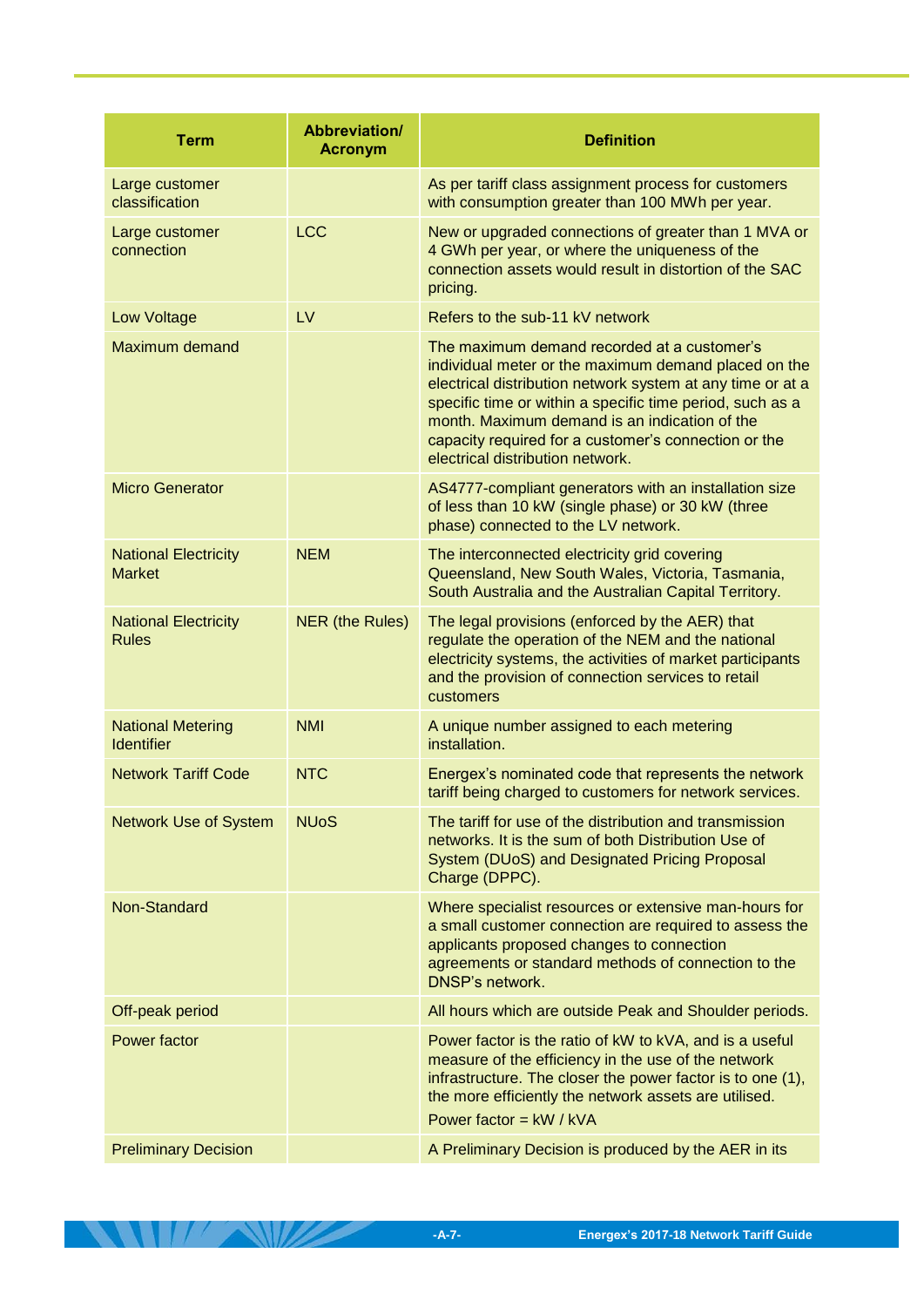| <b>Term</b>                                                  | <b>Abbreviation/</b><br><b>Acronym</b> | <b>Definition</b>                                                                                                                                                                                                                                                                                                                                                    |
|--------------------------------------------------------------|----------------------------------------|----------------------------------------------------------------------------------------------------------------------------------------------------------------------------------------------------------------------------------------------------------------------------------------------------------------------------------------------------------------------|
|                                                              |                                        | role as Energex's economic regulator. A Preliminary<br>Decision is an interim Determination for the forthcoming<br>regulatory period provided to Energex by the AER, prior<br>to the release of a Final Determination. In this proposal,<br>reference to the Preliminary Decision refers to the<br>Preliminary Decision Energex determination 2015-16 to<br>2019-20. |
| <b>Pricing Proposal</b>                                      |                                        | Prepared by Energex in accordance with Clause 6.18.2<br>of the Rules. It is provided to the AER for approval and<br>outlines how Energex will collect its revenue during the<br>relevant regulatory year.                                                                                                                                                            |
| Queensland<br><b>Government Solar</b><br><b>Bonus Scheme</b> | <b>SBS FiT</b>                         | A program that pays residential and other small energy<br>customers for the surplus electricity generated from<br>roof-top solar photovoltaic (PV) systems that is<br>exported to the Queensland electricity grid.                                                                                                                                                   |
| <b>Regulatory Control</b><br>Period                          |                                        | A standard Regulatory Control Period for DNSPs is a<br>period of not less than 5 regulatory years. Energex's<br>current Regulatory Control Period is 2015-20,<br>commencing 1 July 2015.                                                                                                                                                                             |
| <b>Regulatory year</b>                                       |                                        | A specific year within the regulatory control period.                                                                                                                                                                                                                                                                                                                |
| Shoulder period                                              |                                        | All hours which are outside Peak and Off-peak periods.                                                                                                                                                                                                                                                                                                               |
| Site-specific charge                                         |                                        | This charge is calculated for a site and is specific to the<br>individual connection point.                                                                                                                                                                                                                                                                          |
| <b>Small customer</b><br>classification                      |                                        | As per tariff class assignment process for customers<br>with consumption less than 100 MWh per year.                                                                                                                                                                                                                                                                 |
| <b>Standard Control</b><br><b>Service</b>                    | <b>SCS</b>                             | Services that are central to electricity supply and<br>therefore relied on by most (if not all) customers. This<br>service class includes network and connection services.                                                                                                                                                                                           |
| <b>Street lights (Major)</b>                                 |                                        | Lamps in common use for major road lighting including:<br>a) High Pressure Sodium 100 watt (S100) and above;<br>b) Metal Halide 150 watt (H150) and above; and<br>c) Mercury Vapour 250 watt (M250) and above.                                                                                                                                                       |
| <b>Street lights (Minor)</b>                                 |                                        | All lamps in common use for minor road lighting,<br>including Mercury Vapour, High Pressure Sodium and<br>Fluorescent.                                                                                                                                                                                                                                               |
| <b>Tariff</b>                                                |                                        | The set of charges applied to a customer in the<br>respective billing period. A tariff consists of one or more<br>charging parameters that comprise the total tariff rate.                                                                                                                                                                                           |
| <b>Tariff class</b>                                          |                                        | A class of customers for one or more direct control<br>services who are subject to a particular tariff or<br>particular tariffs (as per chapter 10 of the Rules).                                                                                                                                                                                                    |
| <b>Tariff Schedule</b>                                       |                                        | The Tariff Schedule is published by Energex annually at<br>the beginning of the financial year and outlines its tariffs<br>for SCS and ACS. It also provides information about<br>how Energex assigns customers to tariff classes and                                                                                                                                |